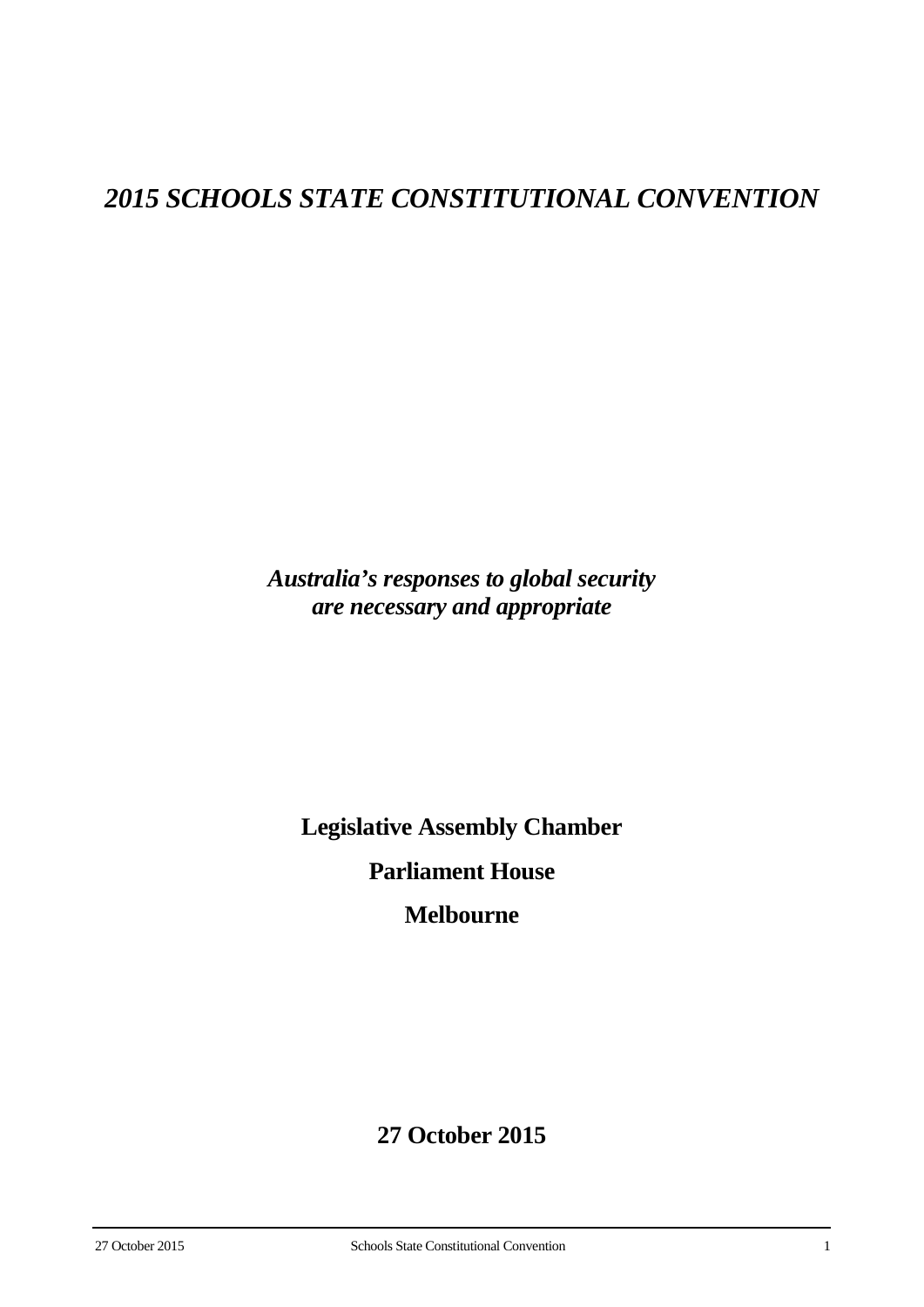# **Delegates**

| Max               | Hoddinott           | <b>Box Hill High School</b>             |
|-------------------|---------------------|-----------------------------------------|
| Justin            | McGowan             | <b>Box Hill High School</b>             |
| Jared             | Turnley             | Box Hill High School                    |
| Lachlan           | Turnley             | <b>Box Hill High School</b>             |
| Michael           | Josefsson           | Camberwell Grammar School               |
| Addison           | Peers-Johnson       | Camberwell Grammar School               |
| James             | Ramm                | Camberwell Grammar School               |
| Amelia            | Christie            | Canterbury Girls' Secondary College     |
| Petra             | Katona              | <b>Carrum Downs Secondary College</b>   |
| Robert            | Orr                 | <b>Carrum Downs Secondary College</b>   |
| Sophia            | Pfeifer             | <b>Carrum Downs Secondary College</b>   |
| Patrick           | Dowling             | Coburg Senior High School               |
| Maxwell           | Hughes              | Coburg Senior High School               |
| Danai             | Harawa              | Frankston High School                   |
| Nayeema           | Hanif               | <b>Glen Waverley Secondary College</b>  |
| Eiddwen           | Jeffery             | <b>Glen Waverley Secondary College</b>  |
| Ria               | Nerlikar            | <b>Glen Waverley Secondary College</b>  |
| Annalise          | Palenzuela          | <b>Glen Waverley Secondary College</b>  |
| Alice             | Curtis              | Kingswood College                       |
| Liam              | MacGregor           | Kingswood College                       |
| Callum            | Shemmell            | Kingswood College                       |
|                   |                     | Kingswood College                       |
| Shenaja<br>Indira | Vardari<br>Sertovic | <b>Lalor Secondary College</b>          |
| Monica            |                     |                                         |
|                   | Stojcevski          | <b>Lalor Secondary College</b>          |
| Alisar            | Tawil               | <b>Lalor Secondary College</b>          |
| <b>Brodie</b>     | Logue               | Lavalla Catholic College                |
| Lexi              | Savige              | Lavalla Catholic College                |
| Chontelle         | Cananzi             | MacKillop Catholic Regional College     |
| Isabella          | Exton               | MacKillop Catholic Regional College     |
| Kristopher        | Lowry               | MacKillop Catholic Regional College     |
| Holly             | Mark                | MacKillop Catholic Regional College     |
| Riley             | Ford                | Maryborough Education Centre            |
| Kayla             | Muscat              | Maryborough Education Centre            |
| Coby              | Polinelli           | Maryborough Education Centre            |
| Teegan            | Thorpe              | Maryborough Education Centre            |
| Niamh             | Keighran            | Mater Christi                           |
| Caitlin           | MacDonald           | Mater Christi                           |
| Orlando           | <b>Buttie</b>       | <b>Mckinnon Secondary College</b>       |
| Lior              | Kalisse             | Mckinnon Secondary College              |
| Maya              | Mackey              | Mckinnon Secondary College              |
| Caitlin           | Donaghue-Evans      | <b>Methodist Ladies College</b>         |
| Thanushi          | Peiris              | Methodist Ladies College                |
| Macadie           | Hurley-Edwards      | Mount Alexander College                 |
| Rory              | McMaster            | Mount Alexander College                 |
| Binti             | Mohamud             | Mount Alexander College                 |
| Roisin            | Wellington          | Mount Alexander College                 |
| Sanjna            | Chandra             | <b>Mount Waverley Secondary College</b> |
| Liz               | Chiem               | Mount Waverley Secondary College        |
| Cher              | Xu                  | Mount Waverley Secondary College        |
| Thomas            | Bell                | Northcote High School                   |
| Nick              | Obst                | Northcote High School                   |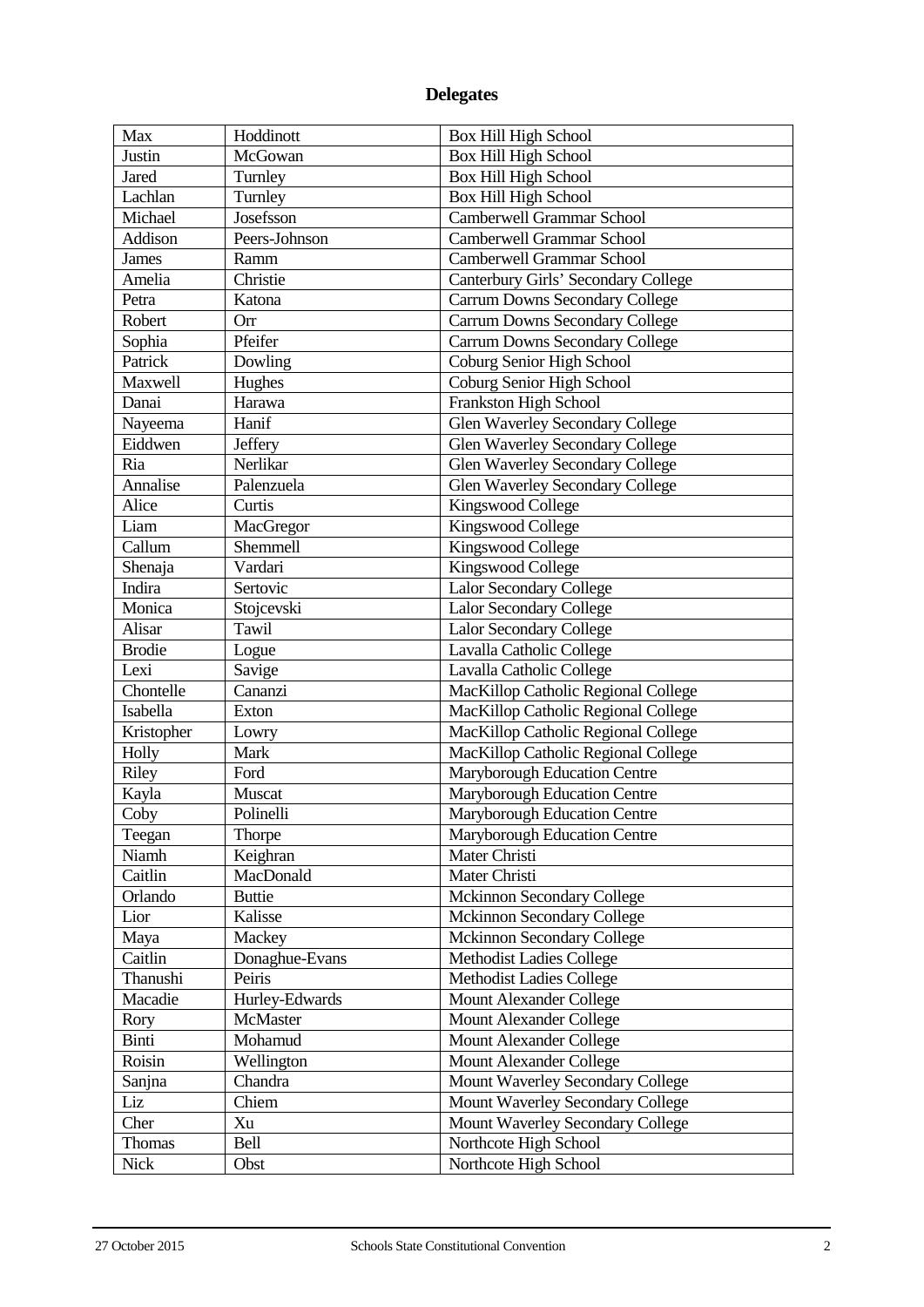| Beulah    | Jeyaranjit        | Nossal High School                   |
|-----------|-------------------|--------------------------------------|
| Yathusa   | Krishnamoorthy    | Nossal High School                   |
| Lauren    | Richardson        | <b>Nossal High School</b>            |
| Thomas    | Velican           | <b>Nossal High School</b>            |
| Thomas    | <b>Balakas</b>    | Parade College                       |
| Senote    | Keriakes          | Parade College                       |
| Alexandra | Williams          | Penleigh and Essendon Grammar School |
| Kieran    | Volbrecht         | <b>Ringwood Secondary College</b>    |
| Emma      | Aldous            | Ruyton Girls' School                 |
| Ella      | Crosby            | Ruyton Girls' School                 |
| Sarah     | Sullivan          | Sacred Heart Girls' College          |
| Joel      | Campbell          | Salesian College                     |
| Nicole    | Matthey           | <b>Salesian College</b>              |
| Lachlan   | Ziervogel         | <b>Salesian College</b>              |
| Ishaan    | <b>Bungay</b>     | <b>Scotch College</b>                |
| Alan      | Pan               | <b>Scotch College</b>                |
| Scott     | Polmear           | <b>Scotch College</b>                |
| Anthony   | Shorten           | <b>Scotch College</b>                |
| Frank     | Caccamo           | <b>St Bernards College</b>           |
| Thomas    | Dervan            | <b>St Bernards College</b>           |
| Jett      | Fogarty           | <b>St Bernards College</b>           |
| Robert    | Santomartino      | <b>St Bernards College</b>           |
| Sarah     | Fenton            | St Catherine's School                |
| Georgie   | Sitch             | St Catherine's School                |
| Sophie    | Sitch             | St Catherine's School                |
| Jessica   | Walsh             | St Catherine's School                |
| Jaime     | Avramov           | St Monica's College                  |
| James     | Damches           | St Monica's College                  |
| Jonathan  | Goletsos          | St Monica's College                  |
| Priya     | Reddy             | St Monica's College                  |
| Louise    | <b>Blair-West</b> | Strathcona Baptist Girls' Grammar    |
| Kelly     | <b>Bradley</b>    | Strathcona Baptist Girls' Grammar    |
| Georgetta | Napier            | Strathcona Baptist Girls' Grammar    |
| Siobhan   | Roberts           | Strathcona Baptist Girls' Grammar    |
| Natasha   | Pedersoli         | <b>Sunbury College</b>               |
| Caitlyn   | Whitehead         | <b>Sunbury College</b>               |
| David     | Harvey            | The University High School           |
| Olivia    | Vermeesch         | The University High School           |
| Darcy     | <b>Brown</b>      | Thornbury High School                |
| Jakob     | Cobby             | Thornbury High School                |
| William   | Hornstra          | <b>Trafalgar High School</b>         |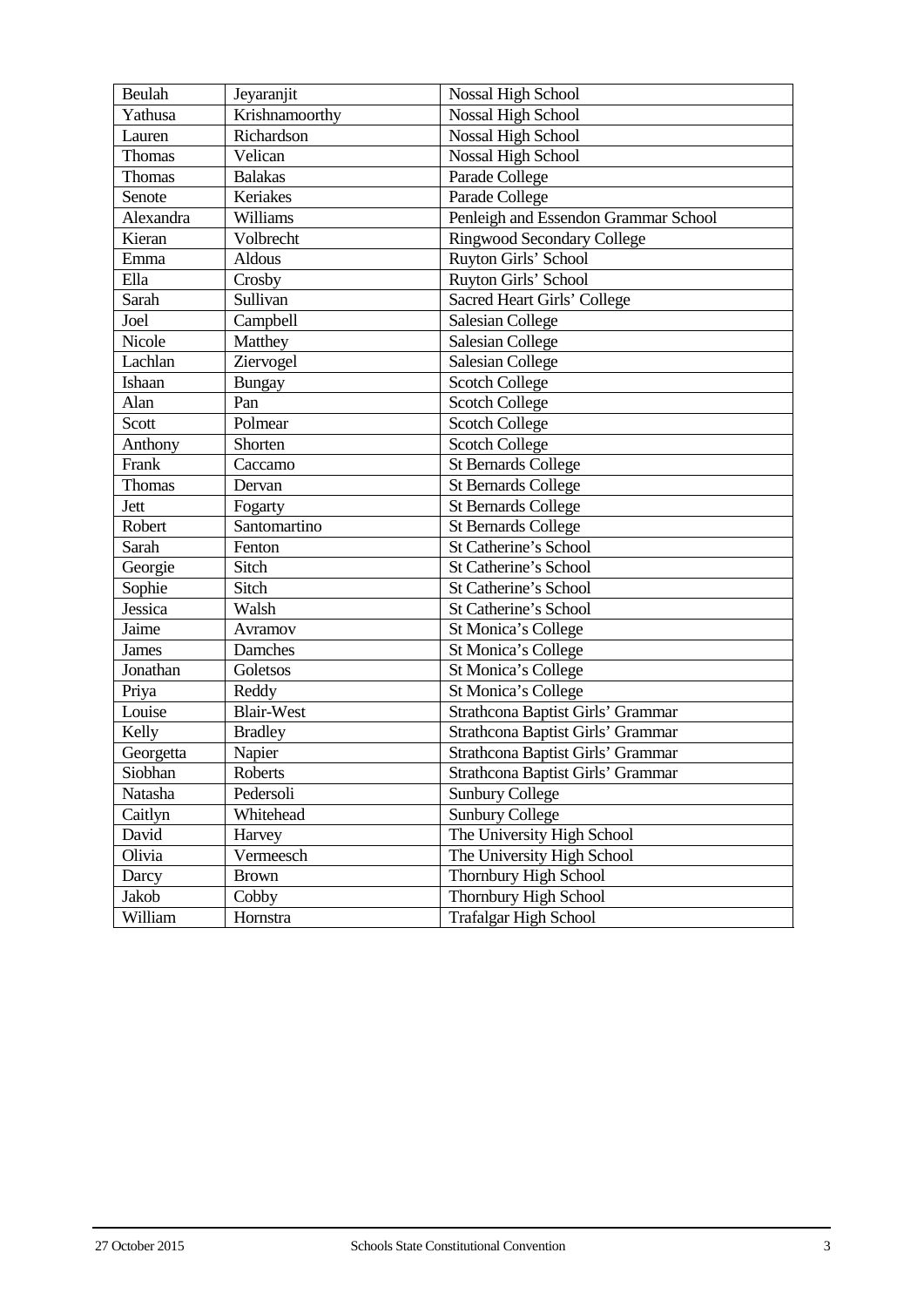### **WELCOME TO COUNTRY AND OPENING**

### *Didjeridu played.*

**Mr BRIGGS** — Wominjeka yearmenn koondee-bik Wurundjeri-Ballak. Kagajah **[Please verify spelling of 'Kagajah'.]**. Welcome to the land of the Wurundjeri people. My name is Graham. I am fortunate enough to come along here today to be part of a very important opportunity for you students, given the fact that you have all nominated to participate in such a forum. So I tap my didjeridu to you guys. One of the key things, obviously, that is very important once you finish school, with the interests that you have shown here today, is to follow through on the social issues that impact not just on you guys as young people but people of different cultures, different suburbs, different communities and different high schools.

One of the things about my welcome to country which I tend to do is to provide a bit of an opportunity and insight. My great-great-great grandfather's name was Bibigin **[Please verify spelling of 'Bibigin'.]** — he only had one name. The Birrarung, or the Yarra, was mistakenly given that name when John Batman came across in 1823, around the time just prior to John Fawkner. John Batman was sent across by his then owner, his boss, the principal in a sense, to come and find some land on which to create a bit of a sheep run, so Melbourne was actually founded upon looking for a sheep run. At the time there were 11 people. He had on board an Aboriginal person from the Wathaurong country, which is around the Geelong area, thinking that every Aboriginal person could speak the same language. So the mistake was made when he actually came up the Birrarung, he was around the area where you have the Melbourne aquarium today. There used to be a tiny waterfall there and they could not go any further, so John Batman then asked, 'What is that? What does that mean there?'. The man replied 'Yarra'. Where the waterfall was, there was white froth scattered all across part of the Yarra. He mistakenly said 'Yarra', so he wrote it in the log book. All of these things can be found in the National Archives down near Arden Street in North Melbourne.

One of the key things is that our language was actually lost. Through our cultural revival, through the reconciliation action plans in which a lot of governments, a lot of state bodies and also schools or companies in which the mums and dads, nans and pops, aunts and uncles actually work at, we were able to then place down an opportunity for our people to continue on the ways of our forefathers. One of the key things is yirriki **[Please verify spelling of 'yirriki'.]**as part of my welcome.

*Didjeridu played.*

**Mr BRIGGS** — Wominjeka.

### *Delegates applauding.*

# **KEYNOTE SPEAKER**

**Ms BURKE** — Good morning, everybody. Are we all good? How many days left until school ends? Four? If you are doing VCE, it is English tomorrow. I am assuming none of you are VCE students because you would all be at home panic-struck by now, I should imagine. Anyone doing a 3/4? Good luck. You already know the joy of what is yet to come for those years. I did VCE so long ago it was HSC and exams were 100 per cent at the end of the year. I am dyslexic — I cannot spell very well — so I sat my HSC orally. I was allowed to by the authorities. Instead of writing anything down — I was not allowed to do it on a computer; mind you, I am so old computers were not that good then — someone had to write it for me as a scribe. I dictated all my essays.

Since then I have never had a fear of public speaking because I had to get over it early to be able to do anything. I did all my exams at university orally until I did my masters at Melbourne, and they would not let me. By then I had learnt how to overcome the fact that I can spell — just not words I really want to, under stress. For me, it is more a spelling disconnect, and I cannot read completely well. So if I stuff up something along the way, just be kind to me. Okay?

I also managed to get here from Box Hill in the traffic quicker than everybody else who actually works in the Parliament. That is why we are out of order, because I was so strung out about getting here on time I left really, really early to make it in. When I am going to Parliament I usually get up at the crack of dawn, at 5.00 a.m., get the car to the airport and fly to Canberra. The thought of driving here today strung me out so much and not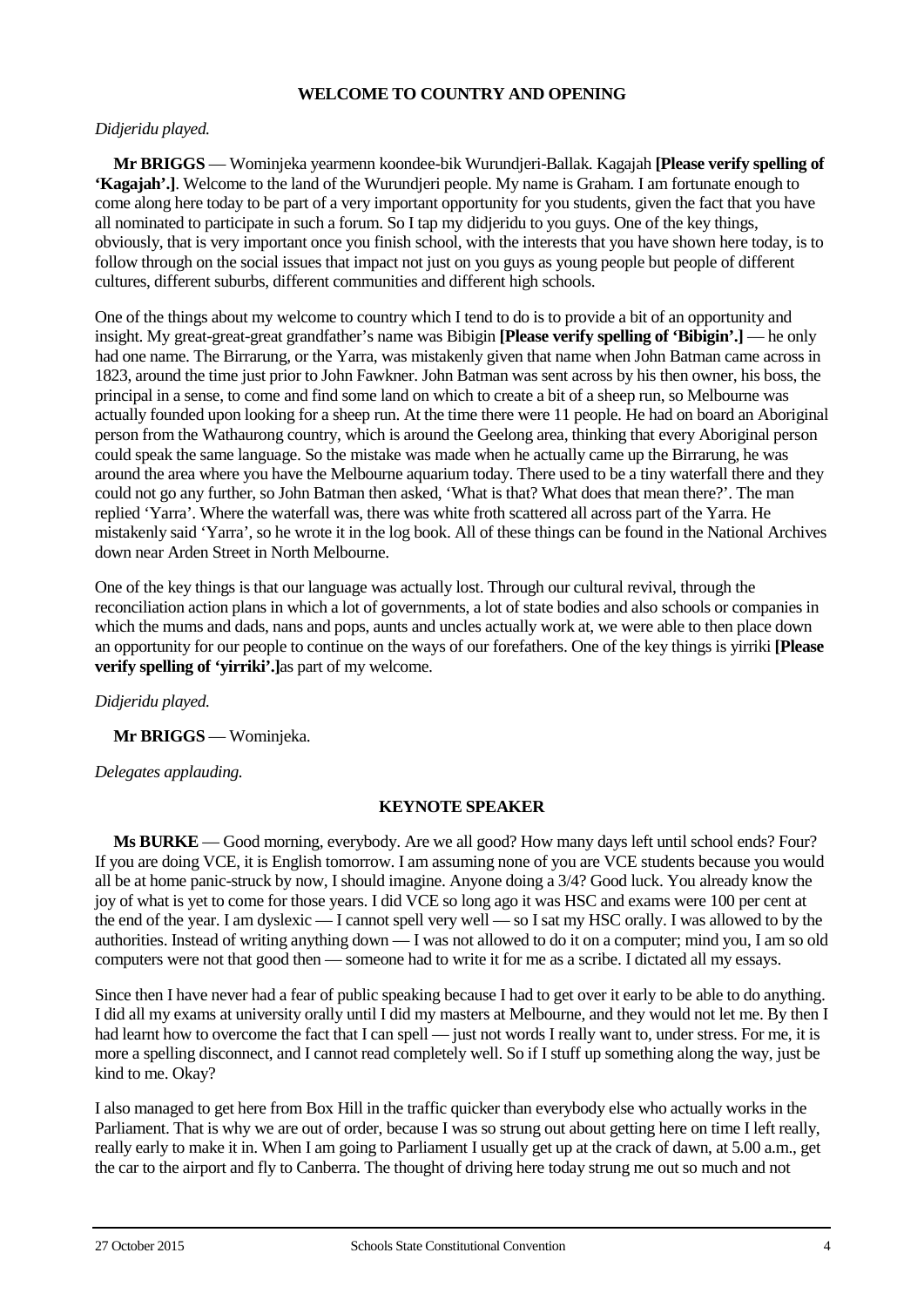wanting to be late for everybody, I have made it on time and none of my state colleagues have. I am getting the round of applause this morning.

# **Mr MERLINO** — I am here.

**Ms BURKE** — You are here now. So because the minister has arrived now, we might let him go first. We are going to be kind. I was filling in. Do you not like that? I am good at that. I am going to hand over to the minister who is going to be doing a welcome for you, and then we will go back to the speech.

### *Delegates applauding.*

**Mr MERLINO** — I welcome everyone here today. My name is James Merlino. I am the Deputy Premier and Minister for Education. I acknowledge my friend and federal colleague, the former Speaker of the federal Parliament and the member for Chisholm, Anna Burke, and the teachers and parents who are here but most importantly the students here today. Welcome to the 2015 Victorian Schools State Constitutional Convention. I begin by acknowledging the traditional custodians of the land on which we are gathered and paying my respects to elders past and present.

As I said, I am the Deputy Premier, which means I sit on the middle chair at the front table. I am currently the Minister for Education. I used to be the Minister for Sport, Recreation and Youth Affairs, and I sat there. Before that I was a backbencher, sitting there. The worst time is when you are in opposition and you are sitting over there. I was over there for 4 years of the 13 I have been in Parliament. I am absolutely delighted to be here today to welcome you and open the convention. There are 100 students representing, I think, 36 schools from across Victoria. Each year I speak at a number of student forums in this chamber, whether it is the regional constitutional convention, the YMCA Youth Parliament or yourselves through being involved in your school or the Victorian student representative councils. Today you are representing all of those groups and the voices of the students that they act on behalf of. It is a great opportunity for you to participate with in a debate.

This is sometimes called the bearpit. It does not reach levels of violence but it is a chamber where issues are discussed and debated passionately. It is symbolic that we do not resort to violence in this place. This table is a symbolic width. It was built so that the width is just a fraction more than if the two opposing sides whipped out swords to try to fight — the swords would miss by about that much. It is symbolic that this is a place of passion, a place of debate. The 88 members of this chamber and the 40 members of the Legislative Council all come into this place wanting to make a difference and we have very different views about what that means. That is what your debate will be about as well.

I also acknowledge Don Nardella, who is my friend and the Deputy Speaker of this place. He will be speaking to you as well.

The topic of today's convention is 'Australia's responses to global security are necessary and appropriate'. It is a challenging topic that we are responding to at a state level as well, which I will speak about in a second. Technology, mass communication and global events have an immediate impact on our society, and that is why I think it is a good choice of topic for the convention. This immediacy of global events raises many questions about which measures should be taken to ensure the safety of our citizens and to what extent such measures should be implemented in balance with human and civil rights. There are no easy answers in this topic.

As you know, under the Australian constitution, national security is a federal government responsibility. This means national security agencies are responsible for detecting, preventing and responding to threats and acts that jeopardise our nation and people. The commonwealth leads Australia's counter-terrorism arrangements, including diplomacy, law enforcement and intelligence gathering. There are many different aspects of this effort which can affect our lives, including laws about privacy, how we manage data, how we deal with freedom of speech and the rights of our citizens. These questions can extend to how we interact with each other as a community and the level of influence the media might have over the information we have access to and the freedom of the press.

Back at a state level, which is my government's responsibility, the Premier asked me as Deputy Premier to lead a task force, the social cohesion and community resilience ministerial task force. It is made up of four key ministers: myself as Minister for Education, the Minister for Youth Affairs, the Minister for Multicultural Affairs and the Minister for Police. The goal of this task force is to find how we can strengthen social cohesion,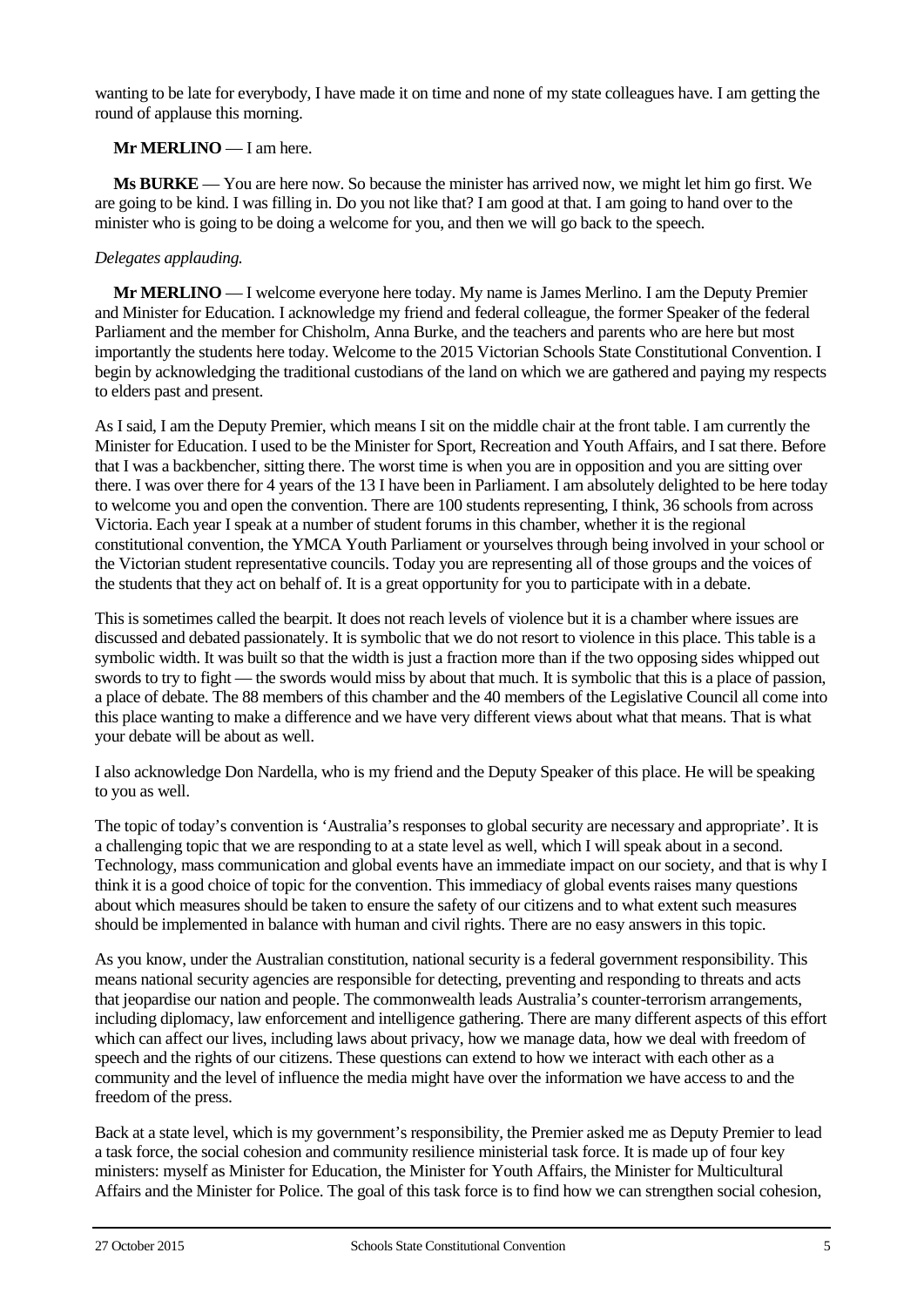how we can enhance community resilience and how we can prevent radicalisation, particularly amongst young people. As I said, this is a challenging area of public policy. When we established this task force we said, 'We don't have all the answers'. What we know and the lessons we have learnt from overseas are that you have to engage with communities and you have to make sure that whatever strategies you put in place are evidence based.

One of the key things that I think we are really successful at in Victoria, and something we should all be proud of, is the importance of Victorians having a sense of worth and belonging within the community, that they are accepted and can participate, and that Victoria is a place where social justice and equity are the norm. The resilience and cohesion of the community is our best defence against any threat to our security. We should all be very proud of the multicultural and multifaith make-up of our state. Our cultural, linguistic and religious diversity is our greatest strength. It represents the foundations of cohesion in our community, our understanding and respect for others and the source of a shared identity.

A large part of that is fostered in our schools, and this is why I am particularly excited. One of the changes we made to the curriculum is that from next year prep right through to year 10 will be learning about global cultures and different faith traditions from across the world. This is a bit of a long game, but imagine the change that we can implement over the next 5, 10 or 20 years if we have children from prep right through to year 10 learning about the tenets of Judaism, Christianity, Islam, Buddhism and Hinduism. It is knowledge that leads to understanding and it is understanding that leads to respect, peace and prosperity in our society. That is the long game.

There are immediate security issues which are the responsibility of our law enforcement agencies and intelligence agencies, predominantly at the federal level but also at the state level with Victoria Police. There are important social cohesion community resilience initiatives that we must look at, but I think education in our schools is going to be one of the driving forces across the next few decades.

This is an area I am heavily involved in and have a high level of interest in. The debate you have today will be recorded by Hansard. It will be available for all members of Parliament to review, to look at the issues that were raised and to see if there were any conclusions at the conclusion of the convention. As the minister responsible for the task force and education, I will certainly be looking closely at the debate that you hold today. I also encourage you to think about how you yourselves can disseminate this information in your schools and in your local communities. That is another tenet of what it is to be a strong democracy, which is something we are all proud of.

Thank you for having me here this morning. It is a great pleasure to be here. I encourage you to have a strong, passionate debate, to talk and listen. You might change your views. Your views might be challenged, and that is a good thing; that is what this Parliament is all about. Thank you very much. It gives me great pleasure to officially declare open the 2015 Schools State Constitutional Convention.

# **KEYNOTE SPEAKER**

**Ms BURKE** — I am used to sitting in the Speaker's chair. It is a great job; you get paid to yell at people you do not like. Think about it. Now that I am in opposition I just yell, but you are not going to do that today. But be passionate about why you are here and what you are debating. Politics should be about passion. It should not be about invective or insult, but it should be about passion. Being loud, being boisterous and running your argument is great, but there is no need to be personal and there is no need to be abusive. If you have to rely upon that, your argument is not solid enough. Good luck for today.

It is interesting to follow the Deputy Premier because we have both gone with the same theme. We are lucky living in Australia to be in a highly successful and well-functioning multicultural society — perhaps the most successful multicultural society on the planet. That is something we often overlook in this debate. I have just come back from Europe. I arrived in Berlin on the day that a lot of the asylum seekers were pouring in from Syria. The debate that is happening in Europe is taking place in what are monocultural societies where there is concern about the other. I have been in federal Parliament a long time and have watched the debate — more about asylum seekers than terrorists in this area — and the creation of the other. To be frightened of someone else because they do not look like us is something you really cannot run in Australia. Just look around this room and think about that for a couple of minutes.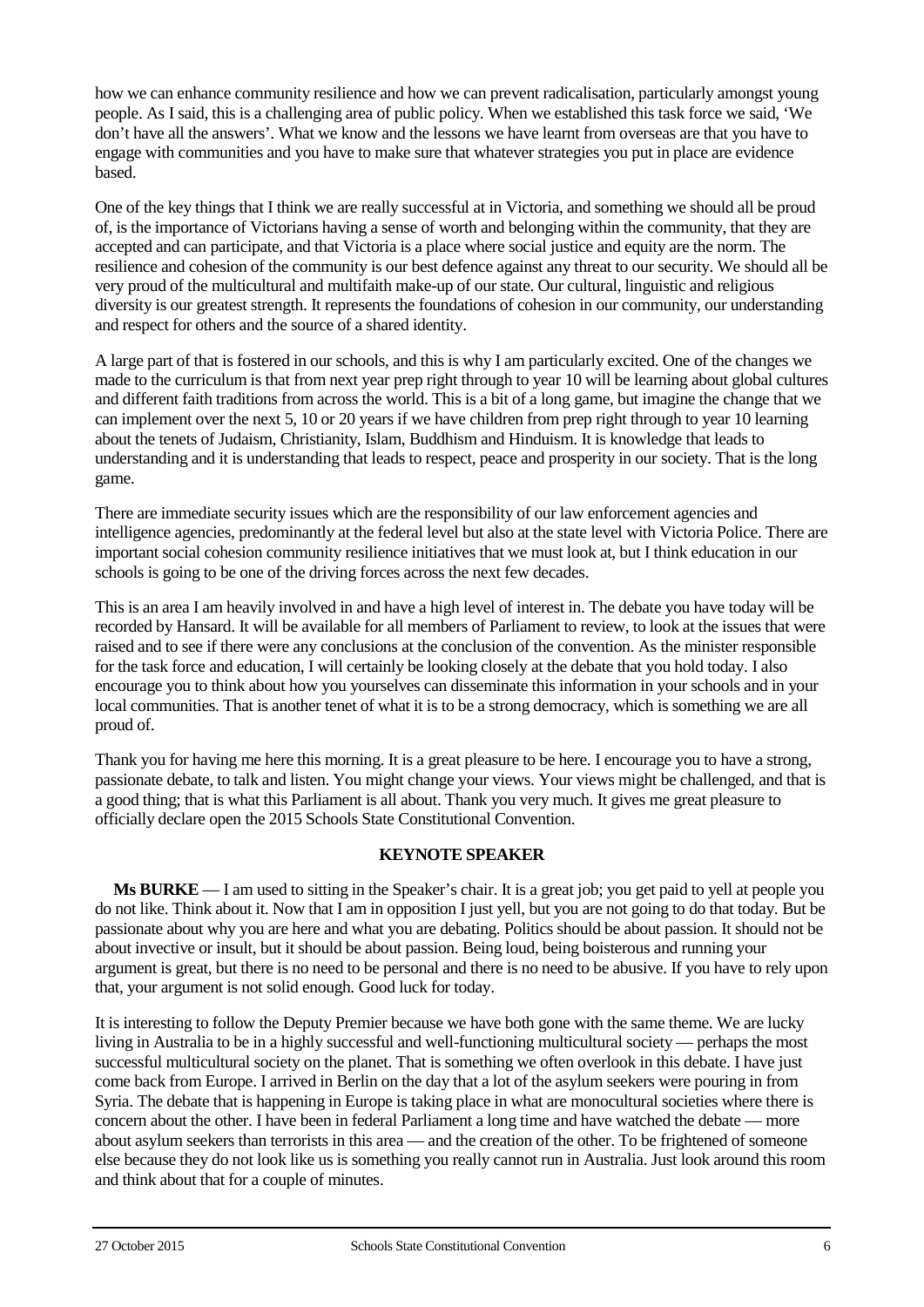I live in Box Hill, and on Saturday I ran what is known as a mobile office. It is very glamorous being a member of Parliament. It meant I stood in the shopping centre for 2 hours with a cardboard table and a couple of volunteers. Funnily enough several of them were Chinese because the majority of people coming to talk to me in Box Hill were seeking someone who could speak either Cantonese or Mandarin. I then had an incredibly racist individual come up to one of my volunteers and say, 'Go back to where you came from'. He said, 'Right, around the corner? I'm from Box Hill'. I thought, 'Actually, we're the odd ones in Box Hill on a Saturday morning'. We were the ones, the Anglo-Saxons, looking out of place. But that is what it is, that no-one looks out of place. We are an incredible melting pot.

Our country is home to a diverse range of religions and enormous cultural diversity. We experience very low incidents of social unrest and disharmony, a few protests in Bendigo aside. Every time there has been one of those racist rallies, the anti-racist rally has out-mobilised them two to one and in some cases four to one, even in the instances in Bendigo. This is particularly impressive given our country's long history of racism. We are a racist nation. Let us not shy away from that and our adherence to the White Australian policy and a fear of the other. As I said, that has been exploited politically and, I would say, shamefully.

When we come to the issue of global threats, including terrorism, extremism and radicalisation, and how we as a nation respond to those threats, it is very important that we keep the success of our multicultural society at the forefront of our decision-making and the language we use. It is only in a society where all citizens are free and equal with equal opportunities for all that a shared sense of belonging can be achieved. We need to be very careful that we never jeopardise that sense of belonging — that we do not create in a political sense, a cultural sense or even just a societal sense or at school that sense of other.

There are a number of ways that a government can threaten this sense of belonging and our risk of social cohesion, such as through laws which take away or deny citizens their rights, the policies they implement and the language they use. As a member of Parliament I was very concerned when the former Prime Minister began using the term 'Team Australia'. Actually it was pretty good for the memes and the various things on Facebook, but the term 'Team Australia' — I am going to put it out there, which is very unparliamentary of me, so do not use it today — was a bit of a wank. What is Team Australia, who is in Team Australia, and who gets to decide what Team Australia looks like? This is going back to being very old. I remember the days when the sports teacher would say, 'You get to pick who's on your team', which I loathed, because nobody was ever going to pick me. I was not really sporty. I was happy to participate. I was great at dancing, but not very sporty.

It was like, 'Whose team are you on?'. Where do you get to decide and how do you get to be part of this Team Australia? These questions were never really answered by the former Prime Minister, but there was always a sense that it was a term used to manufacture patriotism and to divide the community into us or them. I loathe that term, 'anti-Australian' — 'You're either for or against us'. So who is for or who is against us, and why do we want to go down that path of ultra-patriotism? It has not served a lot of nations well. It is not that I do not want you to be respectful of your country or not to think Australia probably is one of the greatest places on earth to live, because having been overseas for four weeks, it really does reinforce it — but there was that notion that somehow there are certain ones of us who are above the fray.

This was not helpful language for Islamic communities, as the implication was clear: 'You're not part of Team Australia'. It was terminology that fed a culture of fear and encouraged the elements of the media that seek to capitalise on the fear and sensationalise the threat from the — again, language — 'death cult'. Some people were saying, 'Stop referring to it as a "death cult", because you're actually glamorising it, suggesting that belonging to a cult is a good thing'. I am not sure why; they usually have rotten tattoos. But again, it is the language. Think about how important it is.

Suddenly it was Muslims who were being asked to prove their loyalty to Australia, and fringe dwellers who believed that the halal certification of food is somehow anything other than a commercial decision to access new export markets felt that they were fighting for the rights of Team Australia. There are some great things out there about the halal certification. The one that the team from the Chase did nails it beautifully. Again it is about language, about concern and about driving fear of the unknown, as opposed to, 'If you certify something, you get to sell it in a lot more countries and a lot more people know it is something they can buy'.

It is important to point out that it is a kind of language that was against the advice being provided by both ASIO and the federal police, who rightly viewed such language as having the potential to create more risk for the community, to inflame tensions, and certainly not make it easier for communities grappling with people at risk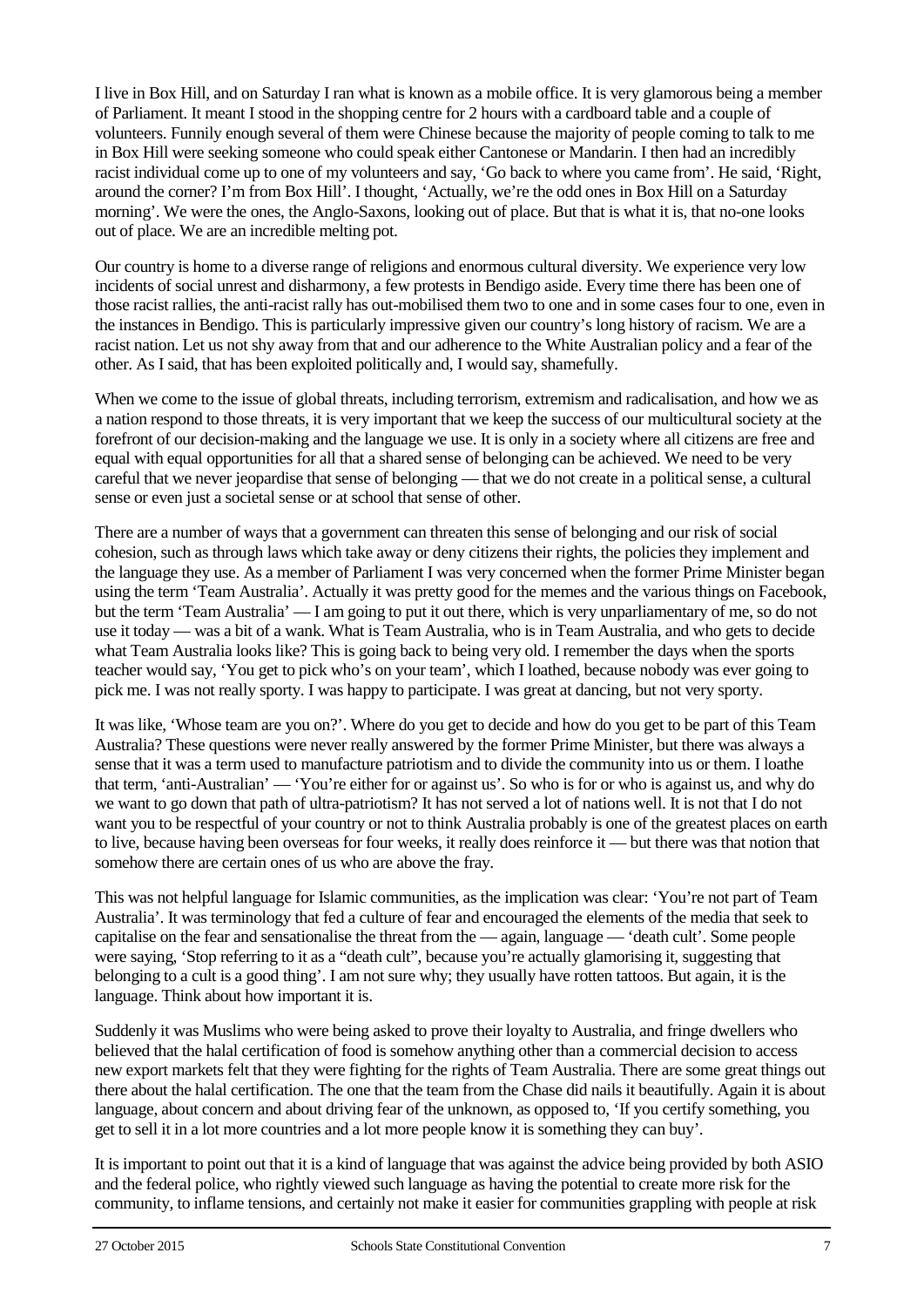of radicalisation. It is much easier to rebel when you do not feel like you belong. It is of great importance that the government has dispensed with this kind of language and that we are once again seeing a more balanced approach to the public debate about threats from terrorism. Let us not underestimate that they are out there.

It has always been my view that the more publicity and attention we give people who seek to commit an act of terrorism, the more we help their cause. If a person's goal is to change our society through terror and the murder of innocent people, why would we as a society allow them to achieve their goal by changing our laws and our values? This is where it is really difficult; this is where the thin line becomes the issue. In Australia we value our successful, inclusive and equal multicultural society. Our national leaders can protect that with our language.

We can also protect or damage it with our laws. Since September 11 in New York there have been at least 50 significant changes to Australia's national security laws, including expanding powers for security agencies, the creation of new crimes and granting the government the power to make it illegal for Australians to travel to certain areas. Forty-six of these 50 changes were made by coalition governments — many of them supported by Labor, but most of them driven by coalition governments. I have been a member of Parliament for the entire period. I have participated in many fierce debates about which freedoms are and are not acceptable to give up. Sometimes the right balance has been struck; sometimes, I argue, it has not.

In Australia we do not actually have a single law, we do not have an act of Parliament or section of the constitution, that clearly defines privacy and sets out the manner in which it can be breached. Nor do we have an act or a part of the constitution that gives us the right to freedom of speech. So when we talk about these things they are not actually enshrined in law. Sometimes that is good, because it just means that as a society we accept those as a given. We do not have those enshrined in law or our constitution.

There is no absolute right to privacy. Again there is a series of laws, acts of Parliament and court decisions that each apply to particular aspects of a citizen's right to privacy, and any right they confer is balanced against other competing rights and duties. This is all very nice for lawyers — I will declare at the beginning that I am not one, so I can bag them out; no, they are some great people, and we need them — and the policymakers who spend their days, of which I am one, debating the finer points of law and legislation. But as average citizens we all feel quite naturally that we have a right to our privacy and that it should be protected.

Many of Australia's response to global threats have challenged the notion of our privacy that many of us hold. We have been asked to give up certain rights in order to fight terrorism and save lives. When the government introduced laws forcing telecommunications companies like Optus, Telstra, iiNet and the others you are all with to store the metadata of all their customers for a minimum of two years, my office was inundated with complaints and concerns from people worried that government agencies would have unfettered rights to invade their privacy. The law allows police agencies, including ASIO, local law enforcement and the federal police, to access a person's metadata — the records of their phone calls and text messages, GPS locations and internet history — without a warrant.

Police agencies requested the legislation because they were concerned about advances in telecommunications technology, so they were requesting it because they had concerns. Telecom providers that once needed to store data for lengthy periods for billing purposes can now dispose of that data very quickly. Previously they held on to it because they were sending you a bill. With technology advances, they do not need to do that. The data had been used by police agencies in response to a range of serious crimes, including terrorist offences, drug trafficking and child sex offences.

I still have grave reservations about these laws, their impacts on the privacy of individuals and the extent to which they allow authorities to access private information. The president of the human rights commission, Professor Gillian Triggs, commented that, 'It might be said that the act employs a sledgehammer to crack a nut'. Certainly it is arguable that the act is disproportionate and ineffectual in dealing with the problems it is allegedly designed to combat.

I spoke against the Labor Party's proposing the legislation within caucus. However, the majority of the Labor caucus opted instead to support the legislation with a series of amendments recommended by the Parliamentary Joint Committee on Intelligence and Security as well as an amendment which provides more protection for journalists. The government had already agreed to accept these amendments and adopted them into the legislation, and whilst I personally would preferred to have seen access to metadata restricted or the legislation changed or indeed in some respects not supported, I am bound by Labor Party caucus solidarity.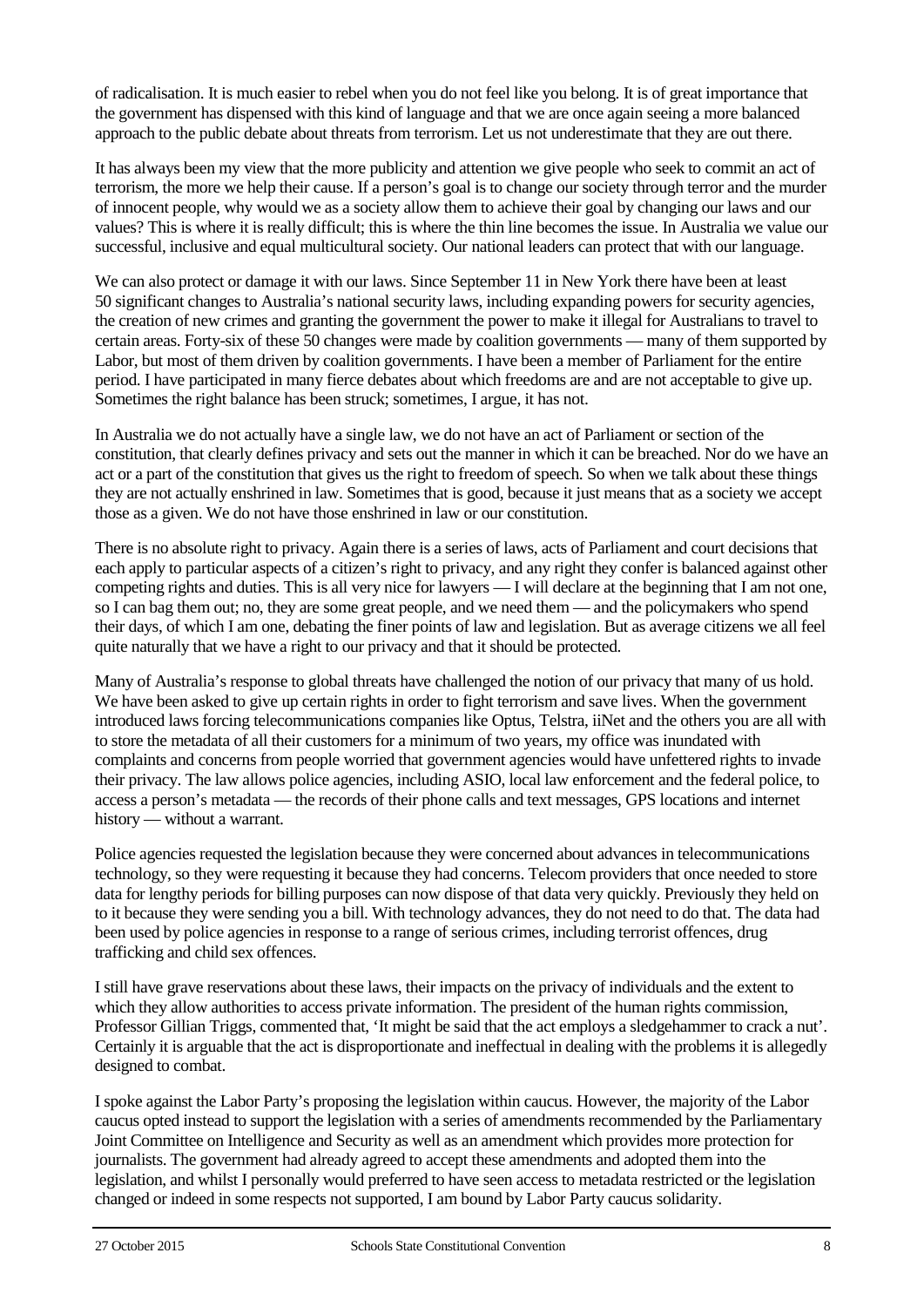I did, however, see that there were some worthwhile protections that actually had been built into the legislation. Regardless, it is worthwhile acknowledging that the new laws do offer improvement to the way metadata is accessed by government agencies and policing authorities and that the final law passed was also significantly better than that first proposed by the Abbott government. Private companies had already been retaining very large amounts of metadata in a largely unregulated manner for many years. The data had been accessed by many dozens of federal, state and territory agencies, local councils and groups such as the RSPCA hundreds of thousands of times per year with insignificant safeguards to protect personal privacy. Under the new laws authorities such as councils and the RSPCA can no longer access your data, which is as it should be.

Data is now accessible by far fewer policing and national security agencies, which will now have to show that it is reasonably necessary to an investigation to access metadata, and the Commonwealth Ombudsman has oversight over the conduct of authorities and the ability to access and investigate the use of metadata by policing agencies. The Parliamentary Joint Committee on Intelligence and Security now has oversight of the use of metadata by the AFP and ASIO. Previously no oversight for the accessing and use of metadata existed. Again, it was pretty unregulated, and these protections have been brought in because there was a committee process that actually scrutinised it and said, 'What are we actually asking?'.

A lot of legislation comes before the Parliament and there are unintended consequences, so sometimes going off to another group like a committee that gets in the experts means you come up with better legislation. Security agents will require a warrant to access any information pertaining to the content of messages or conversations. They know you and your best friend sent 16 text messages to each other on Sunday night — and that is properly an underestimation. How many text messages do you reckon you sent on Saturday night? What do you reckon?

**A delegate** — A lot more than 16.

**Ms BURKE** — A lot more than 16. You have got unlimited access. Your parents are not paying a small fortune for your phone. What do you reckon on average on a Saturday night? Nobody is 'fessing up. I did four to my daughter alone to work out what corner to pick her up on on Saturday night, and then in the end I got so annoyed I drove down and I yelled at her, which really did not win me any friends, because she and her three mates got in the car and said, 'You're so embarrassing, Anna'. I said, 'Get in the car. We're going'. Think about the amount of messages you are sending.

They can find out the amount of messages. They cannot find out what is in them, which I am sure you are all very glad of. I am seriously glad they do not know what my daughter is texting. Actually most of the time I am really glad I do not know what she is texting — except to me, about where I am meant to pick her up on a Saturday night. But they need a warrant to find out what you are talking about. They can access how many times and where without a warrant, but to find out what you are talking about they require a warrant.

Citizens now also have the ability to access their own metadata being retained by the telecommunication providers and a mandatory data breach notification system is required to be in place by the end of this year. The data breach notification system forces telecommunication companies to inform their customers when there has been a breach in the security of customer data. There has previously been no requirement for telecommunication companies to do this.

Corporate and competition regulators such as ASIC can now retain access to metadata to help them crack down on white-collar crime and other wrongdoings. It is also illegal for agencies to access metadata for the purposes of identifying a journalist's source unless they first obtain a warrant generally from a court. There will be statutory presumption against issuing a warrant and agencies will need to prove that the public interest in obtaining the information sought under the warrant outweighs the public interest in protecting journalists' sources, which is essential to the freedom of the press. This was a big issue in the legislation, because without a robust free press we do not have a robust and free democracy and we may as well give away all our rights. If we cannot ensure that journalists have access to going out and finding sources that are protected, then we are eroding our freedoms in the name of protecting us. That is why this stuff becomes so complex and so hard to juggle.

A public interest advocate will be appointed to represent the interests of journalists where an application for a warrant is made. In many instances people were satisfied with these safeguards and many others were not. I am sure these laws will be a significant feature of your debate here today. It remains an open question if these laws will prevent a terrorist attack. They may well, but access to metadata did not help police agencies stop the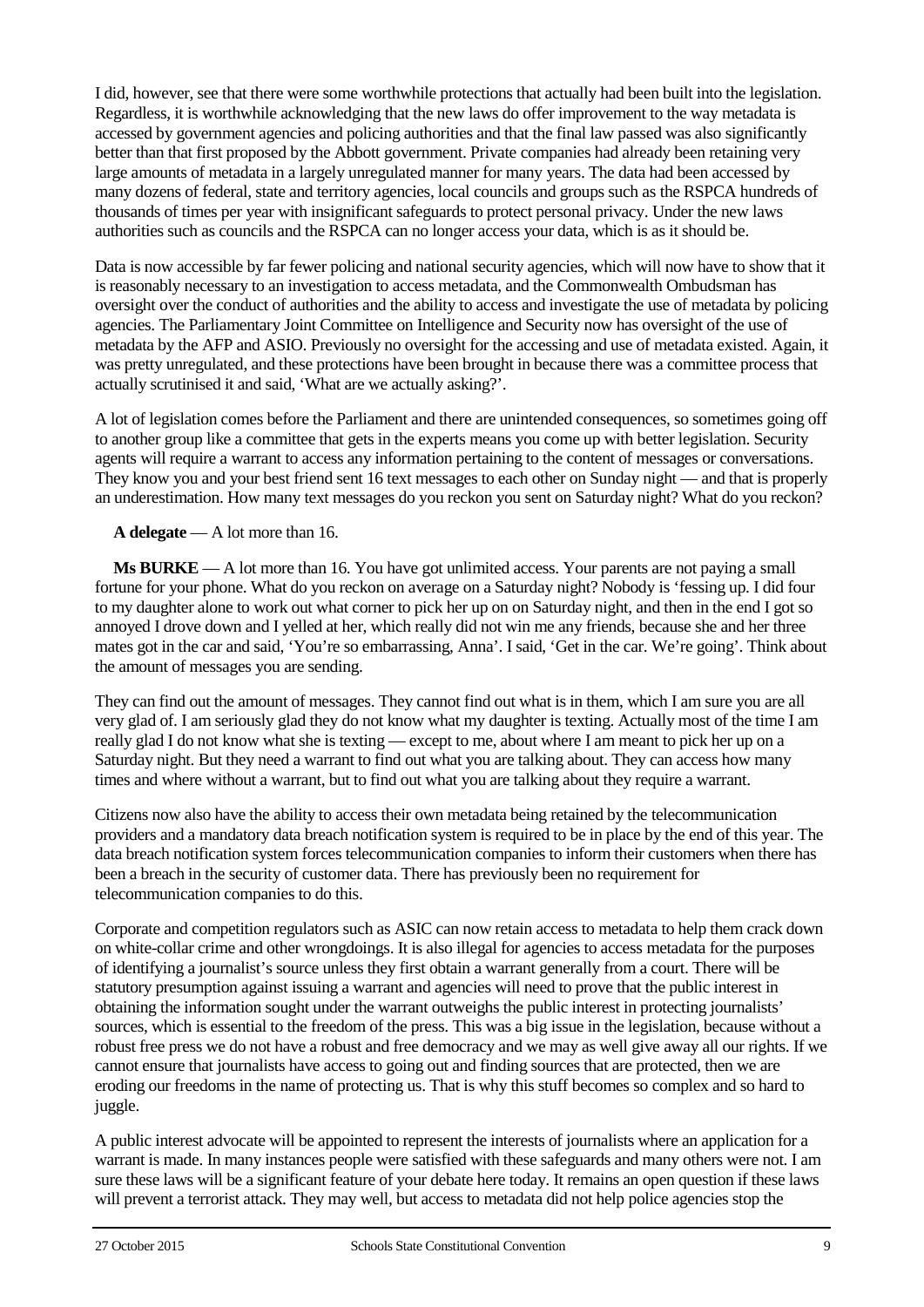Sydney siege, and the ability to access metadata did not prevent a teenage boy shooting Curtis Cheng outside a police station in Parramatta.

It is fair and reasonable for all of you to debate these things here today, particularly when we continue to face more demands to change our laws to respond to threats. On the table currently are changes which are being proposed at present. These proposals seek to give the government the right to revoke the citizenship of convicted terrorists and their children if they are dual nationals. Other proposals allow police and security agents to detain suspects without charge for 28 days, create an office of inciting genocide and allow control orders to be placed on children as young as 14, and here in this Parliament the Victorian government is introducing laws to allow police to apply for security warrants to remotely search people's computers. All these potential laws curtail our freedoms, and it is important to ask yourselves, 'Why do we consider it more reasonable to give up our freedoms to fight against terrorism that we would never consider giving up to fight other crimes that may also lead to a loss of life?'.

Last year in Victoria 21 per cent of drivers killed in car accidents were aged 18 to 25, despite the fact that people in the age group make up only 14 per cent of drivers. Seventy-five per cent of those killed were men. A 14-year-old boy suspected of being radicalised has killed one person, and we are discussing the need to lower the age that police can control the movement of a child without parental consent. Would any of us consider restricting the driving age in Victoria to 26, or placing the control orders on any person under 25 with a drivers licence? Why not? There were at least 28 people whose lives would have been saved last year if we had done either of these things.

One woman in Australia is killed every week by a husband or partner, and domestic violence is perpetrated primarily by men. It is the leading contributor to death, disability and mental health for women aged between 15 and 44 in Australia. Would we consider giving police the power to interrogate men as young as 16 who are not yet suspected, in a domestic violence case, for up to 24 hours and detain them for up to seven days? Would we also allow the police to seek repeated warrants for these interrogations, and would we then allow the same non-suspects to be put under covert surveillance by police? All of these powers are currently granted to ASIO for non-suspects of terrorism.

When we create new laws that make us give up our liberties and freedoms, we can never truly be certain how effective these new laws will be or exactly how many lives they will save. But we can be certain that the freedoms those laws restrict and the liberties they take away will never be reinstated — even when the threat has passed. I sadly suspect that the threat of terrorism is never going to pass and you are now living in the new paradigm. They will continue on and our society will be permanently changed as a result. We will only continue to thrive in a welcoming, multicultural society when we all feel we belong — if all citizens are free and equal, and with equal opportunities for all. No suite of security measures and laws will ever offer the 100 per cent guarantee that no incident will ever occur. At what point are we willing to say that we have achieved the right balance; and on the other side, are we also prepared to take the risk?

I wish you all the luck today as you debate whether or not we in the Parliament have gotten it right or wrong, whether our laws continue to keep us equal, and whether or not we have given up too many freedoms in the sake of our fight against terrorism. Good luck with the debate today.

# *Delegates applauding.*

**The CHAIR** — We have time for maybe two quick questions without notice for the former Speaker. Any quick questions?

**Mr HORNSTRA** — Anna, you were saying how the right to freedom of speech and the right to privacy as such were not protected under the Australian constitution or any act. Are they protected under international law?

**Ms BURKE** — No. The bottom line is we think we have them legislated, we think they are in our constitution, but on the actual right to privacy and the right to freedom of speech I cannot point you to one law and I cannot point you to one part of the constitution. There are many bits and pieces that imply and infer, but there is no one thing. We do not have, like the Americans do in their constitution, a sort of inalienable right to freedom of speech or the right to bear arms. I am very glad about the last part, by the way. It is not there. We live in this belief that it is there; we live in a belief that somehow there is some international thing, but there is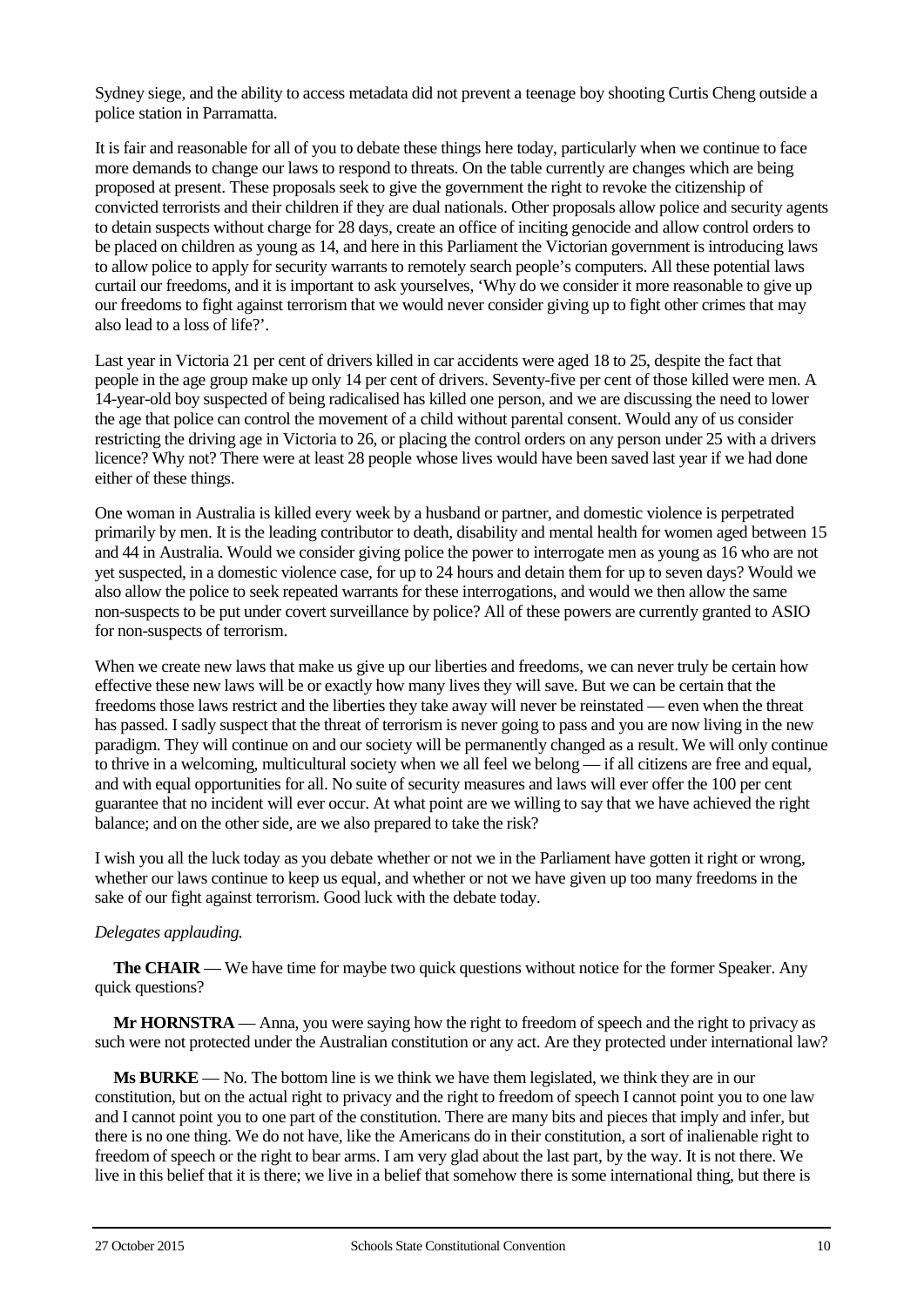not. That becomes one of the difficulties in this space — that people think we are taking things away from them, which in some respects, in a legal sense, they do not have.

I suppose that is in our debates and will be in yours today: can we legislate everything? Is it possible? I would like to legislate common sense, but it would be my common sense, would it not, which would be totally different to yours? So a lot of it is just implied in how we as a society interact with each other. I suppose that is why we all go back to the notion of multiculturalism, because in Australia we hold that it is sort of an inalienable right, but it is not, again, legislated per se.

**The CHAIR** — There is another question here.

**Mr J. TURNLEY** — My name is Jared Turnley, and I am from Box Hill High School.

**Ms BURKE** — An excellent school in my electorate!

**Mr J. TURNLEY** — I was just thinking that Islamic State is probably one of the best marketing groups, because I would say they do not have that much power and they are not that bad. It should be stated that casualties of war, including terrorism, are going down and yet we are probably the most scared. We are saying, 'Good luck to you, youth, because you are living in a world that is full of war and everything'. I have a feeling that a lot is being lost in translation when in actual fact war is going down and IS is being overplayed and as a result we are getting laws that we do not really need.

**Ms BURKE** — I think that is going to be a good part for your debate today. ISIL, Daesh — whatever you want to call them — are very sophisticated, and part of this era is something that is beyond my comprehension. I did not have a mobile phone or a computer at school, or an iPad. I wrote my honours thesis by hand visualise. As I said, I am dyslexic, too, so it was quite an accomplishment. We are living in a rapidly changing technological world. We actually cannot keep up with legislation for the technology. We are always a bit behind. With things like the metadata, you can explain that better than I am ever going to be able to. Actually I had a lot of techoes who would ring and talk to me about it, and I would be like, 'Yeah, okay; I'm sure that means something wonderful'. Then I would wheel out the staff member, who is, you know, 25, and say, 'Look, talk to them'.

There is a bit of a generational divide because of that technology gap and overlay. But, as I said, I have just been in Europe, and if the biggest threat coming out of Syria for most of the people I met was the Assad regime not the terrorist regime, then you have to ask who is your terrorist and who is your freedom fighter? It is another debate for another day. It becomes complex. The only thing I say is that I think you will live in a world of threat. What that threat is, I do not know. It could be climate change, societal shifts or the ageing demographic. These are threats that I have never experienced but you have to live with, as well as the uncertainty of them. The terrorists might be rescinding, but they will bob up somewhere else. There is now talk about what is happening in the ASEAN region — not just in the Middle East — in terms of what is happening there and who is driving it. My view is that an extremist is an extremist is an extremist. It does not matter what brand of extremism you are wearing. It is a threat that wants to take away what we all take for granted — our freedom.

We cannot overplay it, but we cannot underestimate it, because we cannot quantify it. That is the difficulty as legislators. How do you quantify that threat? At what point do we say, 'We are prepared to give up all our freedoms?' At what point do you say that the terrorists have won because we are living in terror. That is the idea, is it not? It is complex. If there was an easy answer, we would find it, but I think your minds are up to the task, so good luck with it all. Thank you.

*Delegates applauding.*

### **OPENING STATEMENTS**

*Australia's responses to global security are necessary and appropriate*

**The CHAIR** — Welcome, everybody. We are now going to go into the opening statements by delegates.

**Ms CHRISTIE** — The first thing that I notice when I talk to people about data retention is that nobody seems to know what it actually is — and that is really boring. We have all seen the headlines and we have all scrolled past articles on Facebook. We all know it is about our online privacy and the new legislation is a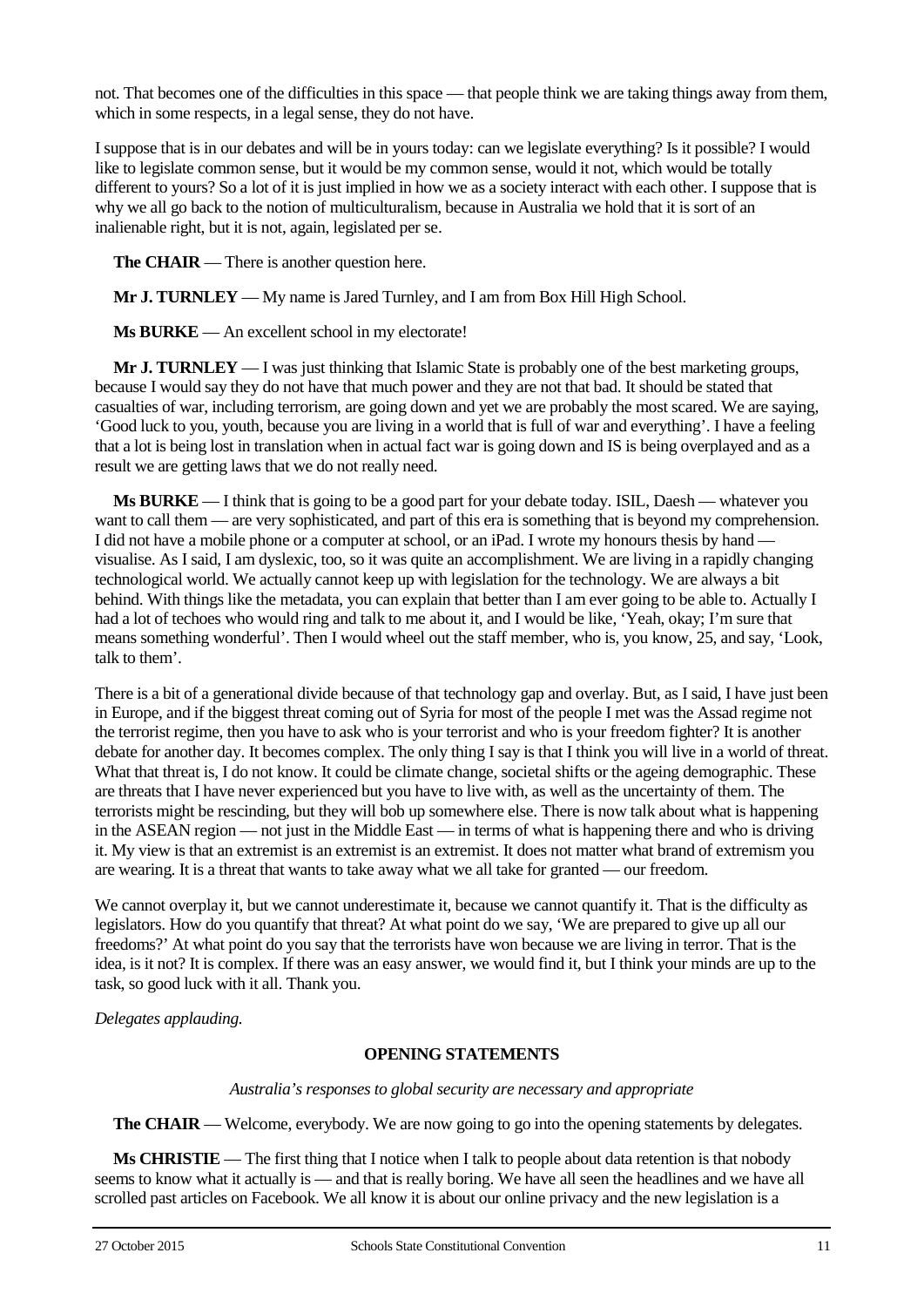counter-terrorism measure. But what really is it? How does it affect our lives online and is it an appropriate reaction to the supposedly substantial threat? Privacy is a privilege that is as undervalued as it is underestimated. When people talk about online privacy the argument is often thrown around that if you are not doing anything wrong, you have nothing to hide. I find this both naive and hypocritical. Following this logic, in the name of aiding the protection of services, should not all buildings be made of glass? And yet we have gates around our properties and blinds covering our windows. We have a right to privacy in our homes and as more of our lives continued to be dependent on computer technology it follows then that we should continue those standards of rights into these new modes of communication.

Data retention has been in the spotlight recently due to the Telecommunications Act 1979 being amended successfully in March this year. It requires that telecommunication and internet providers to store metadata for two years. Metadata can be described as information generated by telecommunications excluding the actual communication. So this means that anything from your address, billing information, source destination, date and duration of communication and the download and upload volumes will be recorded and stored in million-dollar data warehouses. The uses of metadata are still completely uncertain. Although individually the information does not sound that valuable, the United States general counsel of the National Security Agency has admitted:

… metadata absolutely tells you everything about somebody's life.

Previously telecommunication and internet providers kept limited metadata for taxation, billing and marketing purposes, and government agencies could gain access with a warrant. By allowing government sectors to access information without a valid and verified reason, we are allowing them to treat everyday people like they are suspected of a crime. It is the sheer scale and access to legislation that attempts to monitor 23 million people that makes me question if it is appropriate. I ask that people today, when arguing about the new data retention legislation, its pros and cons and all privacy-related laws, to think about not only how it affects us today but also its potential implications for the future, because there will come a day when terrorism is not the nation's biggest enemy anymore and we have just given the government a very powerful new toy.

### **The CHAIR** — Will you wind up please?

**Ms CHRISTIE** — Remember to be careful what you say, who you call and what you read. After all, from now on, we are all suspects.

# *Delegates applauding.*

**The CHAIR** — Thank you very much for that. We are now going to set the timer for 2 minutes. When you hit 2 minutes we are going to do what we do in Parliament and we are going to cut you off. But she did really well.

**Mr KERIAKES** — Today the topic we are discussing is Australia's responses to global security. I have firstly looked into the rights and responsibilities of the Australian people. As an Egyptian-Australian, I have quite a unique perspective on our shared social and cultural values and I believe that all Australians from different backgrounds bring something to the table. I strongly support the contention, and I believe that Australia, as a First World country, has a responsibility to protect free speech and other civil liberties. As a citizen, I also believe that we have an obligation to uphold these rights so that future generations, whether born here or overseas, will have the opportunity to enjoy the freedoms which we have now. Let us remember that many people who are members of our society today came fleeing injustice and intolerance overseas. Let us not become like those nations from which these new Australians come.

It is heartening to see the current Andrews government in Victoria challenge the controversial move-on laws passed by the previous Napthine government. The laws are a threat to dissident voices within our democracy and present a real threat to freedom of speech and of association. I propose that we strike a balance between securing the peace and stability of this country and that of ensuring that we retain those freedoms mentioned previously. However, in protecting our citizens and this country, let us not chip away at the foundations that make us who we are.

# *Delegates applauding.*

**Mr DAMCHES** — I am a 17-year-old upcoming voter from the electorate of Scullin. A lot has already been said on data retention law and privacy, but I am here to respectfully provide you with an alternate opinion.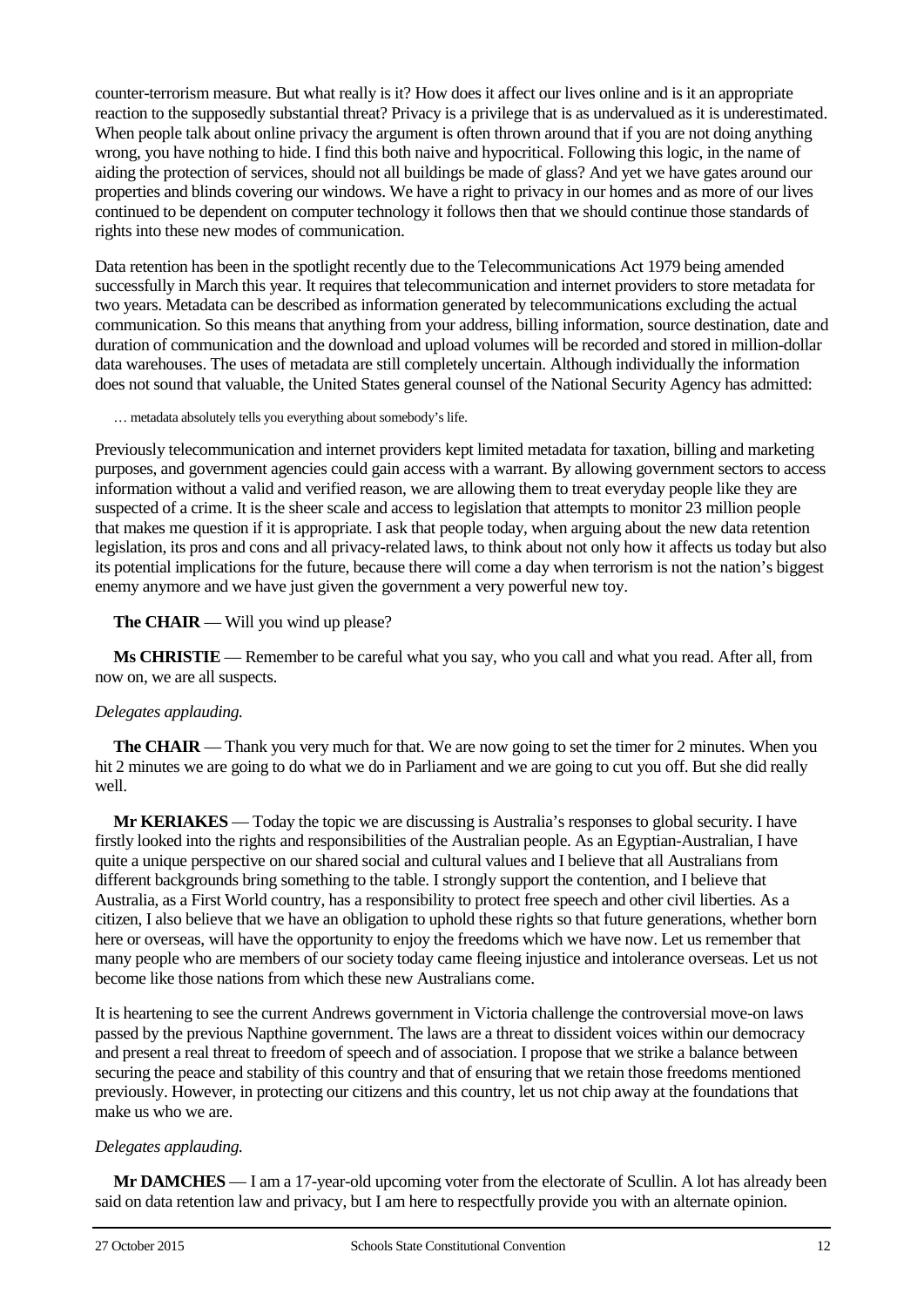Metadata plays a central role in the most successful crime investigations, which is why it is critical that our law enforcement and intelligence agencies can have access to this kind of data. Metadata is used in almost every serious criminal or national security investigation, including murder, counterterrorism, counterespionage, sexual assault and kidnapping cases. Agencies use metadata to quickly rule out innocent people from suspicion and further investigation by showing that they had not been in contact with other suspects, for instance, or by identifying suspects and networks of criminals associates.

Australia needs a data retention scheme because telecommunications companies are retaining less data and keeping it for a shorter amount of time. This is degrading the investigative capabilities of the law enforcement and security agencies, and in some cases it has prevented some criminals from being brought to justice. A recent Europol, or European police, child exploitation investigation — a bit of a mouthful — provides another valuable example of how crucial metadata is. Child exploitation investigations rely heavily on telecommunications data, as perpetrators primarily share information online, meaning that often little physical evidence is available. In this case UK authorities were able to positively identify 240 suspects out of the 371 believed to be using metadata in the UK. This led to 121 arrests and convictions. In contrast, of 377 suspects believed to be in Germany, only 7 were able to be identified and none arrested or convicted, because Germany does not have a data retention scheme in place.

**The CHAIR** — Your time has now expired.

### *Delegates applauding.*

**Ms STOJCEVSKI** — I will be discussing whether Australia's responses to global security are necessary and appropriate, focusing in particular on media influence and fear factors. I firmly believe that the Australian government's response to media ownership and control is not sufficient as of now. With the major news corporations being owned by a handful of people, we are only getting a mediated, one-sided view of global events. The opinions of large-scale media owners, such as Rupert Murdoch, who owns approximately 70 per cent of Australian newspapers, are embedded in our media outlets, meaning that we are only hearing the opinions of a very small number of people.

The example of the *Daily Telegraph* coverage of the Sydney siege supports this argument. The newspaper, which is one of Murdoch's many outlets, was under heavy criticism for linking the siege to Islamic State with the headline, 'IS takes 13 hostages in a city cafe siege — death cult CBD attack', despite the fact that the terrorist organisation did not have any direct correlation with the attack.

Invoking false fear in Australians is dangerous, and coverage of global security-related incidents needs to be regulated more strictly. Although I strongly support this argument, it is important to acknowledge that there are other views which disagree with the proposition that we are only receiving one person's opinion through the media. Many believe that media coverage of current affairs is fair and unbiased, and it is regulated by the Australian Communications and Media Authority. The argument is that there are already enough restrictions on the media and that any more would result in the media being completely controlled by the government.

My recommendations that I am offering for the convention to consider are that we discuss whether media regulations are sufficient or if our government should be doing more to ensure that we get clear media coverage of current affairs. Further regulation to encourage diversity of media ownership, and therefore greater diversity in the views presented, would allow the public to be more informed about an issue, and perhaps the public would see issues from many different perspectives.

# *Delegates applauding.*

**Mr BUNGAY** — We like to think of Australia as a multicultural society, a society that is secular, a society that is not only tolerant of other religions but welcoming of them and a society that rejects racism and bigotry. After all, we have come to be one of the most ethnically diverse societies 50 years after abolishing the White Australia policy, which has been a great thing that we can be proud of. However, lately we have been experiencing some bigotry towards a certain community. Of course I am referring to the Muslim community. That seems to resemble the shades of our racist past. Today I will be talking about social and cultural disharmony and how our government policies are creating both a religious and racial divide.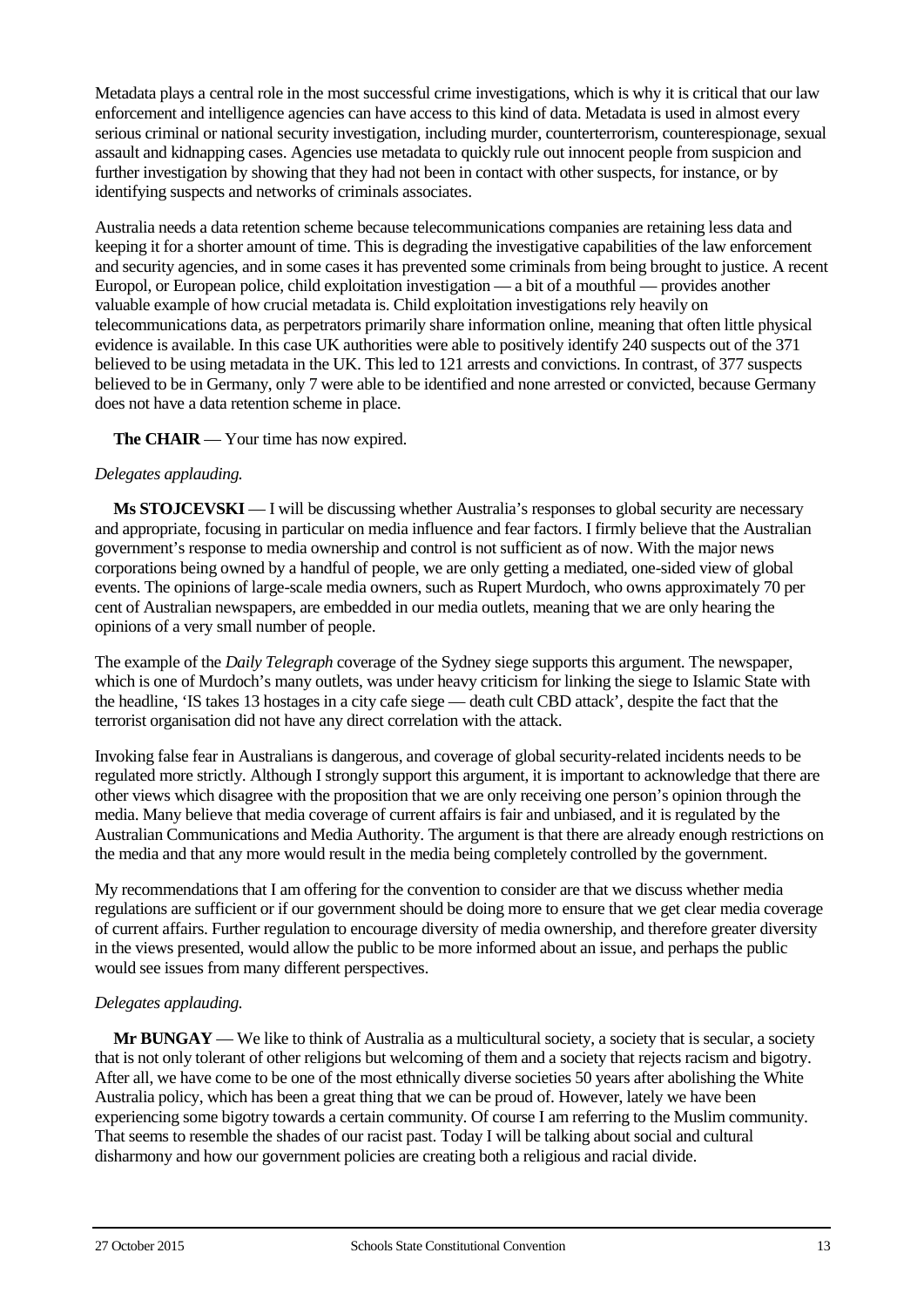On a domestic level we have seen that the government, time and again, has been giving preference to certain religions over others. It was only this year that we removed Christian religious education from our public schools. We have a religious hierarchy in Australia, and that has contributed to the alienation of the small religious communities. To top that off, we have had the Cronulla riots and Reclaim Australia rallies further projecting this anti-Islamic sentiment. Our broader foreign policy has been reflecting the sort of bigotry that has been coming through — which has been demonstrated by our war in Iraq — but what is next? As Anna Burke said before, Australia has actually been really good in its response to the anti-Islamic sentiment that has been forming. She talked about how after the Sydney siege overwhelming we had shown support for the Muslim community. We had the hashtag 'I'll ride with you' trending, and that was just talking about solidarity with the Muslim community. That is one of the great things we have been doing as Australians, and I think it is important to consider that although there is an anti-Islamic sentiment, we are doing great things about it.

**The CHAIR** — Your time has expired.

**Mr BUNGAY** — Thank you for listening.

### *Delegates applauding.*

**The CHAIR** — I am pretty brutal, aren't I?

**Ms NAPIER** — Today's statement under consideration and debate is that Australia's responses to global security are necessary and appropriate. I have looked specifically at the issue of media influence and fear factors, and I firmly believe that with the growth in social media use and technology by many today, the media is influencing the public's view on our global security and its amalgamation of measures. However, while keeping our own country safe and remaining aware of such risks, we do need to be more focused on the welfare of those susceptive to mistreatment.

Individuals can subconsciously relate media opinion to public opinion, leading to an agreement with the media, which is very much visible in the growth in movement of refugees worldwide — or more so the growth in media attention over the past few months. As risks can and usually are heavily magnified by the publications, and due to the fact that many asylum seekers looking towards Europe are from war-torn countries with a recent spike in terrorist attacks, there is fear that amongst asylum seekers terrorists may be present. The media simply further encourages this xenophobic view.

While in theory, yes, terrorists could exploit the borders exposed by human smugglers, in practice well-funded groups are unlikely to use such complicated and dangerous migration routes to infiltrate Europe or, in our case, Australia. This was said by Kenneth Roth, the executive director of Human Rights Watch. While saying this, it is important to acknowledge that there are other views which disagree, such as the belief in extreme risks around allowing people without a visa into a country. The recommendation I am offering for the convention to consider today is the mistreatment of refugees and length of time they spend in immigration detention. Is it really acceptable for us to be keeping people who are escaping war-torn countries in such terrible conditions for an average of 405 days or even longer?

To conclude, in response to the convention topic, I am arguing that our responses to global security are obligatory. However, we have the ability to help people suffering, and the welfare and protection of these people must be greatly improved.

### *Delegates applauding.*

**Mr BELL** — Good morning, delegates. It is an honour to be speaking here and to be making an opening statement to this convention. I am conscious of the significance of the things we will talk about today, so we need to keep at the front of our minds as we discuss these things just how important they are for everyone in this room and beyond. The topic today is that Australia's responses to global security are necessary and appropriate, and if we look to recent changes in Australian domestic policy, we can see that they are plainly neither.

The federal government's new data retention scheme, which passed the Parliament with bipartisan support and which allows for the indiscriminate retention of people's metadata to be explored by government agencies without anything resembling robust checks and balances is just a plain example of the hysterical and reactionary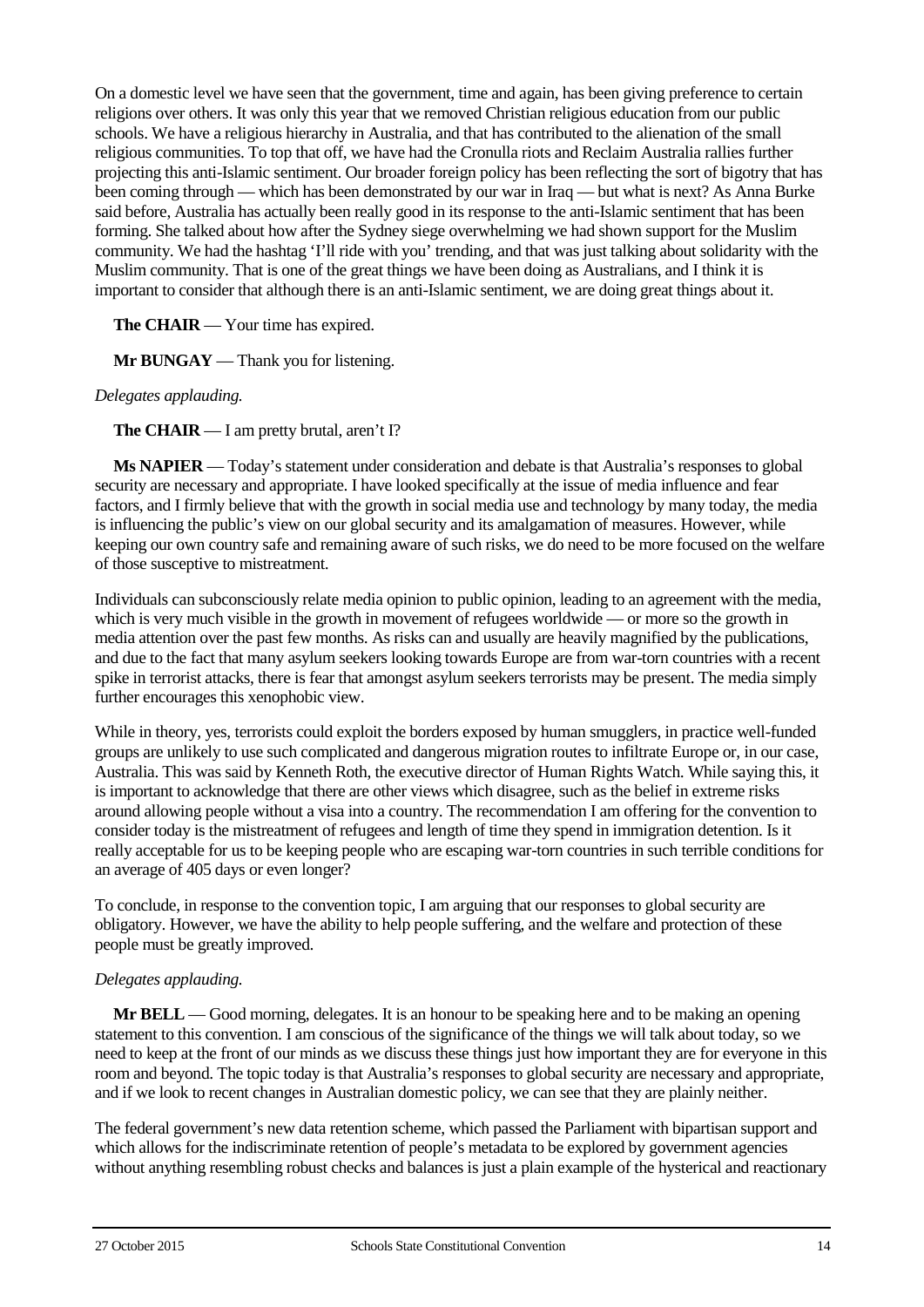approach Australia has taken to a serious and lasting issue which deserves far greater consideration than something like this.

This scheme treats all Australians citizens and all Australian residents as suspects in a crime that is yet to be committed. This is the stuff of dystopian fiction and has no place in our free society. What we need to ask ourselves is whether we are prepared to have our personal lives, our conversations and our movements recorded and handed over to government agencies at will when we know that these kinds of schemes and these kinds of measures have had no substantive impact elsewhere in the world in preventing terrorism.

We should note that we today are the future of this country, and we need to ask ourselves what we want that future to look like. We can have social cohesion and sensible, considerate policy, or we can keep the hysterical headline-first approach that has led to an idea so misanthropic and cynical as a government spying on its citizens. Thank you.

### *Delegates applauding.*

**Ms WILLIAMS** — The statement being considered today is 'Australia's responses to global security are necessary and appropriate'. My focus is on media influences and fear factors. Terrorism is growing rapidly — it is calculated by the global terrorism index to have grown by 60 per cent between 2013 and 2014, with 80 per cent of terrorism-related fatalities occurring in the Middle East and West Africa. But the reach of terrorist organisations as well as lone radicals long ago breached the Western world.

However, in Australia the threat is small — in fact, it is 147 times more likely you will be killed by a lightning strike than in a terrorist attack — so why is it deemed necessary by government to put in place such stringent legislative measures? Most recently the government has flagged its intention to extend the use of anti-terrorism powers to children as young as 14 in orders that can remain in effect for up to one year. The ever-growing anti-terror legislation is already more draconian than the scale of the problem justifies, so is the government's response driven by media-generated fear?

In a detailed study by Victoria Police and Victoria University, media sensationalism was found to inflame tensions between Muslims and other Australians. Those surveyed were deeply critical of media sensationalism, with some respondents feeling that reporting was so far slanted that they wished for regulation of media organisations. If the role of the media is to educate, unfortunately the line between providing insight and cultivating fear has been crossed, eroding social cohesion and leading people to feel as though they do not belong and have no power in a social or political system.

Politicians feel the alarm instilled in the community by the media must be met by the government for risk of being punished by a fearful electorate who want a government they feel protects them. In a recent article Julian Burnside made the point that our emphasis on terrorism looks very much like a political strategy. A sure path to political popularity is to make the public fearful and then offer them safety. To censor the media would go against the freedom Australians value so dearly, but for the media to agree to not explicitly name the radical organisation responsible for the attack, for example, and possibly downgrade the dramatic accounts would greatly benefit the state of Australian society. Thank you.

# *Delegates applauding.*

**Ms MARK** — After investigation of citizenship laws and laws that affect citizenship status in regard to the statement, Australia's responses to global security are necessary and appropriate. I have been enlightened as to Australia's attempts to protect its people, even if its proposals are at times, in my opinion, remiss. Of eight potential risks to Australian security, Australians rank terrorism-related threats first, second and third. On 24 June 2015 the Australian government responded to this through the introduction of a bill with provisions that one's dual citizenship can be revoked in discovery of terrorist-related conduct. Implementation of this ensures the protection of Australia's national security and validation of Australia's virtues by only taking responsibility for those with Australian sentiment at heart. Terrorists are no longer international strangers.

Both those who are foreign fighters and home grown are potentially our very own neighbours. With potential dangers such as ISIS, the Australian government has been backed into a corner, forced to strengthen citizenship legislation in an attempt to protect us. I believe this proposal has the right intent but is in conflict with Australia's international and national legal obligations — it disregards any responsibility we have for those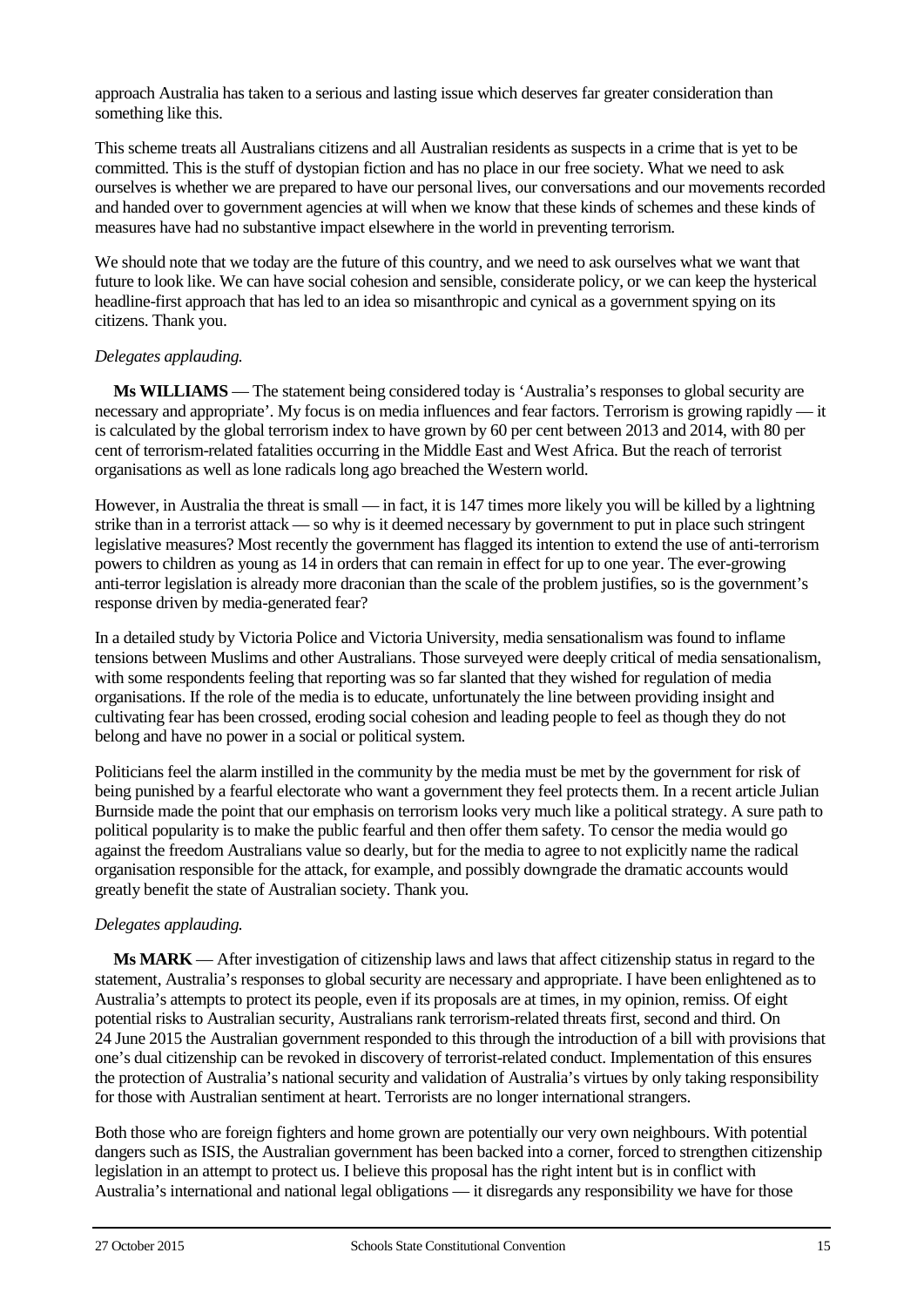granted Australian citizenship. Upon discovery of those in opposition of our country, regardless of their variation of citizenship, they should be punished according to the standards Australia sees fit rather than abandoned and left in the hands of another body.

### *Delegates applauding.*

**Mr COBBY** — On 11 September 2001 at 8.46 a.m. the world changed forever. The brutal attack on New York's World Trade Centre has created a new definition for the word 'terrorism'. Fear was instilled into us all. If it can happen in the United States, why wouldn't it happen here? After that, the so-called war on terror was initiated, and it escalated at rapid levels. Then came the Islamic State of Syria, also known as ISIS or ISIL, and with it came the raising of the national terrorism public alert level for the first time in our peaceful nation's history. It was then that we saw excessive and extreme measures such as the Australian Citizenship Amendment (Allegiance to Australia) Bill 2015, as well as shocking initiatives such as Border Force's Operation Fortitude. The Australian government has truly responded to global security in a way that is excessive, extreme and morally unacceptable.

Earlier this year the Abbott government introduced the Australian Citizenship Amendment (Allegiance to Australia) Bill 2015. It outlined new laws in which dual citizens could be stripped of their Australian citizenship due to connections with terrorist organisations, including financially supporting these organisations and acting inconsistently with their allegiance to Australia. The problems are evident in Australian law's definition of terrorism, which is far too simple, especially considering adverse outcomes such as deporting people from their homes. Multiple human rights are breached by these laws.

Human rights ensure that all people have inalienable human rights that protect and ensure quality of life and fairness. They are crucial to our way of life in Australia. Australia values a fair go and equality. We are the land of opportunity, and this legislation is the binary opposite to our values as a nation.

In August of this year the Australian Border Force planned to undertake a random visa check on city streets, and allowed its officers, at their own discretion, to decide whether a person was an unlawful non-citizen. It is initiatives like these and legislation like the amendment bill that cripple and scar social cohesion in our society.

# *Delegates applauding.*

**Ms RICHARDSON** — One of the most prevalent social and cultural issues that has continued to escalate across the globe is the humanitarian refugee crisis. Middle Eastern and African men, women and children are surviving incredibly trying journeys across the world in search of a safe place to call home, and many take a chance on Australia, only to have the door slammed shut in their faces by our government. Their boats are either turned away or the asylum seekers are interned in refugee camps, awaiting the arbitrary judgement of bureaucrats. To summarise: no. Australia's response to this particular global security issue is not fulfilling necessity nor is it appropriate.

To understand the irrationality of the fear of refugees, we only need to look back a few decades at the influx of Vietnamese refugees who settled in Australia after the Vietnam War. Australia has only benefited. These people have made Australia their home with a will to work, and contributed to society diligently via, in many cases, setting up small businesses and educating their children so that they might influence the Australian economy and society more positively.

Furthermore, they have infused our community with culinary culture and advanced our multiculturalism, which is something we pride ourselves on. Stating that Australians have only benefited from refugees is not going to solve the issue, though. One of the bigger aspects of this that needs tackling is the fear of Islam, which is causing opposition against refugees fleeing from the Middle East and entering Australia. In May of this year, Michael Bachelard wrote in the *Sydney Morning Herald*: 'The more we fear Islam, the greater the danger from terrorists'. He states that Australia is failing badly in our efforts to bring Muslim and non-Muslim communities closer. Around half a billion dollars has been invested in anti-terrorism efforts last year, and another half a billion again this year, but only a small portion of this is spent in communities to stop dangerous individuals.

Bachelard also states that the fear of Islam has gone mainstream, and that language used to talk about Muslims, if used to describe Jewish or Chinese people, gay men or transgender people, would be howled down. In May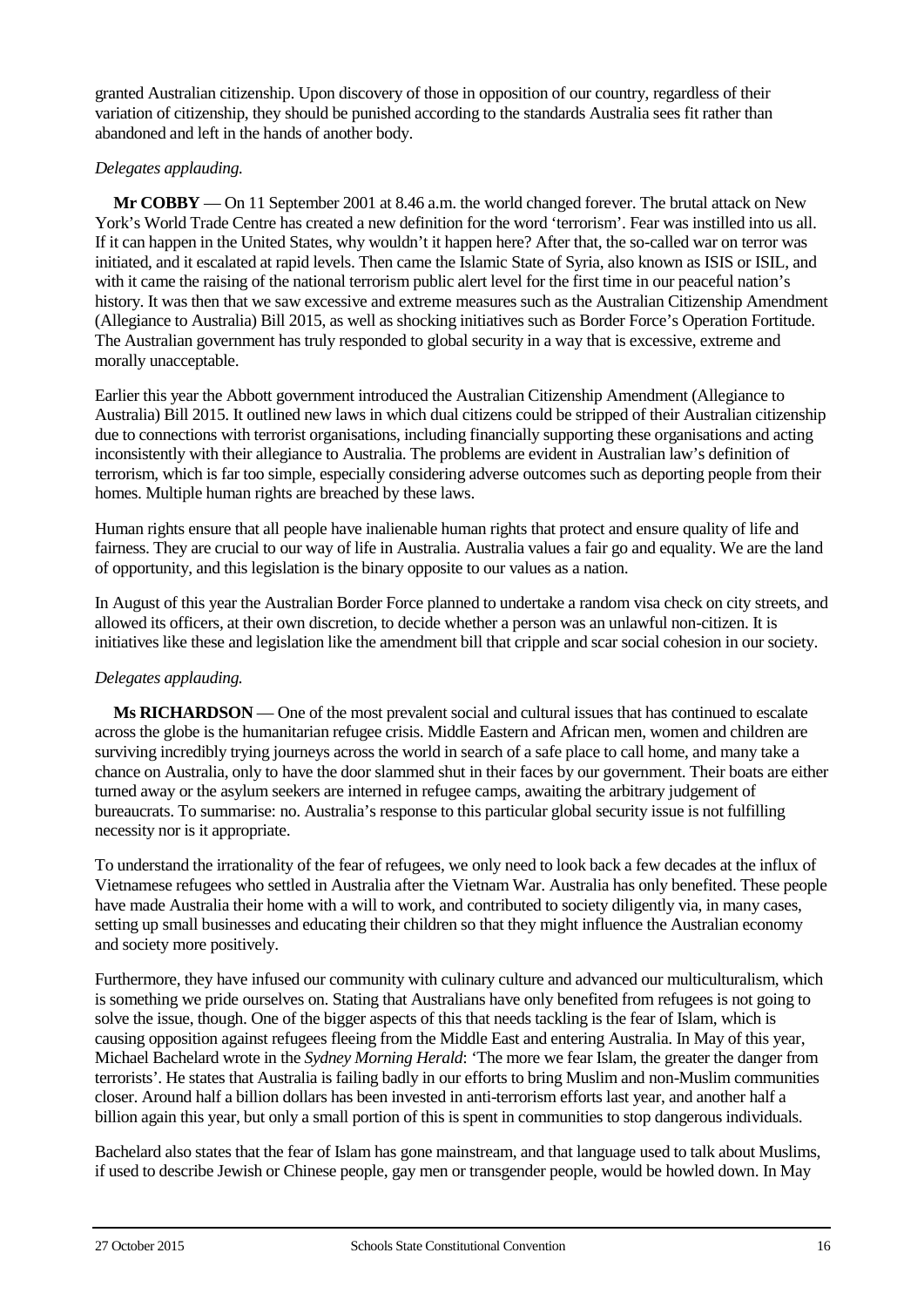this year the director-general of ASIO announced that social cohesion is a silver bullet to the issue of radicalisation and the issue of radicalisation is the reason for the fear of Islam.

**The CHAIR** — Your time has expired, thank you.

### *Delegates applauding.*

**Mr TURNLEY** — As part of the many recent measures taken to increase Australia and the world's security, the Australian government has introduced a new bill into Parliament. This bill, when passed, will allow the government to take away the citizenship of dual nationals who are found by the government to have supported declared terrorist organisations in Australia and overseas.

While this, in theory, sounds like a good idea because it gets rid of the baddies, we need to step back and see how it affects the global community that Australia is now part of. When we stop those found guilty of terrorism from returning to Australia, we inhibit the course of justice to these individuals. Under a UN resolution made in 2001, UN member countries are required to ensure that those perpetrating or supporting terrorist acts are brought to justice and that the punishment duly reflects the seriousness of the acts they have committed.

We need to ask ourselves: what is different from this approach and from the not-in-my-backyard approach? It is possible that as a result of laws like this we risk the lives of innocent civilians in underdeveloped countries by forcing them to deal with the terrorists we do not want. No country wants to be the home of terrorists. If we start an approach of sending off the terrorists to countries that may not be able to punish them, other countries may pick it up and as a result we could burden countries that are already overcome by terrorists. Another question is: who is punished? Earlier this year news was released suggesting an Australian doctor had gone to the Middle East and was aiding the Islamic State soldiers. Under the Geneva convention it is not necessarily wrong to provide medical aid in war. In fact it is desirable as less suffering is good.

Global security has never been more important in our globalised society. While Australia is taking action to respond to the changing situation in the Middle East, we must ensure that these changes are appropriate and not knee-jerk reactions which could make things worse rather than better.

### *Delegates applauding.*

**Ms VERMEESCH** — Today we are examining the statement that 'Australia's responses to global security are necessary and appropriate'. After considering this statement with regard to the rights and responsibilities of us as Australians, I believe that we need to be very careful not to overstep the line when it comes to changing and developing new laws with regard to global security or we risk infringing upon the rights of Australian citizens.

The shocking and tragic Lindt cafe siege in December last year raised concerns about national security and terrorism within Australia. This led to proposed amendments to the Australian Citizenship Act, which would allow people with dual citizenship, including people born in Australia, to be stripped of their Australian citizenship if they engage in various kinds of conduct inconsistent with allegiance to Australia. This idea obviously has some merit. It is fair that people who are actually found to be fighting for a terrorist organisation or people who commit treason or espionage should have their Australian citizenship revoked. It is the responsibility of our nation to ensure the safety of Australian citizens, and the importance of maintaining a strong anti-terrorism stance cannot be disregarded.

However, there are problems with this too. With this amendment you do not lose your citizenship by being convicted of an act. By doing the act itself you are automatically revoking your citizenship. You could be deported without being able to prove yourself innocent. This seems undemocratic, and for Australians with dual citizenship it is very concerning indeed. It would not be surprising if dual citizens stopped feeling safe in Australia, when these laws are designed to prevent the opposite. We need to know where the line is between protecting Australian citizens and taking their rights away. I believe it is our responsibility to protect Australia from terrorism and terrorist organisations; however, the rights of Australian citizens need to be protected above all else.

### *Delegates applauding.*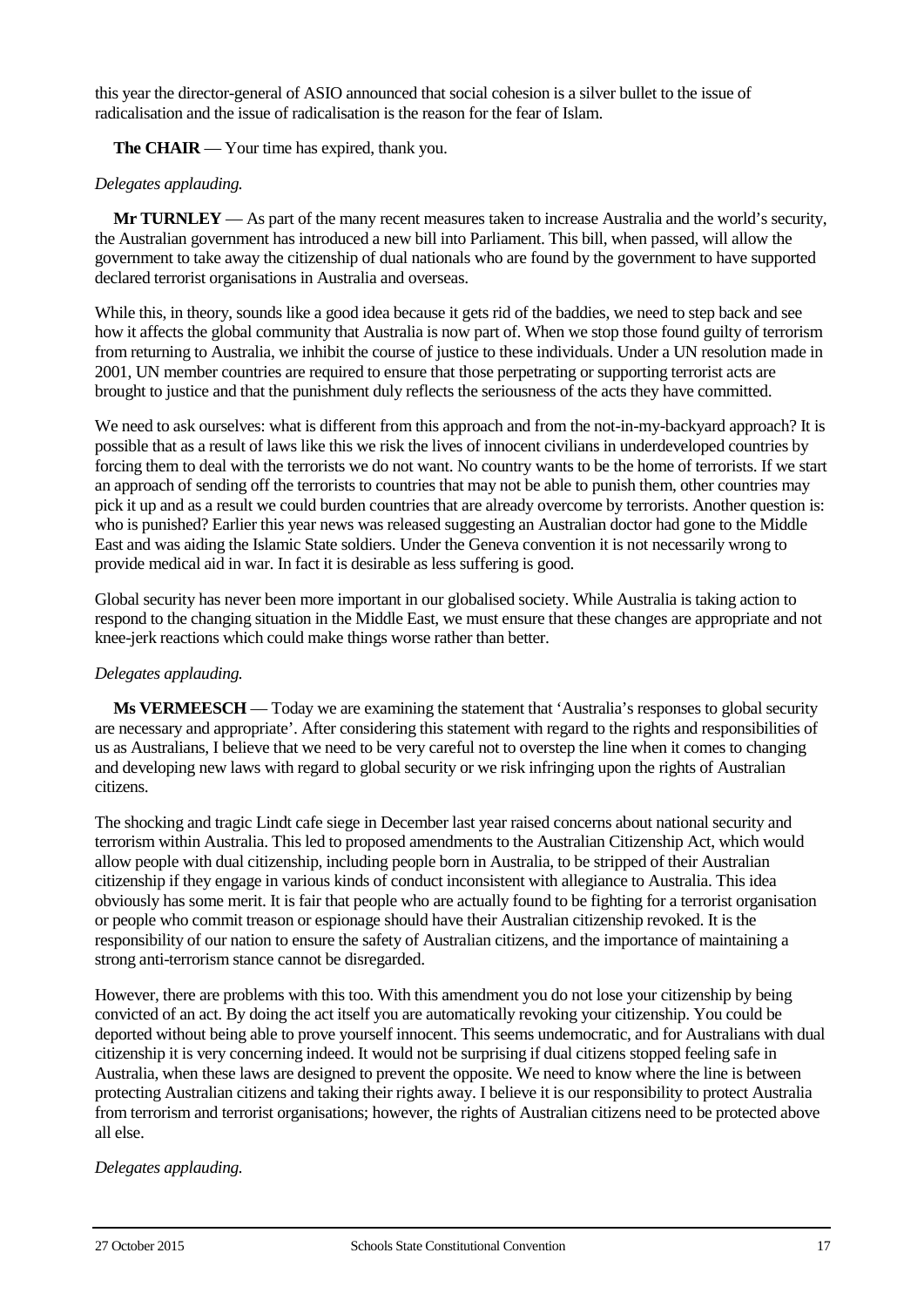**The CHAIR** — We now have some time for either some questions of some of the speakers from whom you have just heard or some brief statements, and when I say 'brief' I mean brief statements. What we do in Parliament is you just stand in your place and then I will call you. Are we all scared and frightened? No, we do not need to be. You will only be judged by your peers — it is alright.

**Ms CURTIS** — I just want to bring it back to Lauren. She related the refugee crisis at the moment to Vietnam by saying that Vietnamese refugees brought a lot of culture to our society. I completely agree with you. I think that we should be more accepting with the refugee crisis. But I also want to play devil's advocate here. If you remember, there was a bit of an issue with a heroin drug lord ring with the Vietnamese people, and so you cannot always put that positive spin on that, because there always will be those downsides to any new influx of culture in our society.

**The CHAIR** — That was not hard was it? No.

**Mr FOGARTY** — My question is to James from St Monica's College. Would you support mandatory fingerprint scanning of every single citizen? It would be a process in which law enforcement would be able to better solve crime, because we would have everyone's fingerprints on record, but it would be seen by many as an invasion of privacy. Your justification in your speech was that that would make sense.

**Mr DAMCHES** — Going from metadata to actual DNA — I think they are very different things. That is very personal. I think it is that next level. I do not know if I would necessarily agree with the Australian government taking that next step into taking personal DNA, but personally I think for metadata it does a lot of good. If you honestly have nothing to hide — personally, I do not — you have nothing to fear and a lot to gain from these security measures. So, no, I do not think I would support that.

**Mr HORNSTRA** — I am replying to James's response about how if you have got nothing to hide, you have got nothing to fear. While you may not have something to hide, I would like to point to a recent example by the Western Australia Police, where a few police officers were found looking at Ben Cousins's and another AFL player's arrest records. The police commissioner blamed this on 'professional curiosity'. If our own police officers cannot be trusted to keep someone's personal records private, then should we give ASIO as well as local councils and other local enforcement agencies access to our metadata? In response to how he said that this is good for Australia, I point out that this has actually been ruled unconstitutional in seven European countries and been discontinued in every other European nation since the European high court found that retaining metadata was a violation of fundamental human rights. The Danish police ministry has also said that it has been of almost no use to it.

**Mr DAMCHES** — I would like to say the situation is much different in Europe, but I was using that example of statistics of how it can help. I do not necessarily think those sorts of things can apply. I agree it is not 100 per cent perfect in my speech, but I say to this convention as long as the government can ensure the non-abuse of metadata and ensure that it is used correctly and in circumstances which it needs to be, that is when I would be for it. If, like you said — I do not know the exact law and I did not read the exact telecommunications act — there were loopholes and things like that for agencies to abuse it, I do not think I would be for it. Having said that, I truly believe that the telecommunications act would be quite thorough in its assurance as to who has authorisation to access metadata within the agencies.

**Ms SULLIVAN** — My question is directed to James Damches as well. You outlined the benefits of metadata legislation quite thoroughly but I have one quick question: is it really worth sacrificing our own fundamental right to privacy?

**The CHAIR** — James, you are in the hot seat.

**Mr DAMCHES** — Why not, hey? I am the devil's advocate today, aren't I?

Is it really worth sacrificing our right to privacy? That is a question I have even asked myself as we erode our freedoms for a sense of safety. I actually had that written down in my speech but I did not get a chance to say it.

**The CHAIR** — You were cruelly cut off, yes.

**Mr DAMCHES** — That is right! I urge people to look into what the accessing of metadata actually is and whether it is as bad as a few people make it out to be. I think it is crucial in keeping Australia up with other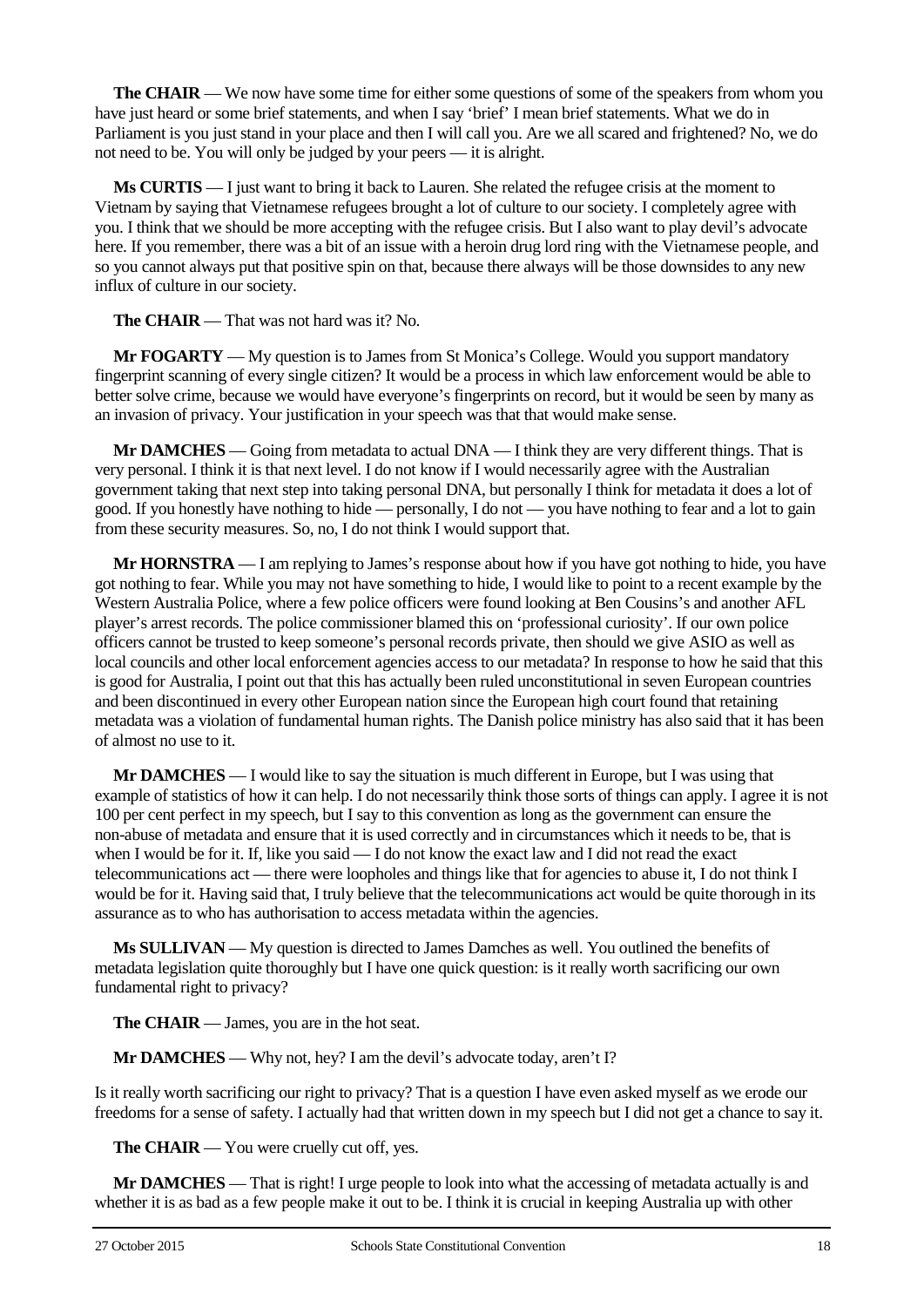countries in fighting crime, but I do not think it is that bad. Basically it is only when and where and forms; it is not any personal data. Personal opinion is what makes it so tricky. Personally, I would be okay with people finding out I have contacted a person on numerous occasions. I suppose it is that sense of innocence, that sense of Big Brother is watching you. I think it depends on the individual as well.

**Ms HARAWA** — Ms Sullivan asked if it was worth sacrificing our right to privacy, but, defending James Damches, we live in a world where technology is evolving. Technology is something that people use nowadays. I think there is a small majority of people who do not have technology or a phone or access to a laptop. A lot of people who are involved in crime are obviously going to communicate through technology because it is easy access and an easy way to talk to people. Basically I think that although it should be used in moderation, however the government plans to use the surveillance of our conversations, it could be beneficial in terms of crimes that can potentially happen, because although it is an invasion of our privacy I think our safety is more important. I do not want something to happen to me or people around us because we thought, 'No, that's an invasion of our privacy and our rights' rather than thinking about our safety and our wellbeing.

**Ms MacDONALD** — I wish to address and add to, to some extent, all statements made this morning with regard to our rights and responsibilities as Australian citizens. We know that democracy is fluid, flexible and ever-changing. Ever since the establishment of the Magna Carta in 1215, the principle of democracy has changed and developed and will continue to do so. However, as beneficiaries of a democracy we must ensure that we are not caught up in the glory and glamour of being a free nation. Instead, we must continually and relentlessly question our leaders and their actions, our national values and how we portray these — and of course whether our democracy is actually giving us, the people, what we really want, not what we are told we want.

We must not become ambivalent to the politics of our nation, assuming that we are being treated in our best interests simply because we are in a country that upholds a democratic constitution. It is so easy to simply look to one or a few dominant leaders to do our thinking for us to ensure that we are being treated fairly, that our country does not slip into recession or war and that we are told what is really going on. It is too easy to be a passive population that is satisfied to be controlled as long as we are still a democracy. Indeed a democracy is obsolete if there is no civic virtue, no people power, no debate or no public participation; then we are left with just the label that the world understands to mean freedom. Then it is just a nine-letter word, and what can nine letters do for our great nation?

**Mr OBST** — I would like to talk a bit generally about how national security measures, whether they work or not, affect the minority groups in our population. You can look at these things. The implication of national security is that it is trying to stop terrorist attacks. Terrorism is a moniker usually associated with Islam. Looking at something like the Sydney siege, if the gunman was not Islamic, it is unlikely that that would have been labelled a terrorist attack. Because the gunman was Islamic it was labelled as such. This gives the kind of implication that Islamic people are being put under suspicion, and that is what leads to radicalisation. I think that is something we should try to avoid whenever possible.

**Ms DONAGHUE-EVANS** — I have a question for Olivia. Leading on from the previous speaker about how it was probably only because the Sydney siege gunman was Muslim that he was branded a terrorist, I would like to question how it is fair to be removing dual citizenship from people who are convicted of fighting for a terrorist organisation when we do not do so for people who commit almost equivalent crimes, such as mass murder. You seem to be suggesting that once they were convicted it was reasonable to revoke their citizenship, and I wonder how that plays out in fairness for other crimes.

**Ms VERMEESCH** — I think that is a really good point because it is interesting that in this day and age when someone commits a crime of that nature and they are Islamic, it is considered terrorism as opposed to a shooting by someone who might not be Islamic. What I meant by 'terrorist attack' is someone who has been linked to terrorist organisations more than people who have committed things which have been labelled terrorism, because obviously that is a bit of a grey area in terms of what constitutes terrorism and what constitutes just violence. I would probably just say that I think it is more about being associated with a terrorist organisation that has been established as a terrorist organisation. That being said, I do not really agree with the removal of citizenship. I think that is not a great concept, but if it had to be implemented in some form, I think it should be for people who have been linked with terrorist organisations as opposed to people who have just committed a particular crime.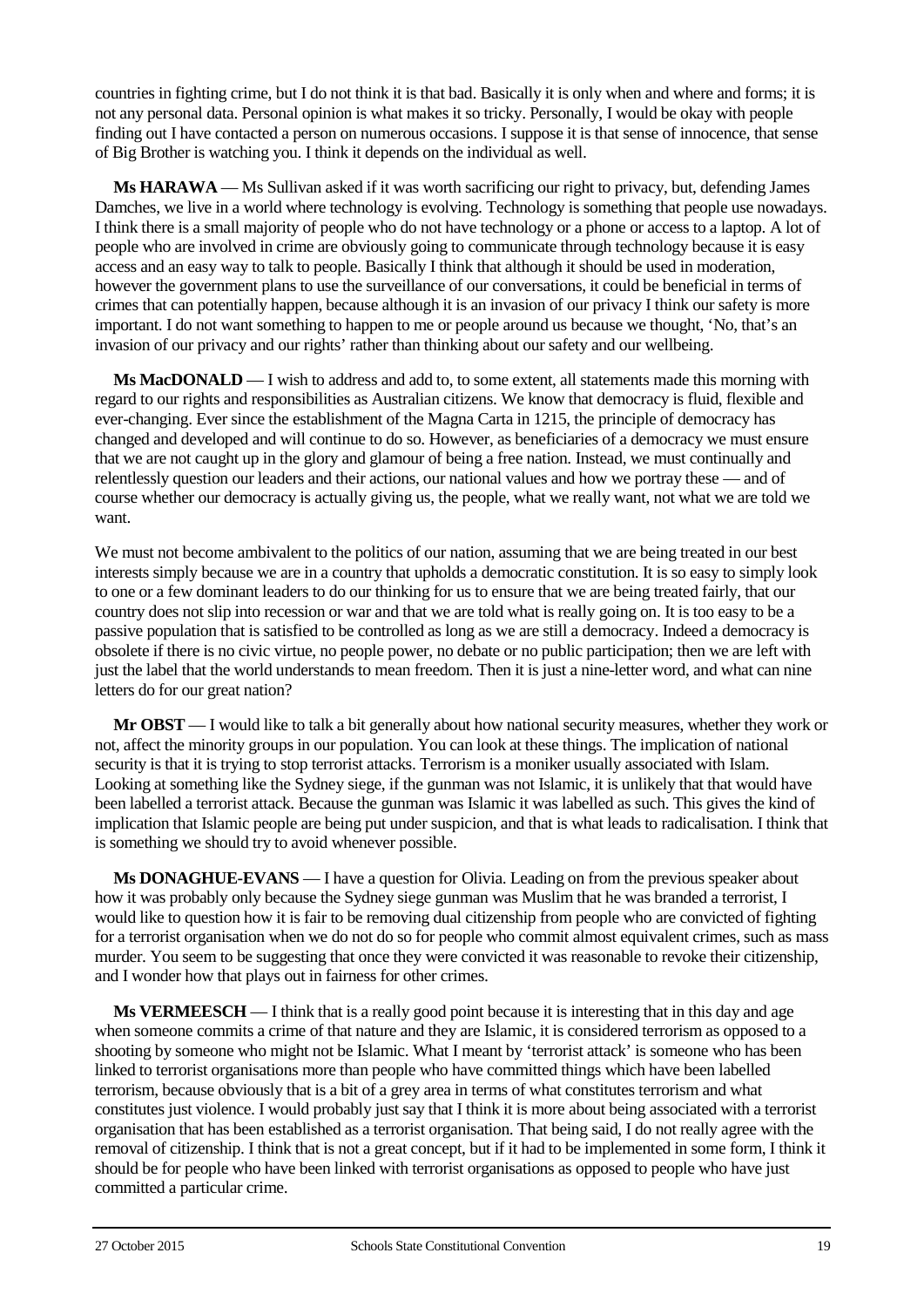**Mr McMASTER** — This is back to James. Do you believe journalists and whistleblowers should get any protection with metadata? Whistleblowers may lose their jobs and can even risk their lives if they release information that could be about corrupt organisations and other things to journalists. Also journalists might need to be protected to protect the whistleblower. Do you believe there should be protection?

**Mr DAMCHES** — Basically you are saying there should be specific protection for the individual in regard to whistleblowing for the abuse of metadata, in a nutshell. I would agree with specific protection for that. I think that is a great way to ensure that the metadata is not abused, because, like I said, I would be against it if there were loopholes within the legislation allowing people and agencies to abuse metadata. I would agree with you there.

**The CHAIR** — As they say in Parliament, the time for questions is now over. All those sighs — I know. James, just before we move on and I introduce Dr Carson, was it easy being in the firing line with the questions?

**Mr DAMCHES** — At first it is like, 'Um, um, um'. You are umming and ah-ing, and you are thinking, but then you sort of get used to it.

**The CHAIR** — That is the thing. You do find that it is difficult, especially when you need to respond. Olivia did that as well. The questions are from left field or right field, and you are not ready for them. It is quite daunting in a sense, but you do get used to it. It is interesting because people raised some issues that James really had to think about, and it tested what he was saying. That is what question time is about and what the Parliament is about; it is about testing. Thank you very much, everybody, for that session.

I now introduce Dr Andrea Carson. Dr Carson is a lecturer in media and politics at the University of Melbourne. A number of people today have talked about the media. She is also an honorary fellow at the university's Centre for Advancing Journalism. Her research interests are newspapers and the business model of print journalism, journalism studies, media ownership and regulation, media effects and political agenda setting, investigative journalism, media theory, political communications, elections and election reporting. Most of these issues were discussed before you were here, Dr Carson, by many of the participants.

# **KEYNOTE SPEAKER**

**Dr CARSON** — I very much enjoyed the last discussion, and they are some of the issues I want to speak about now, if I may. Good morning, everyone. It is a great pleasure to be here with you. I can see quite a few future politicians amongst the audience here today for the 2015 Schools State Constitutional Convention. I can think of no better venue than this one to celebrate democracy and for you to engage in lively debate, some of which I have already witnessed.

As the Chair mentioned, my name is Andrea Carson, and I teach politics and media at the University of Melbourne in the political science department. But my background is journalism — I used to work at the *Age* and also the ABC — so when it comes down to this debate that you are having between security and liberties, freedom of expression, you can probably know which way I fall, having a background in journalism. Journalists like to be able to get access to information and to be able to report it. Towards the end of this time I have allocated I will speak about the importance of transparency and participation as central tenets of democracy.

This contention is obviously a very topical and important one for all of us to be considering: 'Australia's responses to global security are necessary and appropriate'. But given my background teaching politics through the lens of the media, if you like, in the area of political science, I thought I would start by talking to you briefly about some of the great thinkers of our time and what their views were on the rights and responsibilities of free speech and the power of the state. Then I will speak a little about media and its role in democracy and finish with the media's role in making us potentially more fearful than perhaps we should be, as some of you have already alluded to.

Political philosophers — names such as Jean-Jacques Rousseau, John Locke, John Stuart Mill and Thomas Hobbes — considered these big questions, such as why individuals would give up some of their freedom to an authority, the authority being the state, to a government, to make state power legitimate and do we balance that power against our individual rights and freedoms, as you have already articulated. To understand the links between privacy as a civil liberty and national security, which is a relatively contemporary idea that is born out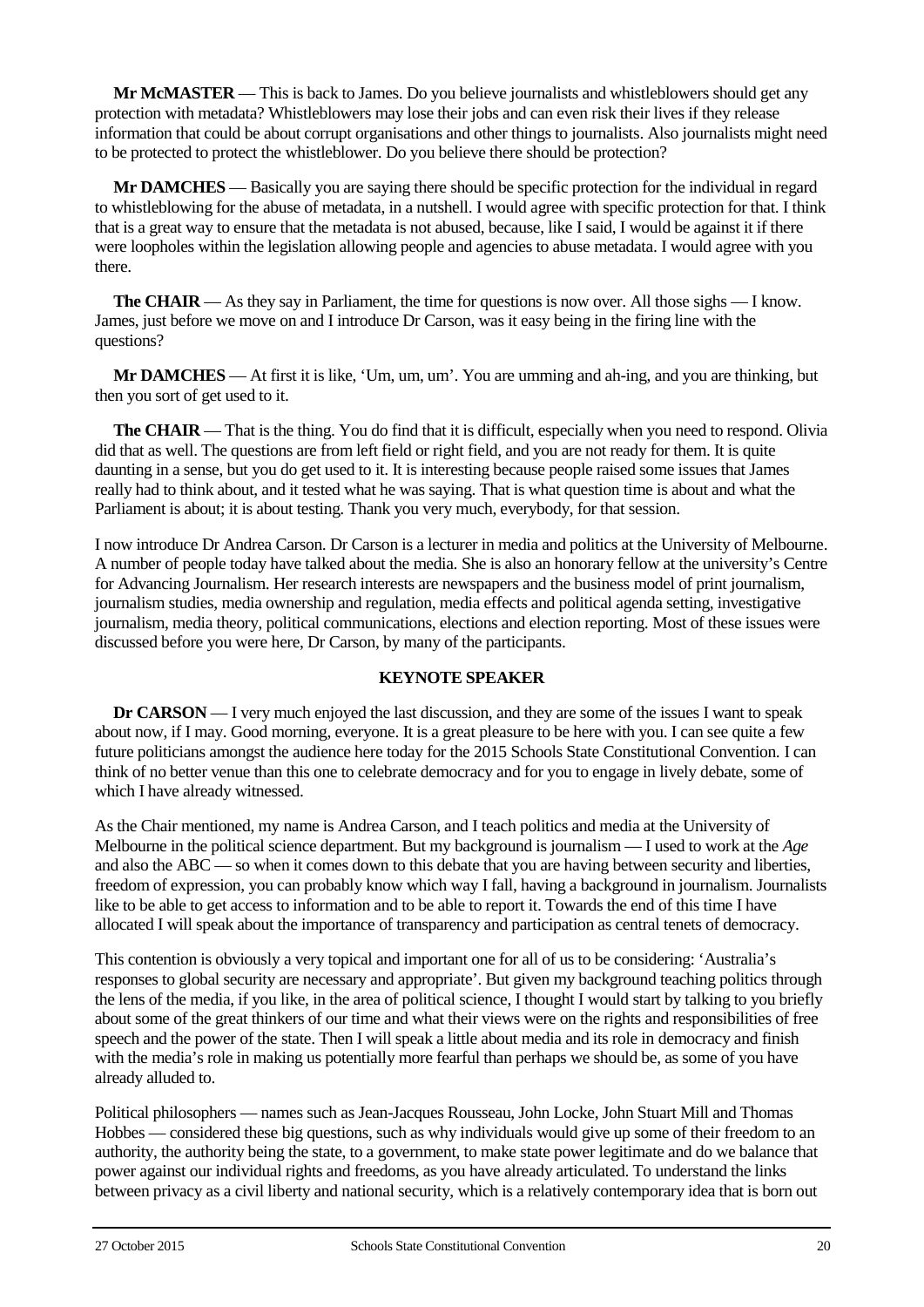of the idea of \*nation-states and state sovereignty, it is crucial to think about these very early monumental debates.

Perhaps as a show of hands, how many *Game of Thrones* fans do we have among us? I am a *Game of Thrones*  fan, and the reason I bring that up is it is a very dark world that the characters live in there, where power is fairly ruthless. I mention that because this is the world that Thomas Hobbes envisaged — that the natural state of humans was bleak and pessimistic. He had the view that without the authority of the state — what he called 'a common power to keep them all in awe' — man's natural state was one of self-interest. For Hobbes, organised society was seen as a vast improvement on the state of nature, which he imagined as a state of perpetual war in which individuals fight for survival in an environment of limited resources and, to use one of his famous quotes, 'every man is enemy to every man'.

However, according to Rousseau, the relationship between us — the citizens — can be better explained by what he called the hypothetical contractual agreement, which was the social contract. This is what you have been talking about today: the idea that in order to enjoy the security of being part of a body politic, we have to sacrifice, give up or trade off some of our individual freedoms and rights. We do that as a social contract so that we can enjoy the security that comes from being within a state — the idea that the state protects us through its police forces and army, not just from external threats, which we have spoken of, but also from each other, so that we can live in a safe environment and know that there is a police presence if people are not behaving according to the social contract. This was imagined by Rousseau in 1762, and it gives legitimacy to the state on the provision that it is guided by the general will of its members. The general will refers to what is best for the state as a whole — the common good — not just individual interests. Individual interests come second to the state.

The principles that we are seeing in these much earlier debates are not dissimilar to the debates we have now about the basic principles behind data retention laws and about freedom of speech, that in order to be protected by the state — and that is a very important government role; it is probably the most fundamental government role, to look after its citizens — we sometimes have to make a trade-off and give up some of our freedoms.

But the question that I have for you today, and obviously you have for each other, is: can the pendulum swing too far in the other direction — can we give up too much? The European Union thought so, as some of you already mentioned, last year and ruled that its data retention laws went too far and could not prevent, or protect individuals from, abuse. So what do you think? Should the Australian government — the state — be able to force telecommunications companies to keep track of your movements online? This is a law, as you know, that has just come into being in Australia this month. In other words, do you mind if the government has access to your metadata and can find out what website addresses you visit and for how long and record this information about you? I did hear some talk that this does not get personal, but indeed it does; you can start to map some behaviours of individuals and make some fairly logical deductions about what they have been up to by tracking some of this metadata.

But I also want you to think about this another way: in your mind, what do you consider to be public information and what do you consider to be private information? When you are using social media — whether it be Facebook, Twitter or Instagram — what information do you share about yourself? Do you think about it when you post it publicly? Do you think perhaps you might already be voluntarily providing more information about yourself than the government has passed laws to collect?

Digital technologies allow enormous opportunities for us. They allow us to produce content instantaneously that can be publicly accessible and can be very widely dispersed. Digital media gives us these opportunities, but it does blur the boundaries between what is the public realm and what is the private. These are also important questions for mainstream media — for example, is information that we come across in the mainstream media in the public interest or is it there because it is merely interesting to the public and serves no other role? These are important distinctions. For example, do we have a right to know about a pop star's love life? Where do you draw the line? Where should the government draw the line? I ask these questions because central to a well-functioning democracy is the idea that we can access information freely and share ideas, particularly political ideas, with one another and test these ideas, as the Chair mentioned. Of course there is no greater test of political ideas in a democracy for all of us than election time. But in order for the general public to vote meaningfully the public need to be informed, and this is a very central role that the mass media has played in a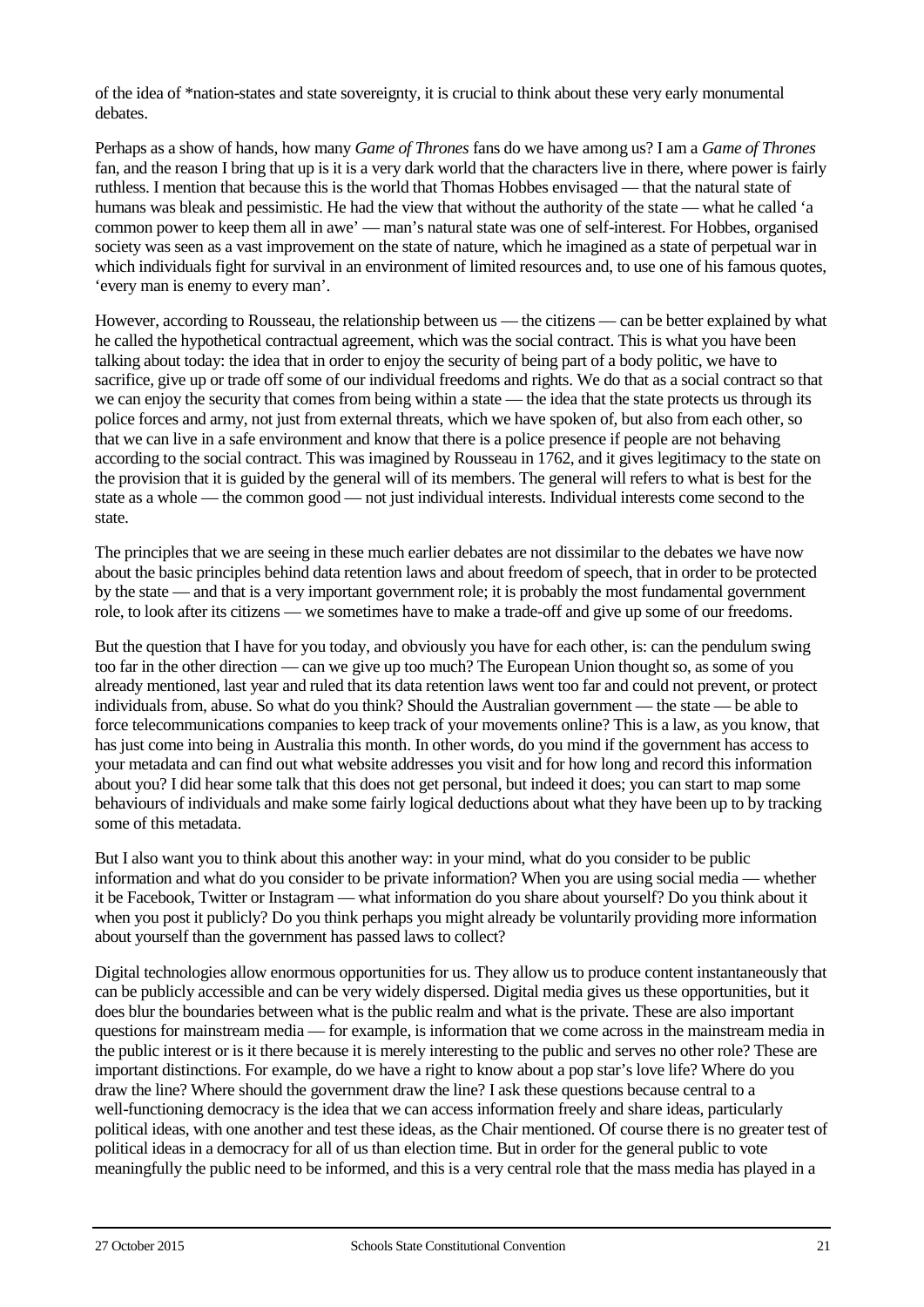democracy, and while the media is a commercial entity, it is ascribed very special public interest roles that other commercial outlets do not have.

For John Stuart Mill and other thinkers democracy was obviously a preferred form of government because it takes into account the interests of the people in forming democratic processes for forming legislation. There are four basic things that go to what the heart of a democracy assumes and they are: transparency of who has power and how it is exercised; constitutionality — that we all live by an agreed set of rules, we know what those rules are and the boundaries of those are not moving all the time and therefore we can abide by them; participation, something that you are doing today, which is not something we should take for granted, as the idea of universal suffrage is a relatively new concept in democracy, early democracies did not have universal suffrage and it was the elites or the moneyed that were entitled to vote; and rational choice, the fourth one, is the one that is very central to the media. Rational choice is the idea that we can weigh up arguments in a rational form and come to logical conclusions about them. This is where freedom of thought, of association and of expression is very important, and it is of course where the media comes in.

Most of us are reliant on the media for the information we use to make these rational choices. If the media is not providing a variety of viewpoints, or pluralism — for example, if it were systemically biased or partisan, and I wonder if you can think of any media that might possibly fit into that category — or is providing information that is irrelevant to the political public sphere, is it serving its role in informing public opinion? For example and I am a little guilty of this — if I am only getting information about *The Bachelorette*, Tay Tay or Justin Bieber every time I log on to Facebook or watch the TV news or read the paper, how am I as a citizen and a future voter going to develop rational ideas about which political party and leader would serve our country best?

Democracy presumes that citizens are able to form these public opinions by having access to lots of ideas in this space known as the public sphere, and the public sphere is a public one; it is not a private one. It is where people come together outside state control and are able to share their ideas freely. But increasingly we are getting very private ideas that are coming into the public sphere, compliments of social media.

As mentioned at the start, a liberal democracy also requires a balance between security and liberty. We need to ensure the pendulum does not swing too far one way or the other, or we could have anarchy on one side or totalitarianism on the other.

I want to digress for a moment and ask for a show of hands. Who has heard of the panopticon? Okay, that is good. I know you are familiar with George Orwell and *1984* and the concepts of Big Brother. The panopticon is a similar sort of concept. It was a prison building idea that was thought up by an English philosopher called Jeremy Bentham in the 18th century. It was an architectural structure, if you can imagine, and the idea of it was to allow all inmates within an institution, all meaning 'pan', to be observed, 'opticon', by a single watchman without the inmates being able to tell whether or not they were being watched.

Imagine yourselves in that situation. You are in this prison, you know you can be watched but you are not quite sure if you are being watched. Although it is physically impossible for the single watchman to observe all cells at once, the fact that the inmates cannot know when they are being watched means that all inmates must act as though they are watched at all times, and this effectively controls their behaviour constantly. Bentham's panopticon remains the cornerstone of surveillance theory. The design was based on the concept that perpetual surveillance, either real or imagined, will lead to automatic disciplinary power and self-censorship. Bentham's panopticon prison was designed to be oppressive.

One of the questions for you today is whether the government holding on to your data and potentially tracking what you are doing is like a virtual panopticon. This might sound a little extreme and far-fetched, but if you think about it, the idea that you do not know when you are being watched, but you know you could be, might be enough to start to change your own communication behaviours just in case you are being watched. If anyone saw *Four Corners* last night, and I thoroughly recommend that you go back and have a look on ABC iview, it was very much about the whistleblowers, such as Edward Snowden, talking about this issue.

The overriding question is: at what cost does losing a little bit of personal privacy come? Does it improve our collective security, the social contract? For example, does it make us safer so that the government and its policing authorities are able to pre-empt a terrorist attack? To date there is very little evidence that an increase in laws has led to great outcomes of being able to pre-empt attacks and prevent them.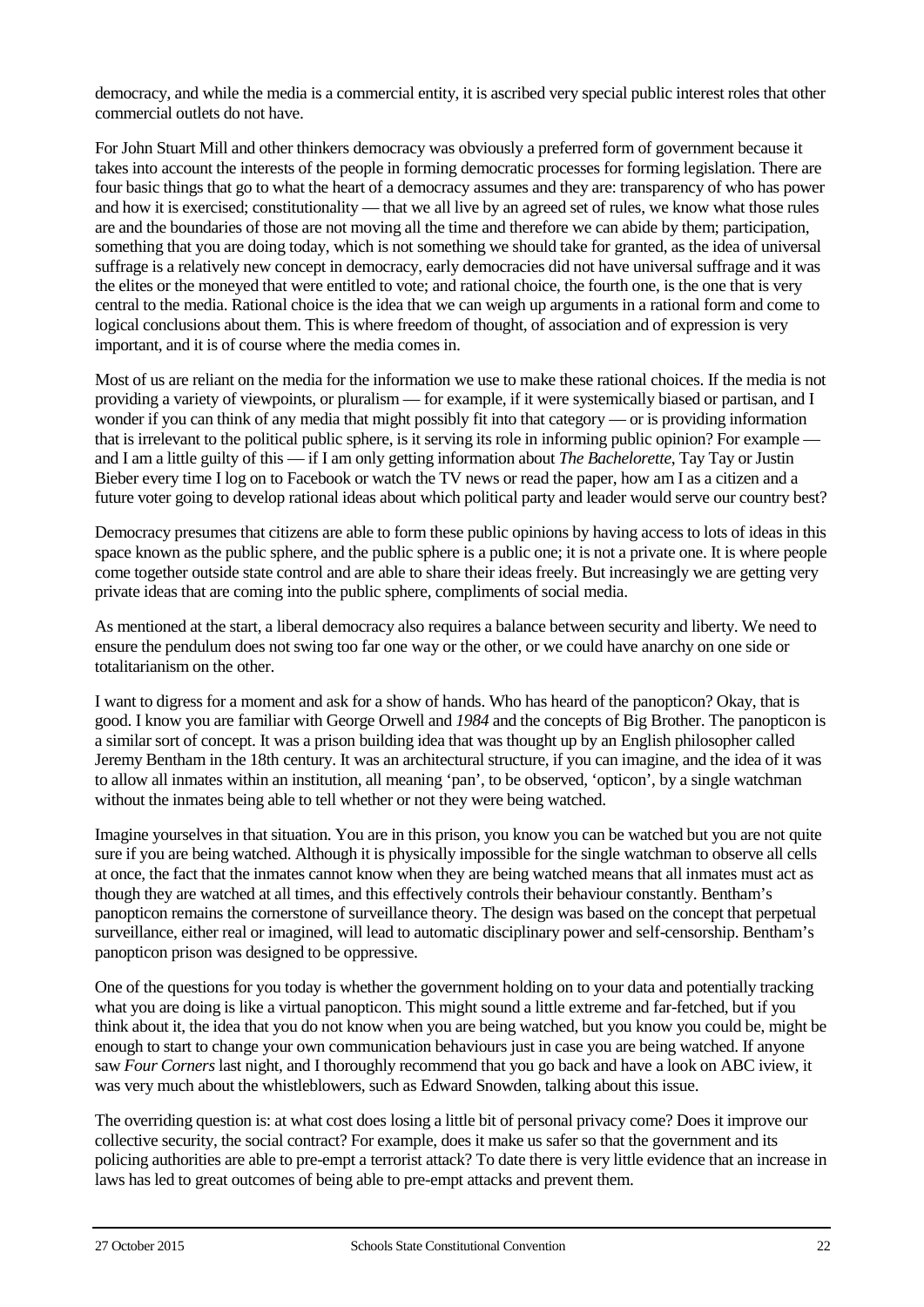Another question for you is: is the media providing us with information to raise awareness about the threat of terrorism or does it give us a false sense that things are actually worse than they are? One of the ideas about the mass media is that it plays an important part in shaping people's beliefs and assumptions about the wider social world. To test this a 1960s researcher, an American academic called George Gerbner, got a group of university students together and got them to watch violent TV shows, amongst other media forms. He had some watching violent TV shows all the time, some watching a little bit and some not very much. What he found was that those who were the heaviest TV viewers, which was the dominant medium of the time, had a very exaggerated sense of what their own security was and an exaggerated sense according to objective statistics that they might be caught up in violence themselves. Those that watched the least amount of violent media had a more accurate assessment of what the likelihood was that they would be caught up in crime.

In terms of media theory, this is called the cultivating influence of the media, and it is not that just one message will alternate your viewpoint; it is if you are given the same messages over time it has a cultivation effect and it can shape, quite significantly, people's views and ideas. If the media is providing us with messages that terrorism is a threat to us, are we any different to the American uni students who felt less safe because of their media viewing habits? I am not necessarily blaming the messenger here, but it is something for us to think about.

Just before I finish up, I will leave you with one last thought. If the cost of security comes at the expense of our most important liberties — whether it be privacy, freedom of expression or freedom of association — should we not give serious consideration before we pay that price?

I hope to see many of you at Melbourne University in a few years, and I thank you for your time.

### *Delegates applauding.*

**The CHAIR** — Thank you, Dr Carson. If I was going to Melbourne Uni, I would want a lecturer like you and not the lecturers that I had at Monash. Anyway, we will not go there. We will now have a break.

### **Sitting suspended 11.01 a.m. until 1.34 p.m.**

### **REPORTING SESSION**

**The CHAIR** — Order! We have now come to the reporting session in the Assembly. The purpose of the reporting session is to present the position statement in a coherent and persuasive manner. There are 10 groups reporting on the five key themes. Each group will have a maximum of 2 minutes to report back. My timekeeper Suzie is pretty harsh on the 2 minutes. The report-back period will include any action items and amendments, and statements can be made at this time to clarify any questions. There will be a couple of clarifying questions following the report.

### **Group 1**

**Ms HARAWA** — Our resolution as a group was: in regard to mandatory data retention and surveillance the federal government is eligible to survey the metadata of citizens if found to be posing a threat to society and if found guilty beyond reasonable doubt. We decided to first of all break this down, and we started off by defining what 'beyond reasonable doubt' means. In defining that, we found that it means the standard of the evidence required to validate a criminal conviction in most legal systems. In conjunction with freedom of speech, freedom of thought and freedom of association, this allows everyday Australian citizens to be fulfilled of their fundamental human rights unless under suspicion and if it does not conflict with those rights in relation to crimes. We also combined this with citizenship laws and how your citizenship is stripped from you if you are found to be involved with anyone involved in terrorism et cetera. We decided to change this, and we believe that, if found guilty on Australian ground within Australia law, this should be taken to court and further from there rather than having your citizenship stripped from you straightaway.

### *Delegates applauding.*

**Mr HORNSTRA** — I have a point for clarification on this. Who exactly would decide whether what 'beyond reasonable doubt' is? Who exactly would decide in the court case? Would a jury decide, or would it be the High Court, where a group of judges and lawyers decide?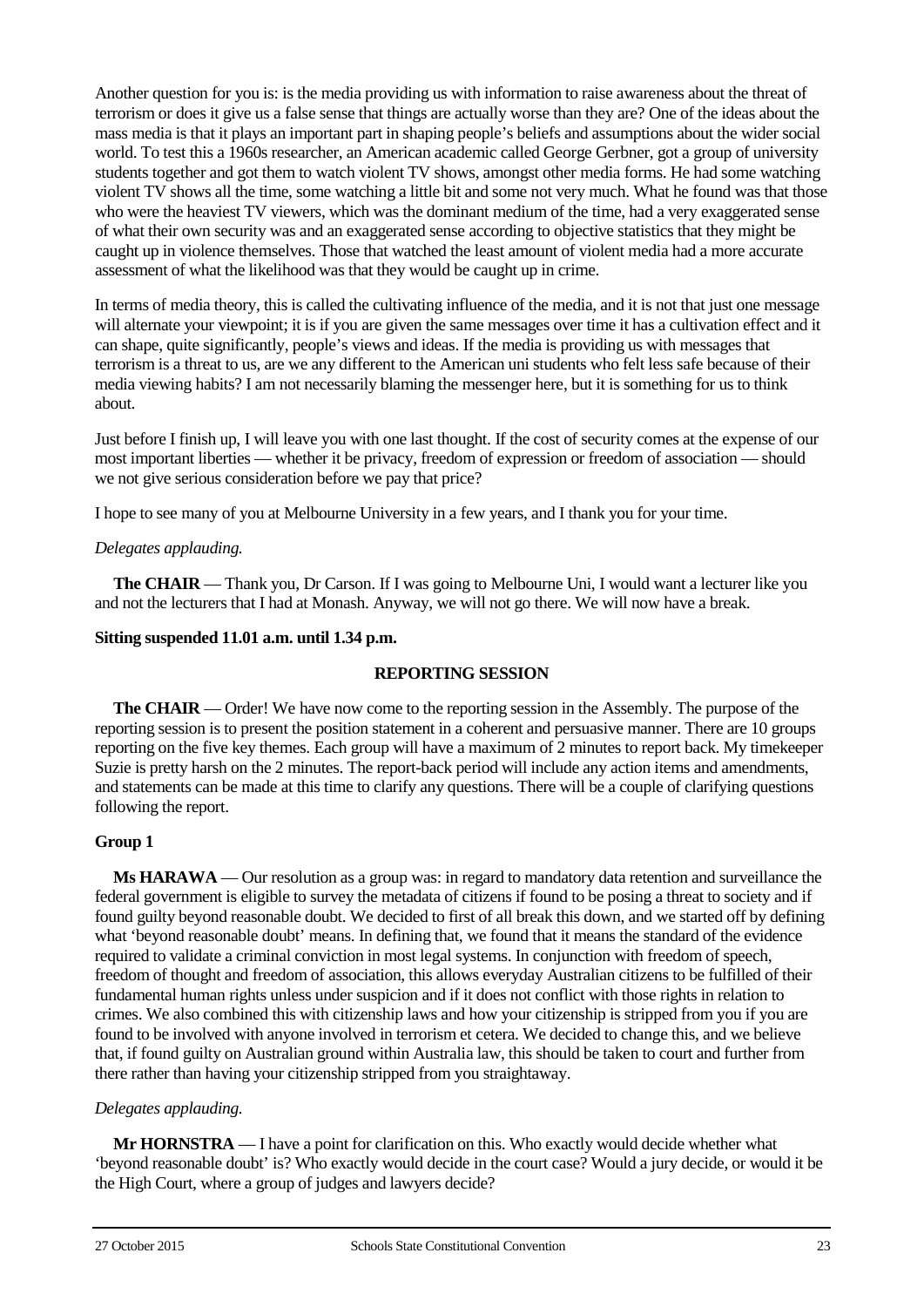**Ms HARAWA** — What someone in my group decided to add and mentioned to me afterwards was: we would actually get the federal government to also define what 'privacy' means, because I think we feel like it is a very broad term in terms of what an invasion of privacy is and what is the level you can go past when it comes to privacy. I think that once the definition of privacy is stated in that certain law, whether it is passed or not, that is when you can decide who can make those key decisions on if you are guilty or not.

### *Delegates applauding.*

# **Group 2**

**Mr BELL** — Our group also discussed data retention. We had a lot of interesting discussions about what data retention could mean and then hypothetical explorations of the potential where it could be really useful and where it could be really bad. We discussed the dangers of data retention and keeping that data for it to be accessed. We also discussed what organisations like ASIO could do with that and how their use of it would be regulated, what their staff do with it, how citizens could be protected from misuse of the data by government organisations, and the need to have really strict protocols in place in these organisations to make sure that people's data is not misused.

We also spoke about the commercial value of that metadata and how retaining it means that it exists and that it is there. It was generally agreed by members of our group that that is of enormous commercial value but that that would be quite dangerous. We all thought that it should be pretty clear that metadata is not for sale and that telecommunications companies should not be able to sell people's metadata to other organisations.

We spoke about what data retention could do and the different kinds of crimes it could help solve. Obviously terrorism was a big one, and we discussed whether or not it could be effective in combating terrorism. Then we discussed more standard criminal offences, like murder and family violence, and what data retention could do both to prevent and to prosecute after the fact in those cases. In the end we had a lot of really productive discussions, and collaboratively we put together a resolution which will be put to the convention later and which I hope you will consider.

### *Delegates applauding.*

**Ms JEFFERY** — I would just like to say that if the government is for, by and of the people, why does it need to spy on its people? It implies that there are people who would be against us, and I think it divides the power, the government and the people. What would you do about that division and how it would impact Australian communities?

**Mr BELL** — Sorry, could I ask you to clarify what you are asking?

**Ms JEFFERY** — I am asking: do you think data retention would create a division between power and people that could lead to corruption?

**Mr BELL** — Yes. My personal view is against data retention, but I am here to speak on behalf of my group. Those sorts of things were discussed in our group, and we discussed how it really needs to be really strict how metadata can be used, who can access it and when they can access it. I think a lot of people in our group were quite nervous about the possibility of the liberal use of metadata by government agencies. There was certainly a lot of support for really strict regulations, but personally I do not think we should be retaining it.

**Ms JEFFERY** — Would you aim to make it transparent to the people, and how would you do that?

**Mr BELL** — We also did discuss who has access to the metadata. We thought about the scary possibility of everyone having access to everyone's metadata, but transparency could be achieved by reviewing the metadata retention scheme and making it clear to the public when metadata has been used — so, when law enforcement agencies have sought someone's metadata for use in a specific incident or things like that.

**The CHAIR** — In the Parliament that would be called the committee stage, but that is okay.

**Ms DONAGHUE-EVANS** — You were talking about how it would be mainly used to combat terrorism crimes or more violent serious crimes; however, because everyone is aware of the existence of the data, is there potential that it could be used by other organisations in a legal setting because they are aware of the data? For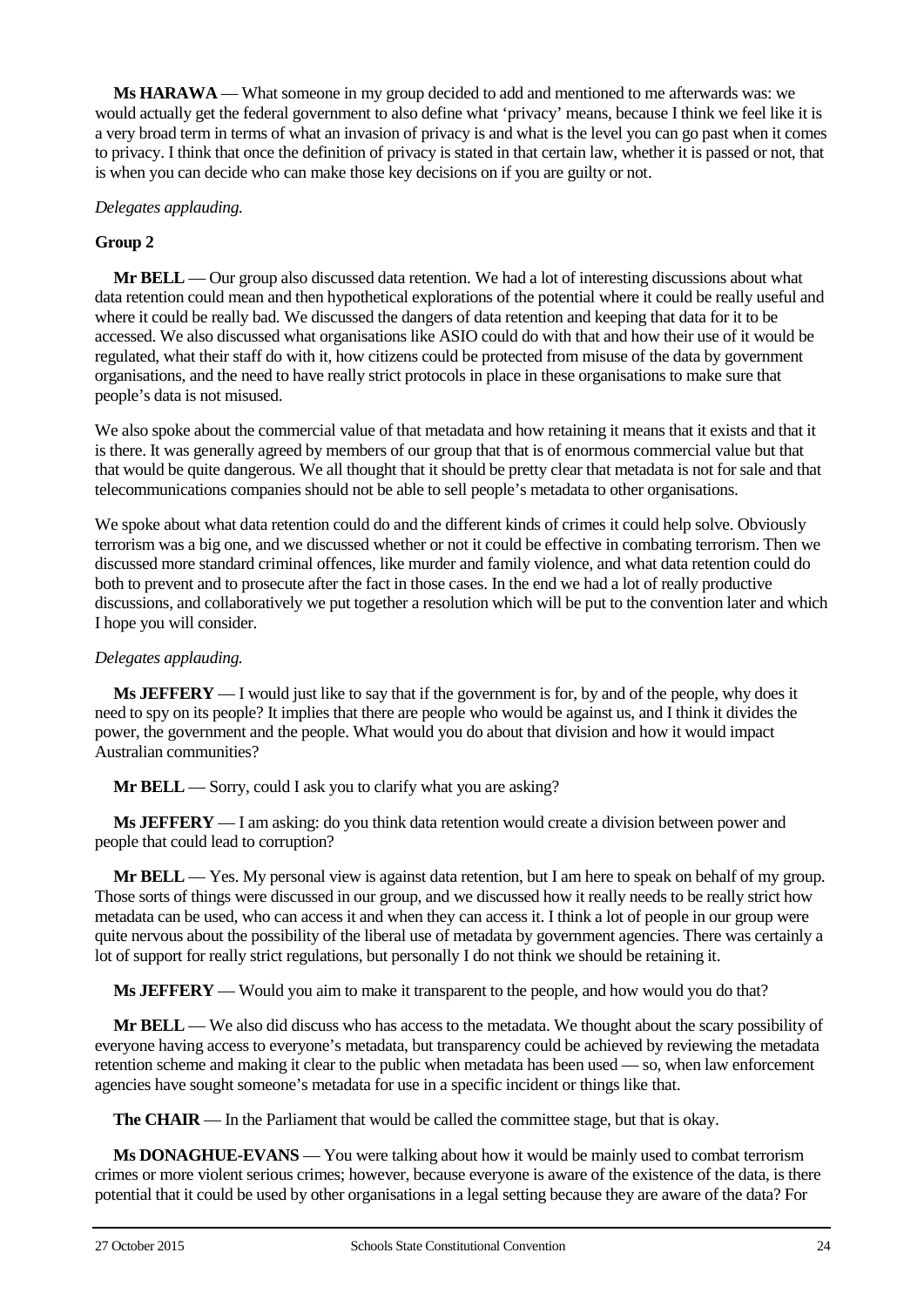example, if you are trying to get at people who are using video piracy, because the studios are aware of their existence could they not subpoena those documents? Is that not a breach of privacy as well?

**Mr BELL** — Yes, similar ideas were discussed to what you have raised, and I think the general attitude of our group was that metadata should be limited to government agencies and that it should only be used in criminal trials. I do not think anyone in our group would be keen for any corporations or other parties to have access to people's metadata for the purpose of civil litigation, but we did not go into a whole lot of detail about that.

#### *Delegates applauding.*

#### **Group 3**

**Mr BALAKAS** — With regard to laws that affect citizenship, Australia's responses to global security are grossly unjust. Firstly, the proposal entirely disregards the doctrine of the separation of powers. The bill places this decision in the hands of the executive — namely, the minister for immigration. This effectively bypasses the judicial system, degrading the basic universal human right to a fair and unbiased public hearing as stated in the Universal Declaration of Human Rights, articles 9 and 10.

The government argues that a judicial process would be a waste of taxpayer money; however, our group believes that when the carriage of justice is concerned, no price is too great. In conjunction with this, an alternative to the use of the executive power, the judicial authority of the High Court of Australia, should be employed when determining the status and subsequent termination of an individual's citizenship. The bill is a clear violation of articles 9 and 10 of the Universal Declaration of Human Rights as well as the Australian Criminal Code Act 1995. We believe all people should be subject to a fair and public trial and if found guilty, face the maximum penalty of life imprisonment inside Australian borders. Thank you.

#### *Delegates applauding.*

**Mr JOSEFSSON** — I was just wondering — you mentioned something about how the bill would strip dual nationals of their citizenship and that being in conflict with the 1995 criminal act. I would like you to elaborate on that, if you would not mind.

**Mr VELICAN** — The Criminal Code Act 1995 basically states that any person who commits the crime of treason will face the maximum penalty of life imprisonment. We have interpreted that to mean life imprisonment within the Australian jurisdiction, which is inside Australian borders, which we think is the appropriate sentence.

**Mr JOSEFSSON** — And therefore revoking citizenship and sending people who have committed treason outside the country goes against the idea that they must be tried within Australia?

**Mr VELICAN** — It is not within the Criminal Code Act 1995, yes.

**Mr McMASTER** — Does this mean that terrorists would be charged with crimes — for example, if it is murder, that they would be charged with murder or other terrorism offences — inside Australian borders if that crime was committed in Australia?

**Mr BALAKAS** — If the crime was committed within Australian borders, chances are that they would be responsible under state criminal codes, but if it were overseas, then, yes, you would be subject to federal laws on terrorism.

#### *Delegates applauding.*

#### **Group 4**

**Mr HUGHES** — For the overall response to the whole convention topic, our group firmly believes that Australia does not supply the people with appropriate and proportionate decisions in response to global security. We do not think that they have done the right things in a couple of cases, and it has led to a domino effect.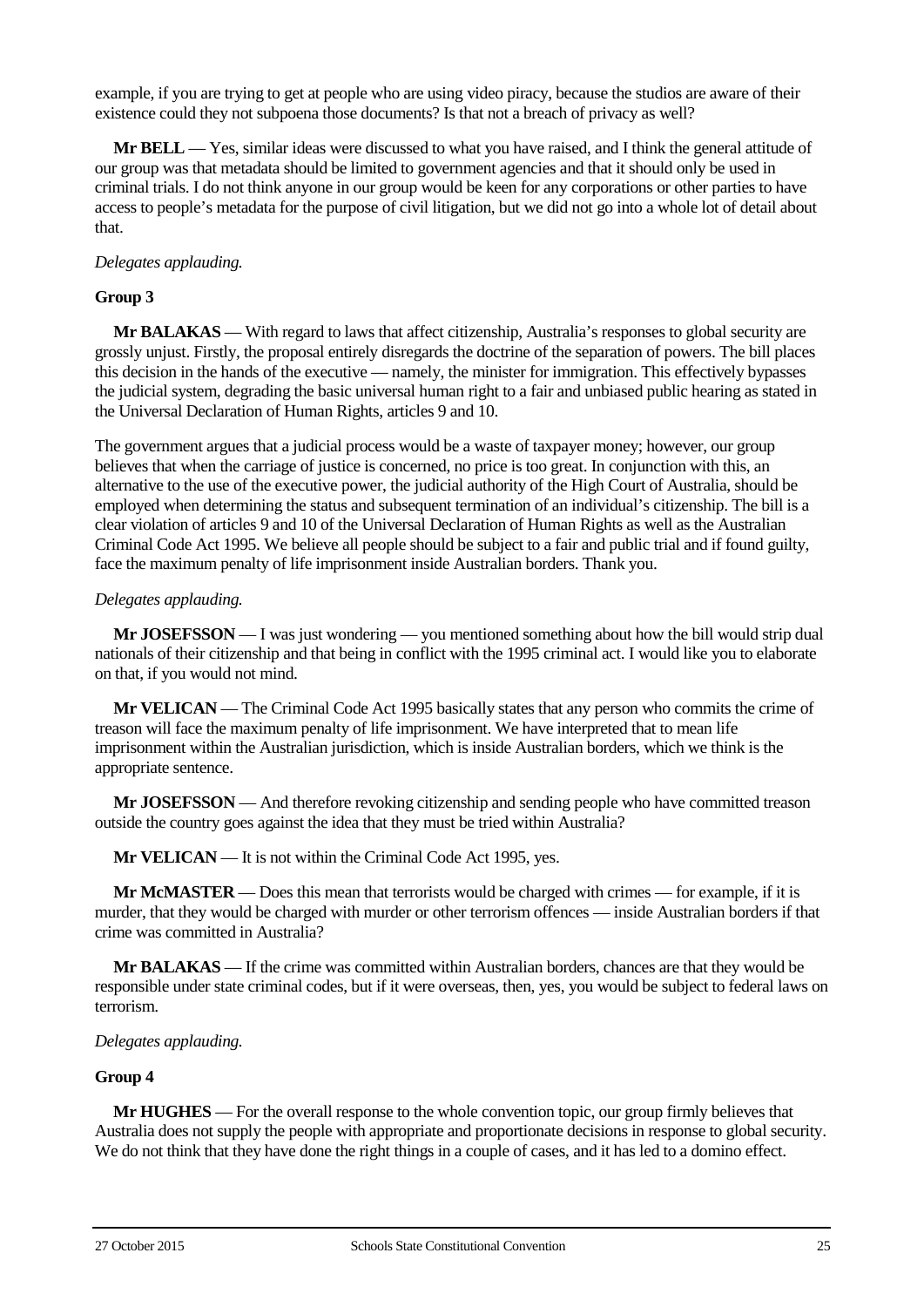The main discussion our group held was about cultural disharmony within social groups and society. The main things that we talked about were the Reclaim Australia movement, which I am sure most people in here would know about and would generally disagree with; the deception of the media — it has played a big part in categorising cultural groups; the tradition of generally older generations and their discrimination towards other people — not all people of course, but it is always the minority; and section 18C, regarding no hate speech.

By the end of the discussion we had a solution to prevent discrimination towards different cultural groups living inside our country. We believe that we should initiate practical programs to combat ethnic discrimination, where people on a community level can come together and interact with people of different ethnicities. The way we want to do this is by getting council groups together and getting activities running to get everyone involved so that everyone can mix together and learn about each other's cultures. Thank you.

### *Delegates applauding.*

**Mr DOWLING** — When you were talking about these activities being organised by the council, did you mean they would be mandatory for the entire community, and who, technically, would they affect? For example, if a person is Muslim, would they have to go to a Muslim activity, or would they just have to go to Christian and Anglo Saxon activities? Would Anglo Saxons have to go to, let's say, Chinese activities? Can you please clarify that?

**Mr HUGHES** — The whole idea for these groups is to get people of all different ethnicities, cultural backgrounds and religious backgrounds to come together and work together. You would not have a diverse system of activity groups, you would just have a group where everyone would come together in a no hate, no discrimination zone in which everyone can learn about each other and then educate other people about their lives if need be.

**Mr DOWLING** — Does that mean it is mandatory? I am actually asking if I have to go to one of these?

**Mr HUGHES** — Sorry. No, that would be illegal, probably, to force people to go.

**Ms PEIRIS** — I was just wondering: if these sessions are not mandatory, how would you truly try to engage with members of the community who might be disaffected and who might have extreme views? How would you try to engage them in these conversations if you are not making it mandatory?

**Mr HUGHES** — Obviously you cannot make these things mandatory, but the way you get people to get involved by themselves is to spread the word about it. If people are enjoying these activities, which is the aim of the local councils spread across the whole country, they are going to tell their friends, they are going to tell their family and they are going to put it on Facebook. Social media, as everyone knows, is a big part of life these days, so social media could definitely help spread awareness about the generosity of these groups.

### *Delegates applauding.*

### **Group 5**

**Ms TAWIL** — Group 5 had to discuss the issue of media influences and fear factors in relation to the issue, so we decided that the media is offering us what sells, which is a warped view of the truth, and the action that should be taken against this is that when educating people, we should encourage open-mindedness, especially when viewing news articles and those kinds of things — so viewing a variety of sources, a variety of outlets, encouraging people to form their own views as opposed to believing the view of a certain journalist or person writing the article.

We also said that the media pushes for racial discrimination, which sort of promotes the same idea as Team Australia, so people are pushed to the sides in the community and they seek refuge with extremist groups that we see in the news. From that we concluded that it was like a vicious circle, and while the media is talking about terrorism, it is pushing people towards it. We also said it instils fear in us to justify their actions and their own policies, and overall we said that the media is our main source of information, and in order for us not to become passive people that believe everything that is spoon-fed to us by the media, we must think for ourselves and form own opinions on what is necessary and appropriate.

# *Delegates applauding.*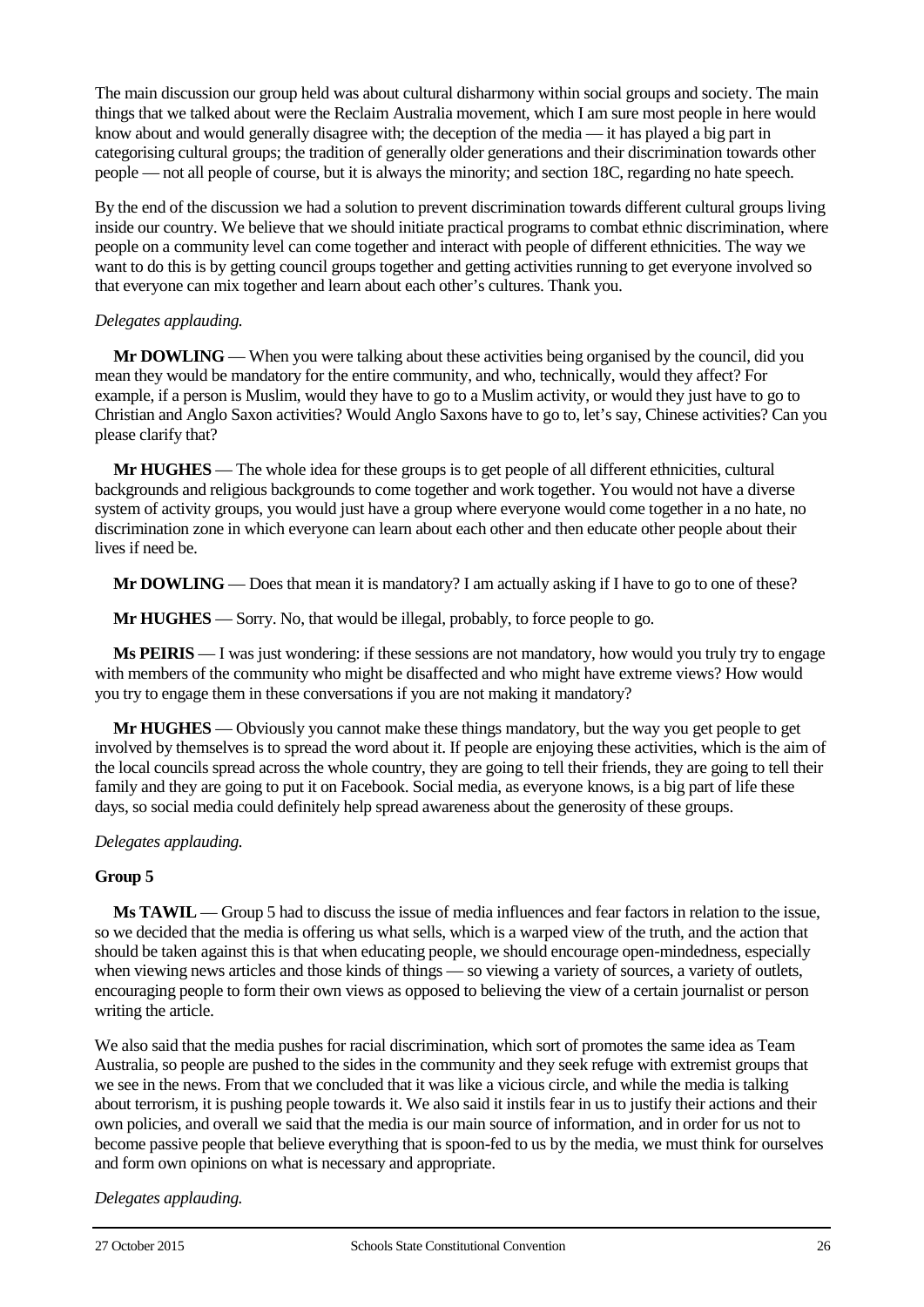**Ms RICHARDSON** — How do you propose that we have different media outlets if 70 per cent of the news agencies are owned by the one person?

**Ms TAWIL** — I was not proposing that we have media outlets, I was proposing that when someone is viewing the news, especially on a certain topic, they encourage themselves to view a variety of sources in order for them to be able to form their own opinion. For instance, if you were looking at a news article on something that has happened over the weekend, let's just say, you would look at a variety of articles from different journalists and different outlets as opposed to the same one so you can acquire a wide variety of knowledge and form your own opinion.

**Ms RICHARDSON** — But 70 per cent of the outlets are run by the same person, so 70 per cent of them have the same viewpoint.

**Ms TAWIL** — I do understand that 70 per cent of all outlets are owned by Rupert Murdoch, I am not opposing that; however, what I am saying is that there are hundreds of thousands of journalists, and they all have separate views, and although 70 percent are owned by the same person, there is that other 30 per cent, so you should encourage yourself to view other sources from other journalists.

**Ms RICHARDSON** — So the government is supposed to encourage people to read widely rather than diversify the media?

**Ms TAWIL** — I will read out what I said earlier: 'encourage open-mindedness and reading a variety of sources to encourage individuals to form their own opinions and think for themselves'. So that just encourages people to read different things and look at more than one opinion when discussing a certain topic.

**Ms NAPIER** — You have stated that your problems are with the media and how people get their information; however, how are you proposing we put into action your plan to get people to look at a wider range of resources?

**Ms TAWIL** — I mentioned that it could be through education, so, for instance, in schools when looking at certain articles, we would encourage young adults especially to look at different sources and different media outlets in order for them to form a different opinion, see different opinions and learn different things, because everyone has an opinion, obviously, and it is hard not to embed your own opinion in an article you are writing. And this is just looking at the news; obviously there are various forms of media, so it could be the government in general, and just through education — telling the kids to look at a variety of sources, especially when perhaps looking at articles in class.

### *Delegates applauding.*

### **Group 6**

**Ms SULLIVAN** — Our group focused on rights and responsibilities. Australia's response to global security should be more respectful of the individual's rights. We propose that the Australian government should hold a national referendum on the inclusion of a bill of rights in the Australian constitution, enshrining freedom of speech and the right to privacy. We as a group believe that freedom of speech is paramount as it allows for society to express its diverse range of views, as we live in a multicultural nation. Enshrining these particular rights would encourage responsibility within society, which would enhance our democratic engagement and ultimately improve our responses to global security.

Freedom of speech should have limitations placed upon it in order to prevent unnecessary hostility within society. This is to increase our awareness of differing views, which will assist in communications, relations and diplomacy, and benefit international peace, whilst simultaneously protecting the right to privacy.

# *Delegates applauding.*

**Mr POLMEAR** — You were talking about privacy and freedom of speech. How much would that have to be with security and how much security would we have to forsake to have the privacy that you want in this referendum?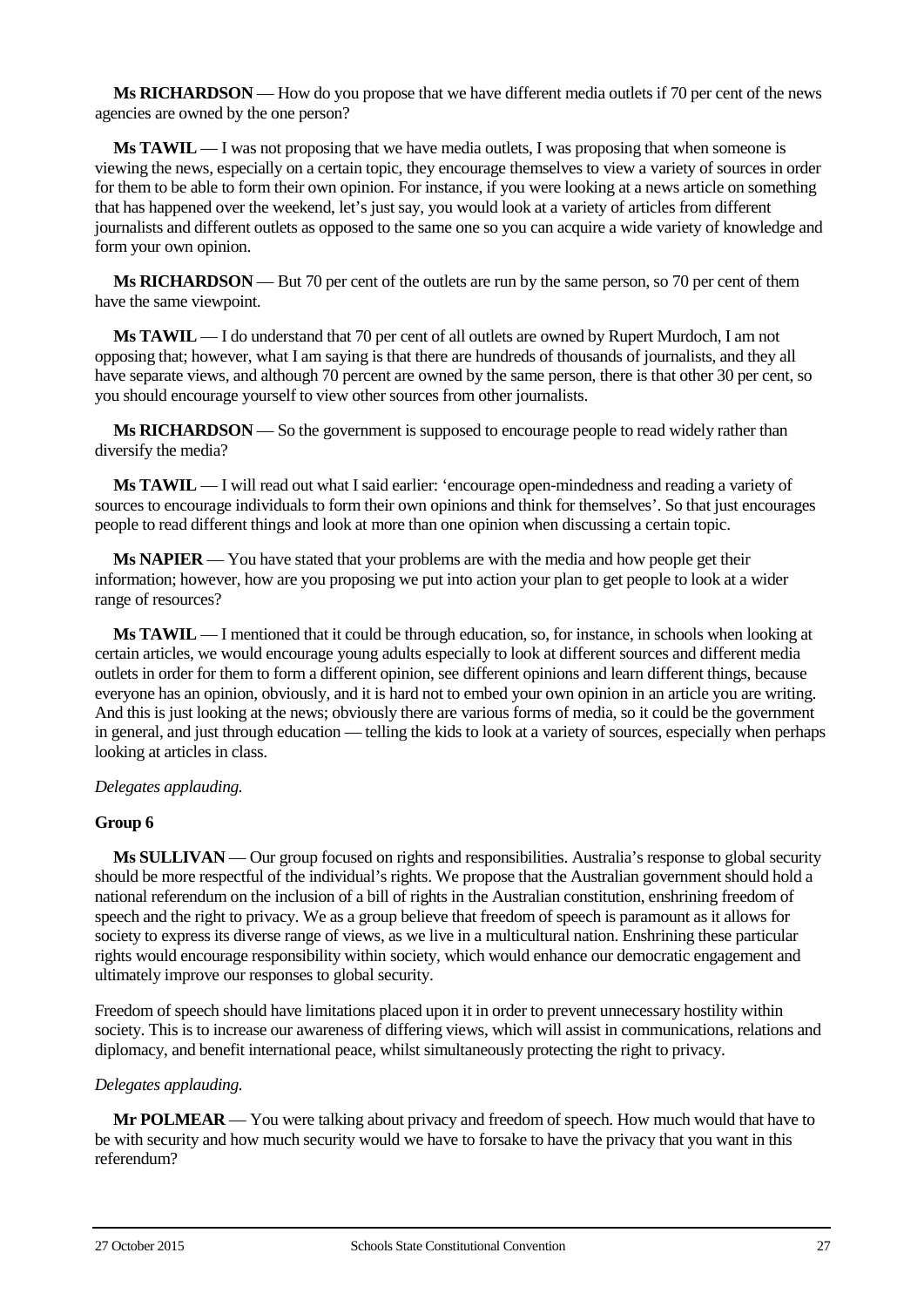**Ms SULLIVAN** — I think an adequate amount of national security so that we can achieve that balance between protecting our rights and protecting our national security.

**Mr SHEMMELL** — You mentioned having a referendum on this. I would have to ask: how would you actually phrase the question of the referendum? We have had experience in this country of poorly phrased referendum questions, if you think back far enough in history class — maybe not too far. So exactly how would you phrase that? That is actually incredibly important in the way referendums are run, and it is about the things you take into consideration before actually applying to have one.

**Ms SULLIVAN** — In terms of the question, I would phrase it: 'Should Australia enshrine the freedom of speech and right to privacy in its constitution as express rights?'.

#### *Delegates applauding.*

#### **Group 7**

**Mr JOSEFSSON** — Group 7 also discussed privacy and data retention. We discussed this topic under the auspices of the current bill that has just been passed — the bill requiring metadata to be stored by telecommunication companies for up to 2 years. We began by establishing that the government is allowed indeed to legislate this — that such personal information be stored — and indeed it is. Then we examined what is currently happening: what access is currently allowed to metadata, and how we might change that. For example, the possibility of acquiring a warrant to access the data or restricting access to certain types of investigations and requiring companies to store the data securely.

We concluded that we should limit access to metadata to criminal cases only, primarily because there is simply no call for it in civil cases. The data stores only information such as time, location, duration of the communication and so on, and no actual content. Therefore it is of no use in a civil case because civil cases do not require such quantified examples of communication records. We also believe that companies should be required to store the data securely under the oversight of a well-funded government organisation in order to ensure safety protocols to make sure that the data is not hacked. We decided against requiring a warrant to be possessed in order to access the data, because we were concerned that it would place an undue burden on the legal system.

### *Delegates applauding.*

**Mr DAMCHES** — I respectfully consider that opinion, but in civil law, for example, in relation to family law and custody, let's say one of the parents claims that he speaks to the child, rings them frequently et cetera — would that not be a quick way to find out if this parent is actually communicating with the child on a regular basis? If I am correct, family comes under civil law.

**Mr JOSEFSSON** — Indeed, that is a very good point and one that we did not consider. Yes, we would probably support access there. In removing access from civil cases, we were trying to make sure that the data was not being accessed by people who do not necessarily need to access the data. They might be using it for reasons not exactly in the public interest. But, yes, that is a very good point and one we would likely consider.

**Mr BROWN** — Would this data be used in proactive law enforcement or post — after the crime has been committed?

**Mr JOSEFSSON** — Exclusively post, because otherwise you have a situation where every person is essentially being monitored every second of every day, which is totally unethical and is the very foundation of a dystopian society, such as the one portrayed in *Nineteen Eighty-Four*, featuring Big Brother.

#### *Delegates applauding.*

#### **Group 8**

**Ms MacDONALD** — We have endeavoured to address the implications of citizenship-related laws on global security through the lens of the citizenship amendment bill of 2015 and why it should be repealed in the interests of our democratic and Australian values. The general theme of our discussion evolved around our duty,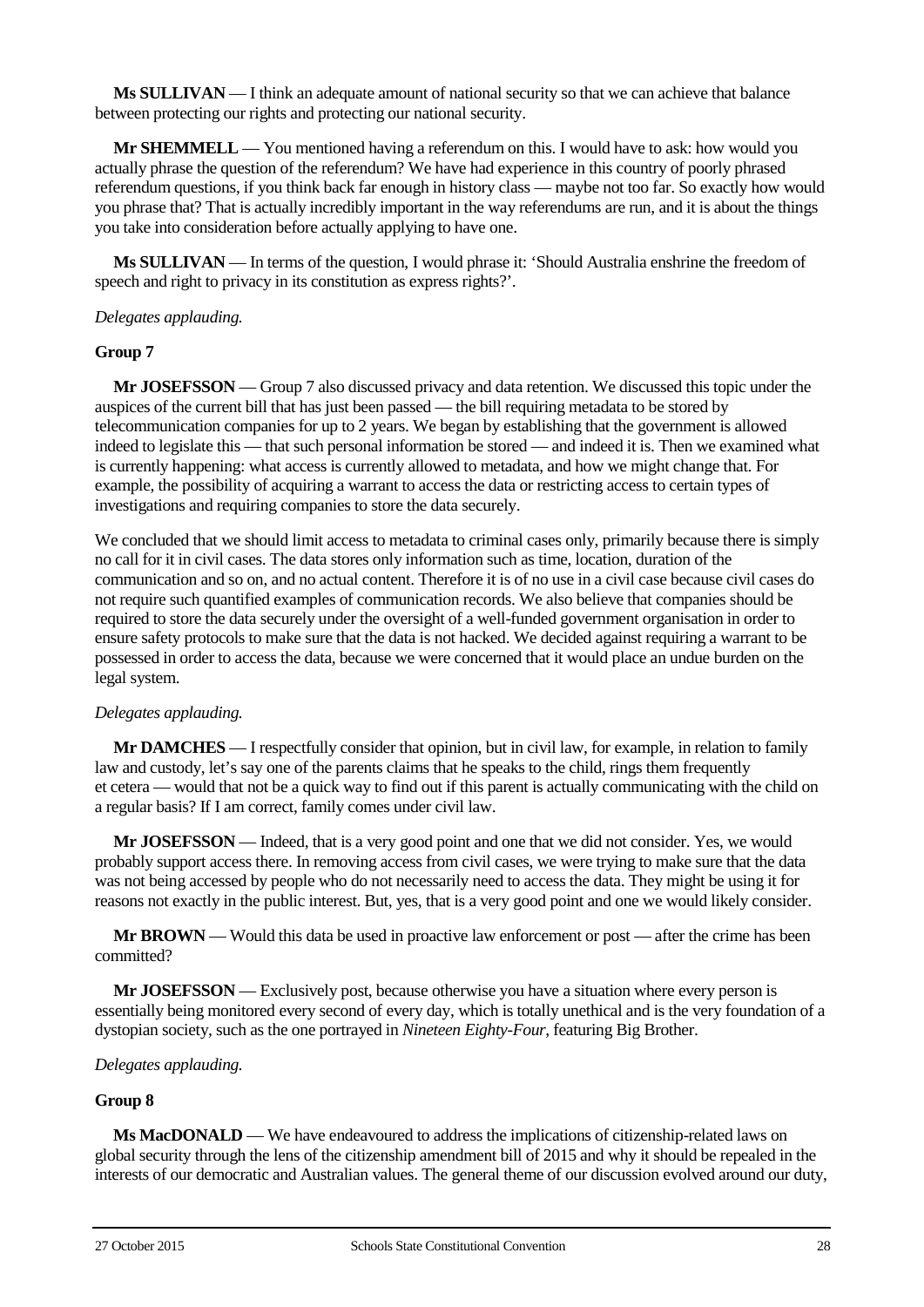obligation and responsibility as a developed nation to rehabilitate people disturbed by the notion of causing harm to Australian or other international communities.

Indeed we are proposing that instead of deporting dual nationality citizens after we revoke their Australian citizenship, because they have been convicted of a terrorist-related crime, we should provide them with some degree of rehabilitation in order to reabsorb them into the community. We have a duty, an absolute obligation and responsibility, as an established, developed Western nation to alleviate the strain of these people on less developed countries, which do not have the means to deal with the effects of such issues. In effect, ladies and gentlemen, we are making an investment in the common humanity of these people and in the mitigation of the effects of terrorism around the world. We looked in particular at the example of Zaky Mallah, which also intersects quite usefully with the issue of free speech.

### *Delegates applauding.*

**Ms WALSH** — So are you suggesting that we remove their citizenship and then absorb them back into the community, and would they then receive their citizenship back or would we still not give them their citizenship?

**Ms MacDONALD** — I thank Jessica for her question. The general idea around the policy would be that the citizenship is not revoked. Instead they are rehabilitated on Australian soil. They would still have to remain Australian citizens while they were on our soil. We help them out, we show them some kindness, some humanity, and then we reabsorb them into the Australian community. In saying that, our policy in its very rough form does dictate that should something else happen, their Australian citizenship will be revoked and they will be deported.

**Mr LOWRY** — At the beginning you said that you wanted to re-educate the convicted terrorist. These terrorists cannot be re-educated. They have been indoctrinated in these radical beliefs. Then you went on to say that you want to reintegrate these radicals back into our society. They could just fake their way through these re-education classes, and as soon as you let them out, they will commit another act and then kill another bunch of people.

**Mr VOLBRECHT** — Saying that it is impossible to re-educate and reintegrate someone who is indoctrinated is simply untrue. There is a very famous British liberal activist named Maajid Nawaz, who used to be an Islamist and is now a motivational speaker speaking out against radicalisation. It is definitely true that you will not be able to fix everyone, you will not be able to deradicalise everyone, but even if you cannot, you do not release them into society unless you know they are fine.

# *Delegates applauding.*

# **Group 9**

**Mr RAMM** — In response to the main convention topic, our group believes that Australia's responses to global security are necessary but currently ineffective with regard to social and cultural harmony and social interests. We looked at examples such as social isolation based on one's culture, race, religion or ethnicity leading to possible radicalisation presenting a major threat to our national security. Current measures, such as Abbott's sledgehammer scheme, sell social integration measures as a deradicalisation program, detaching the overarching goal of the program — that is, to encourage cultural harmony within communities. Instead of these measures, our group has proposed to implement a national framework that promotes social and cultural harmony by introducing school and community-based programs targeting younger generations, as Mr Merlino outlined earlier in the convention. This scheme would obviously take time, but after all Rome was not built in a day. As for the costs of this proposed framework, if we implement our suggested resolution, there would be a decreased demand on pre-existing deradicalisation programs — therefore these funds could be diverted to our proposed resolution.

# *Delegates applauding.*

**Mr DERVAN** — Your solution focuses on the long-term fixing of the issue. What would be your solution to fix things in the short term whilst your program is underway?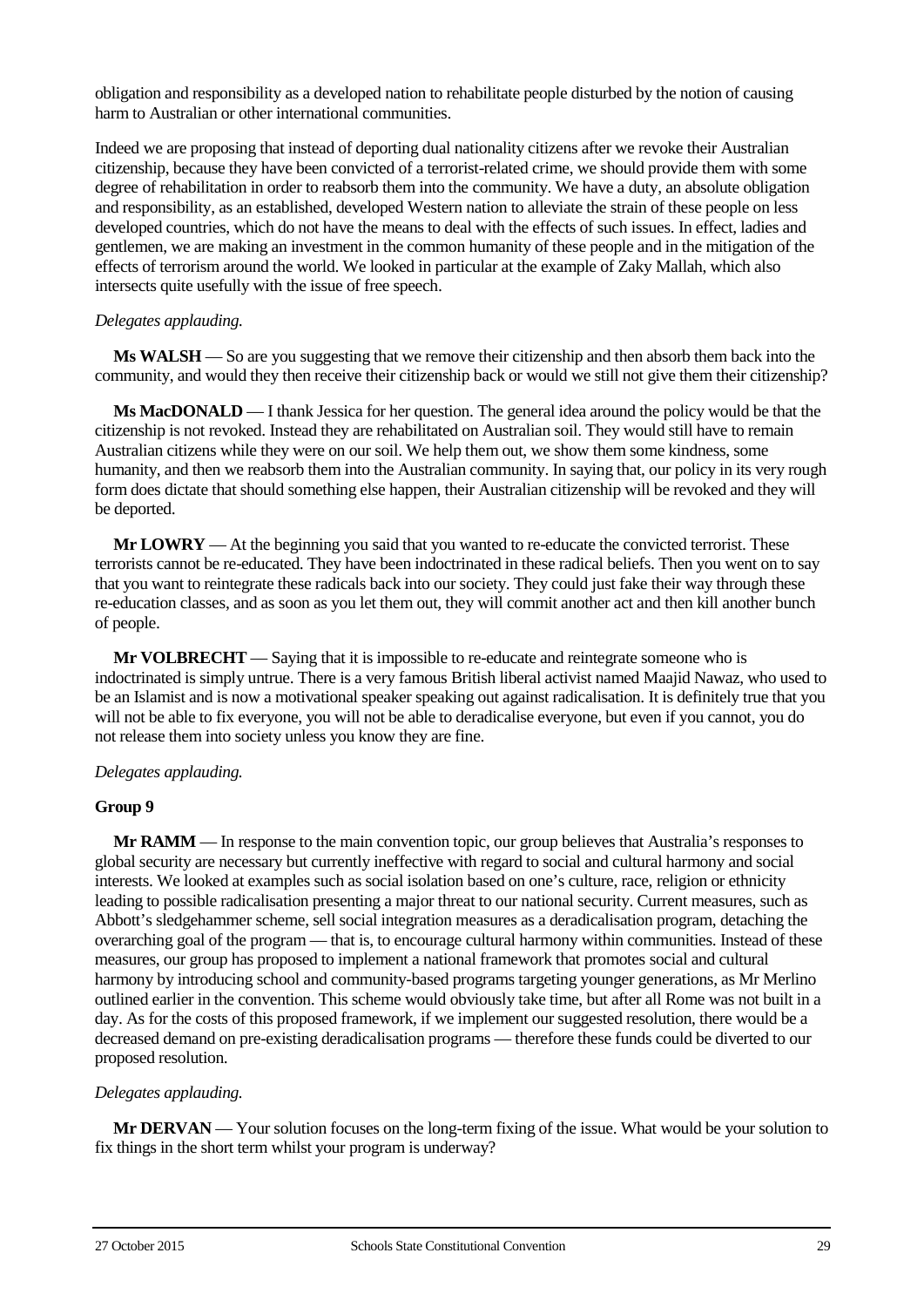**Mr RAMM** — We acknowledge that our proposed resolution will take time, but through our discussions we did not find any other reasonable and feasible alternative solutions that we could implement in the short term that would not have any other ramifications on any other aspect of our resolution.

**Ms ROBERTS** — Could you please clarify what these educational programs or community programs will actually entail?

**Mr RAMM** — These education programs, as I have stated, would try to encourage cultural integration. As Mr Merlino stated, knowledge leads to understanding, which leads to respect, so we would try to educate the youth in our schooling system about the different cultures in our local communities and therefore this would give them the understanding and knowledge that would lead to their respect of those other cultures.

#### *Delegates applauding.*

#### **Group 10**

**Ms NAPIER** — My group talked about media influence and fear factors, and we discussed the fact that the media can lead people to relate media opinion to public opinion. This can mean that a society can believe it is the same thing, which might not necessarily be true. We discussed the fact that some companies control more than 70 per cent of media coverage. We also discussed a bit about globalisation and how it is important for us to learn about other countries and to become more aware of problems going on in other countries. We also discussed how the media often portrays Islamic or Muslim people in a negative way and how they only want to make money. Our resolution is that the media should be advised to report both sides of the story in a fair and unbiased manner, and further education should be put in place to give children and young people the skills to correctly interpret the media and its stories so that we are not left with a society with one opinion and we can all form our own opinions on different issues.

### *Delegates applauding.*

**Ms S. SITCH** — You spoke about educating the younger generation, but what will you do about the older generation that is currently making all the changes at the moment?

**Ms NAPIER** — We focused mainly on younger children, as they are the future, and we spoke together as a group on the difference between generations. A lot of us have often tried to speak to our grandparents or parents, and unfortunately it is not always as easy as we think to try to change older opinions. However, we believe that if we can educate the youth, we can eventually come to a mutual understanding of and respect for different cultures.

**Ms WILLIAMS** — Whilst the statistic is that Rupert Murdoch owns 70 per cent of newspapers circulated in Australia, however News Corp Australia only accounts for 33 per cent of newspaper titles, most of which are circulated through small country towns which adds to their major purchasing power. Does this new statistic the diminished number of papers and media control News Corp Australia has — make a difference to your resolution?

### **Ms NAPIER** — Could you just clarify that?

**Ms WILLIAMS** — The statistic that Rupert Murdoch owns 70 per cent of Australian media is wrong, and it is only 33 per cent. Does this new figure make a difference to your resolution?

**Ms NAPIER** — We as a group do not believe it changes our opinion, as our opinion is that the media is only out for money. They create these titles and stories to bring us in so that we will buy the newspapers or click on their ads. We believe that just because one person does not own all of them, all media forms are just as bad as one another and they are all trying to suck us in to read their things.

*Delegates applauding.*

### **SOAPBOX**

**The CHAIR** — Until 2.30 p.m., I am happy to entertain 1-minute statements or questions to any of the people who have just presented. I will try to pick people who have not spoken yet.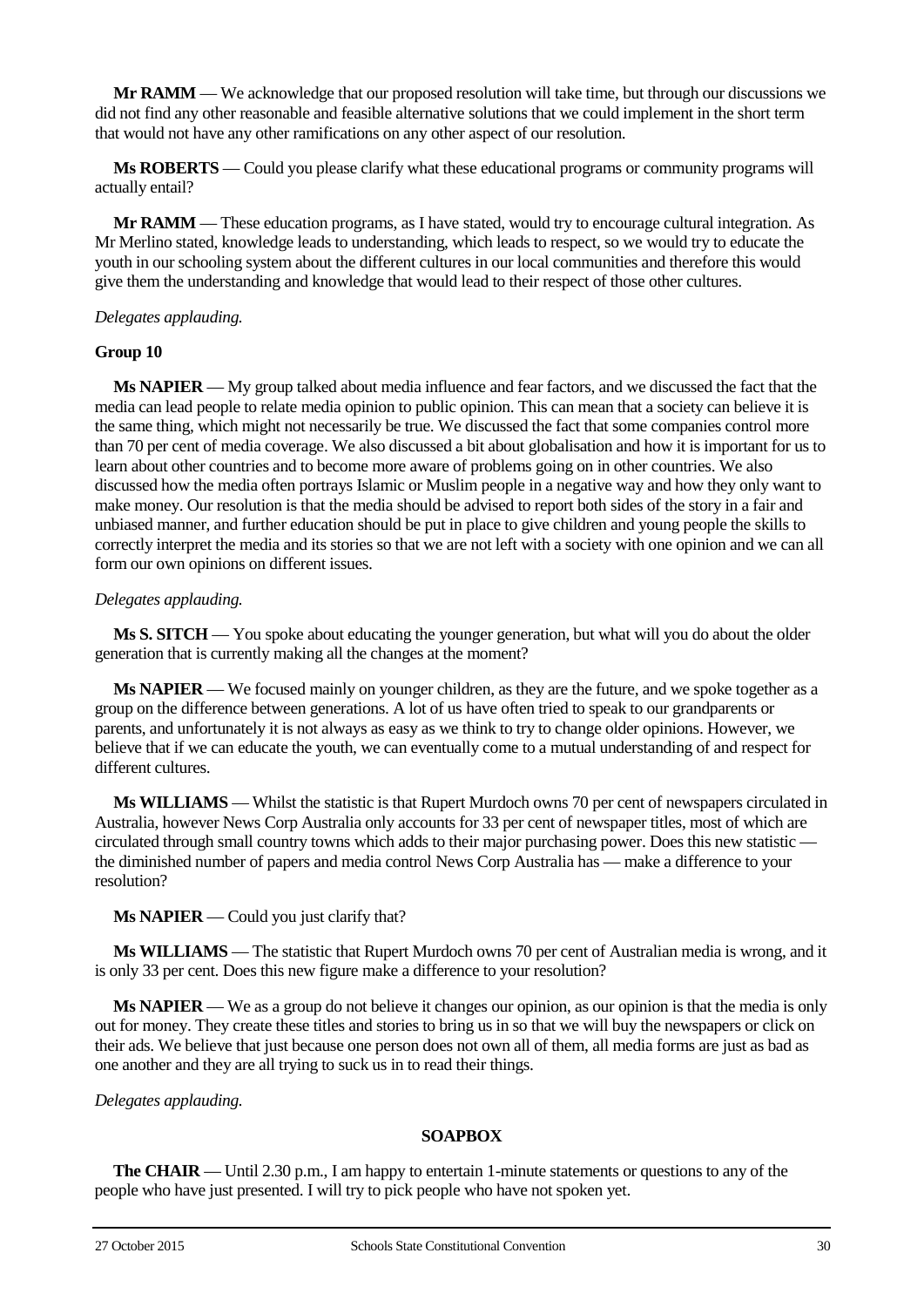**Ms WELLINGTON** — I have just a general question to the people who do not oppose metadata laws, and they are talking about how they are used to find criminals and terrorists. It is often mentioned that metadata is used to catch terrorists or people who are plotting to commit crimes or are linked to committing a crime, but won't introducing a law to be able to track people's internet and see what they have been doing to deter crime just encourage terrorists or criminals and inform them to find other ways to commit these crimes or hide their tracks?

**Ms HANIF** — This is a little late into the convention, but I am mentioning this anyway so that everyone can ponder it in their own time when either reading or watching and being updated on the news. It is honestly personal, but from hearing the discussions here, a lot of the time terrorism is being associated with Muslims. We are trying to create these resolutions, amendments and bills in this space so that we can prevent terrorism and prevent all these horrible things that we are seeing happen overseas. I just want to mention people who threaten Muslims subtly or not so subtly through either social media or the newspaper — for example, the *Herald Sun*. One huge example that I would like to give of Muslims being hugely threatened so badly that sometimes I am too scared to go to school is that of the Australian Defence League — —

**The CHAIR** — Your time has expired, I am sorry.

**Ms PEDERSOLI** — I just had a point of interest that we did not really get into today. I wanted to ask what your opinions are of how closely related privacy and freedom actually are, because there is a big difference. Some people see it that you cannot have freedom if you do not have privacy, and some people see it that privacy is actually stopping people from having freedom. I just wanted to let people consider that and see what people think.

**Ms VARDARI** — This is again about Muslims, being a Muslim myself — I do not really look like one. There was an article on SBS, and they were talking about a man who murdered his wife and children, but in the title of that report they said that he was Muslim. I just wanted to ask if putting someone's religion in a case is really necessary for the case itself. If a man murders his wife and children, that is bad, but was it really necessary for them to put in the religion? In my opinion, religion does not make the person.

**Mr LOGUE** — I am going to speak on data retention. I would like to reiterate a few things to the house. Data retention does not provide new powers for agencies to access metadata; it simply obliges telecommunication companies to retain and secure a limited set of records for two years. This will ensure that Australia's law enforcement and security agencies can continue to have lawful access to metadata, subject to strict controls. I refer the house to the very worthy statements of Australian Federal Police Assistant Commissioner Tim Morris, who is an integral incredible stakeholder in this matter. As these laws greatly affect first and foremost the work of the AFP, Mr Morris has cited statistics such as 92 per cent of counterterrorism, 87 per cent of child protection and 79 per cent of organised crime have metadata as a central element of the investigation.

**Mr KERIAKES** — I would like to address my question to the group who suggested that we bring back terrorist suspects to Australia to rehabilitate them. This whole idea of turning back people's citizenship came up with the rise of ISIS last year, and many members of ISIL have been known to be people who would sell children into sexual slavery and carry out genocidal acts. How would you feel about bringing these people back into Australia, how would you be able to re-educate them and how would the Australian society feel about the government bringing back these dangerous people to live with us?

**Mr DOWLING** — From what you said, here is the thing: if you are saying we should not be taking back these people, shouldn't that mean we should also be kicking out all the paedophiles, rapists and murderers we have in prison? Why are we keeping them here if we are not going to take back the other citizens? That is a perfectly good point.

I just want to refer to the metadata thing. People break laws in privacy — for example, with Snapchat people send nudes to each other. The thing is, if you are under 18 and you send a nude to someone, you get put onto the child sex abuse list, which is a list that sticks with you forever, because you created child pornography when you were under 18. That is probably one of the main problems when it comes to privacy and metadata — the potential that a bunch of under-18-year-olds can actually go to jail and be put on a paedophile list because they have created child pornography when they were under 18, and that is a thing that we should really consider —

—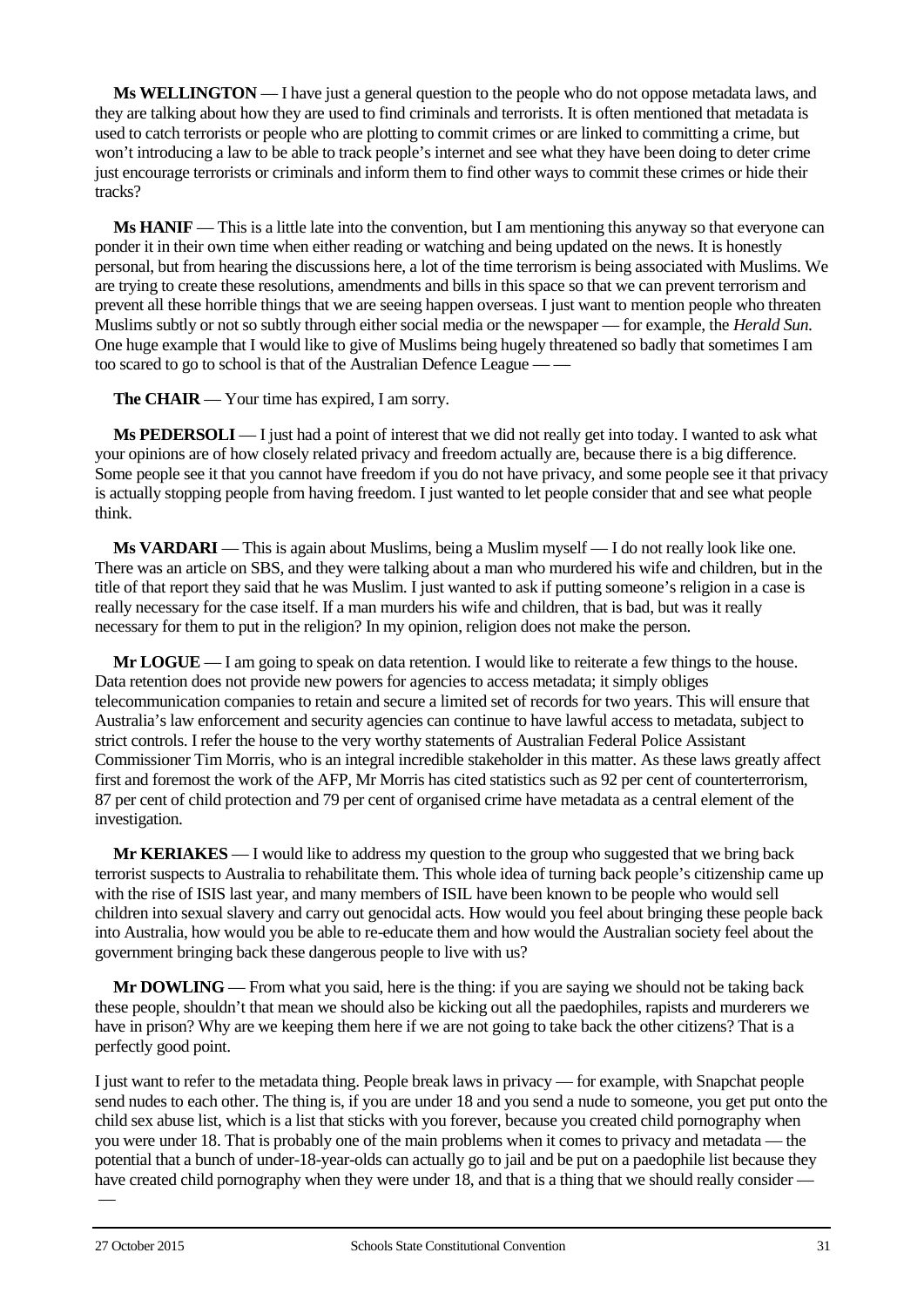**The CHAIR** — Your time has expired.

**Ms MOHAMUD** — When it comes to the word 'terrorism', why is it that Muslims are the first thing that comes to mind? Why is it that the KKK, IRA and the Sovereign Citizens of America are not your first choices? The media has shoved the idea of 'Muslim equals terrorist' down the throats of Australians, when in fact it is a small minority of Muslims — and I use that label loosely.

Did you know that groups like ISIS, the Taliban and al-Qaeda are doing more harm in their respective countries than they are in Western countries? Somebody earlier mentioned that there is a higher chance of being struck by lightning than being killed in an act of terrorism in Australia. So why is it that the media likes to strike fear in Australians for absolutely no reason, giving us the name of being terrorists?

Also, just a correction, because I have been hearing this all day: I am not 'an Islamic', I am a Muslim person.

**Ms HURLEY-EDWARDS** — I guess this is a point of clarification, but group 8, I believe you said that you would take away the citizenship of or penalise people who have done the wrong thing. Asylum seekers are put in detention and we are dehumanising them, but you choose to penalise someone who has done the wrong thing in Australia. That is a potential threat to society when asylum seekers are not.

**Mr KALISSE** — In response to the question, asylum seekers are completely irrelevant to our policy. We were given a certain topic, and that is what we followed. Also, I have a question. My question goes out to James in regard to the events this morning about data retention. Earlier today a fellow delegate mentioned the example of the Danish government admitting that data retention had failed in their country, and you replied by calling that example irrelevant in the case of Australia's data retention laws. How and why is that the case?

**Mr DAMCHES** — Irrelevant in the circumstances. Not all countries can be applied to Australia — for example, I mentioned Germany as not a successful country in regard to metadata but I mentioned the UK as a successful country, with the amount of, I think it was 120, something like that, arrested. I would call — was it Dutch that you said?

**Mr KALISSE** — Danish.

**Mr DAMCHES** — I would call that irrelevant, because perhaps it has not been successful. You have to look into technicalities and that, but overall it has only been successful in a certain amount of countries. I am not really familiar with anything about the Danish.

**Mr MACGREGOR** — Just on the recurring theme of data retention, I would like to point out, just to inform you all, that — do you all know what cookies are? — cookies are bits of site data that a website will take from you when you visit it, and literally every website you visit already takes your data and every single one of your internet service providers, if you use the internet, takes your metadata already. So letting the government take it for use in criminal cases is not that much more of a step in an invasion of your privacy, if that is what you are calling it, because every single minute you spend online is not private.

You will notice that if you start buying certain goods, say from Target, and all you buy is toys, you will go on to Google or YouTube and all your ads will be ads for toys, because every website you visit takes your data and tries to give back to you in a nice way by saying there are specials on toys. But literally every website you visit already takes your data, and so does your internet service provider, so when the government takes it it is not that much more of a step.

# **THE VOTE**

**The CHAIR** — We have now come to 2.30, and this is where, like in the Parliament, you get to vote. Can I just say very quickly before we move off the topic that of the people who got up on their feet to give a 1-minute statement, some of you have found it difficult and some of you have found it a bit easier to do. That is what we face in the real Parliament in getting up and giving a 1-minute speech, a 90-second speech or a 3-minute adjournment speech. You have all done really well with that. Regarding the Q and A — the questions and how you interacted as well — I have seen ministers, who are very highly paid, who have not handled questions and that interaction as well as you have today. You have done extremely well. Thank you.

*Delegates applauding.*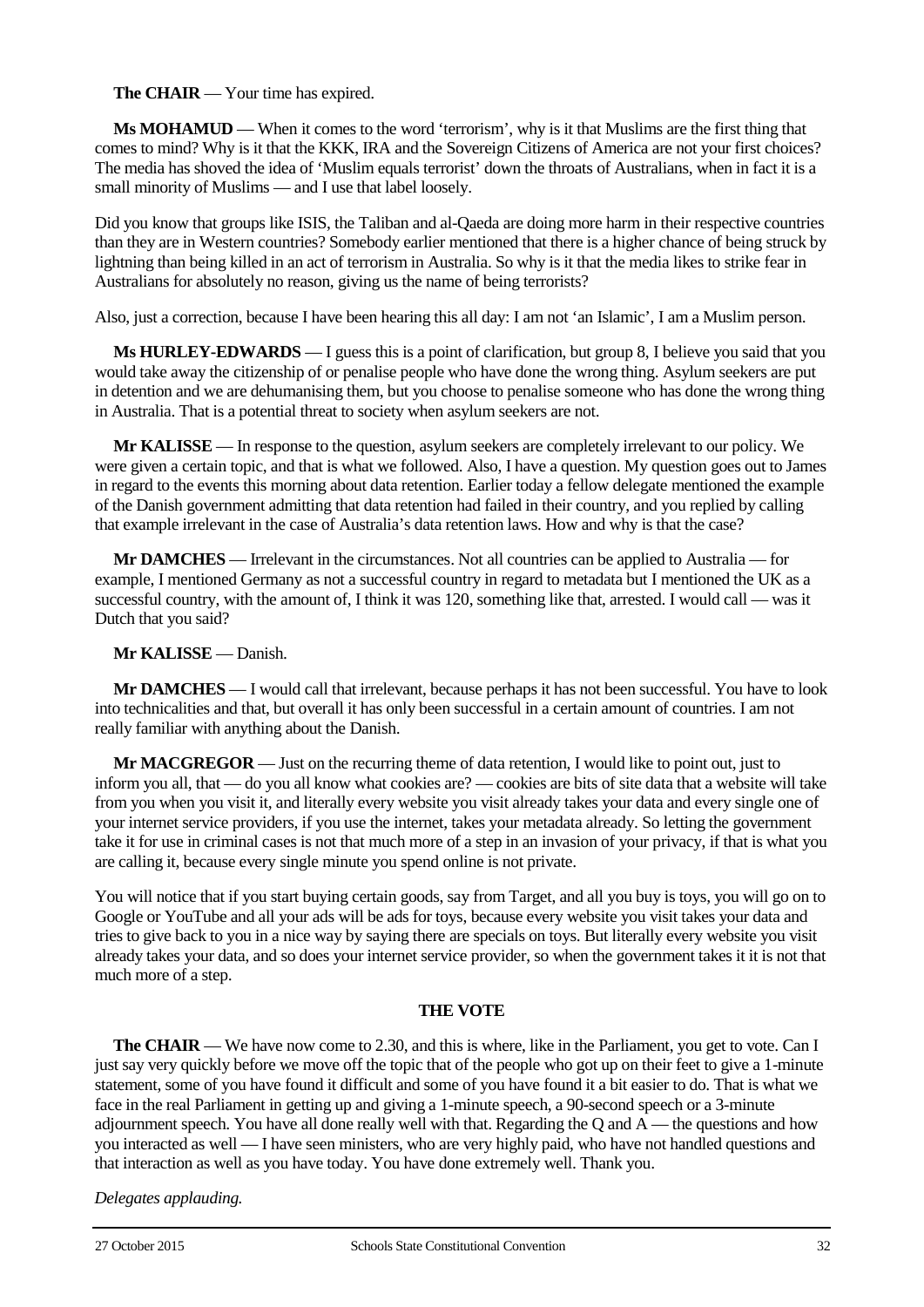**The CHAIR** — We will do now a series of questions. The first question is, and this is the question that you will now need to consider:

Australia's responses to global security are necessary and appropriate.

#### **Question defeated.**

**The CHAIR** — Now I will go through the group questions, starting with group 1. The question before the house is:

That in regard to mandatory data retention and surveillance the federal government be eligible to survey the metadata of citizens if they are found to be guilty beyond reasonable doubt.

#### **Question agreed to.**

**The CHAIR** — Question 2 from group 2 is on privacy and data retention. The question is:

That a metadata retention scheme be introduced, data be retained at the cost of telcos for one year, the commercial use and sale of data to third parties be banned, specific warrants be required to access specific people's data, a review of laws surrounding data theft and tampering be conducted into the effectiveness of the scheme in five years.

It is quite a large question.

#### **Question agreed to.**

**The CHAIR** — Question 3 is on citizenship and laws that affect citizenship. The question is:

That due to the evident disregard of the Universal Declaration of Human Rights we see that all people should be allowed a fair and public trial by the High Court, and if found guilty, life imprisonment should be the punishment.

#### **Delegates divided on question.**

#### **Question agreed to.**

**The CHAIR** — I will read out question 4. This is in regard to social and cultural disharmony and social impacts. The question is:

That practical programs be initiated to combat ethnic discrimination where people on a community level can come together and interact with people of different ethnicity. This needs to be implemented by the local governments.

#### **Question defeated.**

**The CHAIR** — The fifth question is in regard to media influence and fear factors. It is:

To encourage open-mindedness of the audience and to regulate any material that may lead to discrimination of a certain group of people.

#### **Question defeated.**

**The CHAIR** — On question 6 the group's sub-topic is: rights and responsibilities. The question is:

That Australia's responses to global security should be more respectful of individual rights. We propose that the Australian government should hold a national referendum on the inclusion of a bill of rights in the Australian constitution, enshrining freedom of speech and right to privacy.

**The CHAIR** — Division called for. Before you stand up, at this stage I will call for a show of hands. It just makes it easier.

#### **Delegates divided on question.**

#### **Question agreed to.**

**The CHAIR** — Question 7 is from the privacy and data retention group. The question is:

That we limit access to criminal cases only and require companies to store data securely with a well-funded government oversight to ensure safety protocols.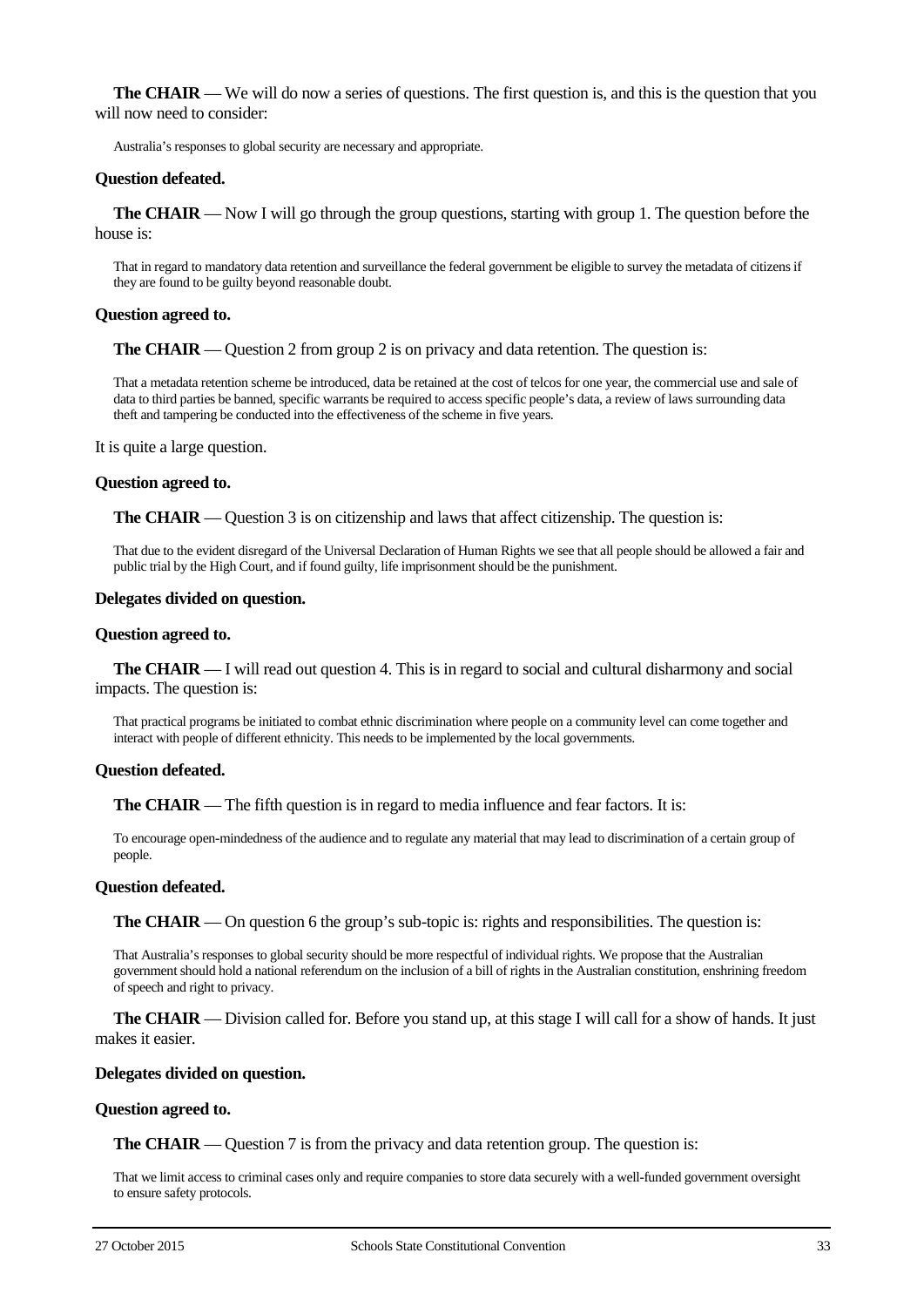#### **Question defeated.**

**The CHAIR** — Question 8 is from the group that was dealing with citizenship and laws that affect citizens. The question is:

If a dual Australian citizen is convicted of a terrorist offence, they should not have their citizenship revoked but should go through a comprehensive rehabilitation program to deradicalise. If successful, they shall be reintroduced into society.

#### **Question defeated.**

**The CHAIR** — On question 9 the group dealt with social cultural disharmony and social impacts. The question is:

That we implement a national framework that promotes cultural and social harmony by introducing school-based and community education programs targeting our younger generations.

#### **Question agreed to.**

**The CHAIR** — The last question before the Chair, from group 10, is on media influence and fear factors. The question is:

That the media should be advised to report both sides of stories in a fair and unbiased manner. Further, education should be put in place to give children and young people the skills to correctly interpret the media and its stories.

#### **Delegates divided on question.**

#### **Question agreed to.**

**The CHAIR** — Thank you very much for that. That will be conveyed shortly.

#### **REPORT ON THE 2015 NATIONAL SCHOOLS CONSTITUTIONAL CONVENTION**

**The CHAIR** — We now come to our special guest speaker, Sparsh Ahuja. Sparsh attended the national convention in Canberra in March 2015. He will give an overview of the 2015 event and speak about his experiences. He is a year 12 student at Balwyn High School and is a co-founder of the student body Feel.Think.Flow. He was recently involved in the organisation of a summit on refugee rights. He plans to study economics and languages next year and has dreams of working in the foreign service, not as a 007, though.

**Mr AHUJA** — Earlier this year I had the pleasure of being an exchange student in France. The trip was two months long, and when I came back to Melbourne a lot of people asked me what part of the trip most influenced me. It was not the food, although I did eat a lot of crepes, and it was not even the experience of seeing Paris light up at Christmas. As I am sure a lot of you know, over January, France was struck with the tragedy of the *Charlie Hebdo* shootings. I am not going to talk to you about whether you agree with what these artists did or whether you thought it went too far, because all of that is outside the scope of my presentation today, but what I will ask you to do is consider how important freedom of speech is for democracy and for promoting a culture with diverse thought. As I grappled with these questions myself as a foreigner in a strange country, I was hit with the realisation that I did not know how Australians would react to the same circumstance if it happened in our own country. So when I was chosen to be a Victorian delegate at the 2015 National Schools Constitutional Convention in March, I was excited to learn about the way our constitution deals with issues like freedom of speech and avoiding abuse of power.

A lot of you are here today, I assume, because you are passionate and motivated about the humanities and you want to use your voice to create positive change in the world. I admit, when you think of the constitution, the idea of progressiveness is not the first thing that comes to mind, but it is important to understand that the laws written by those who came before us do not exist merely in an intellectual, aloof sense. They have a tangible impact on the lives of everyday people — much like I saw in France. This year the convention's topic was: should Australia have a bill of rights? It was eye-opening to see how different participants in the convention interpreted question. A girl I met from Western Australia was particularly interested in the rights of Aboriginal people, so she used the convention as a tool to express her views on the recent closure of Indigenous communities by the WA government. On the other hand I was touched by the passion that certain members of the Victorian delegation had about refugees, and so a few of us actually went on to run our own refugee summit in July about Asylum-seeker rights — and I see a few faces in the crowd who came to that summit.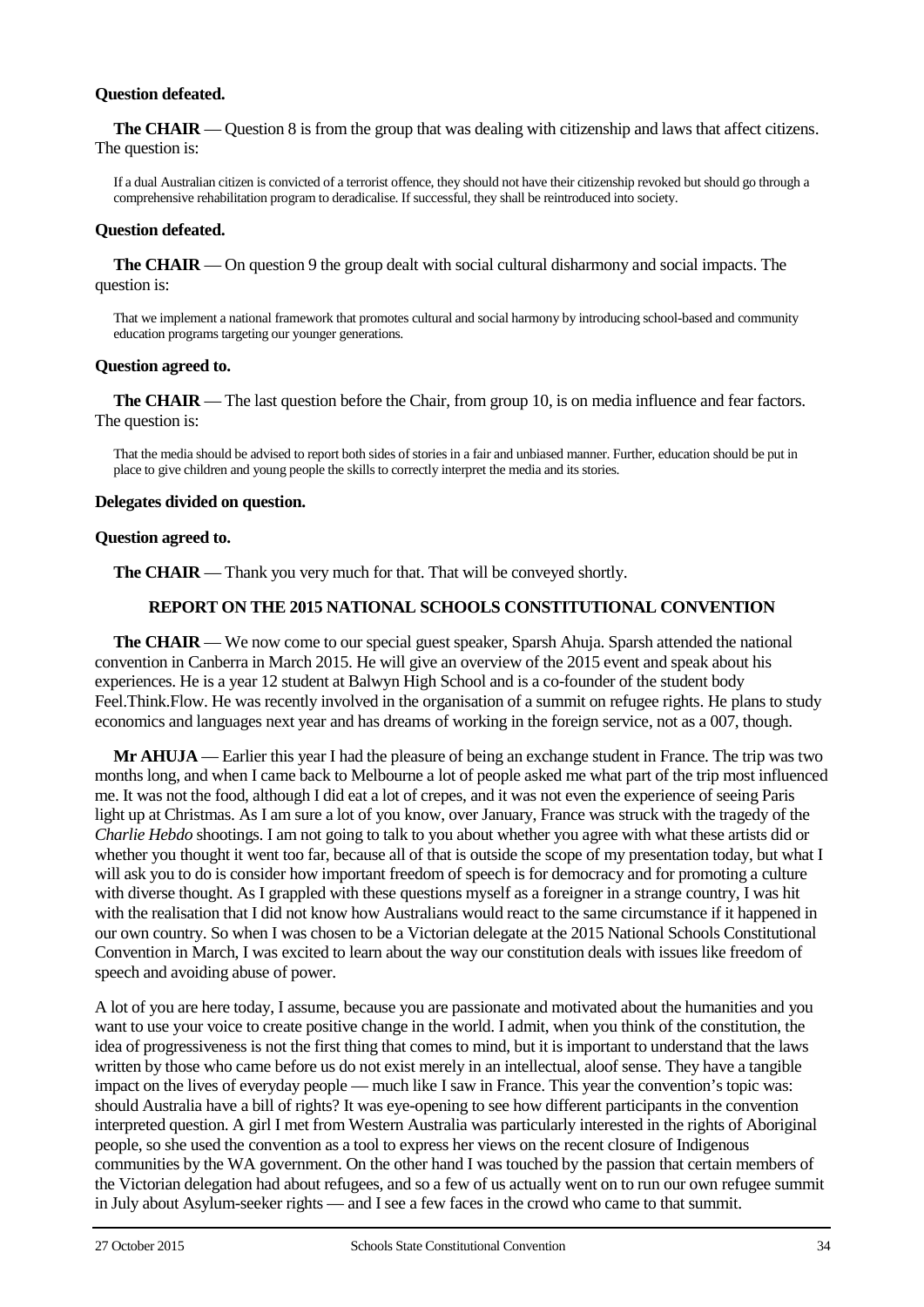So, all in all, I encourage you to apply for the 2016 convention as I believe it would be a fantastic opportunity for you to broaden your horizons and learn a bit more about the heritage of our great country. You will make friends from all across the country, see some awesome architecture — like Parliament House and the flashy High Court building — and who knows, just like me, you might even get a selfie with Jacqui Lambie. Thank you.

*Delegates applauding.*

### **CLOSING**

### **The CHAIR** — Thank you very much for that, Sparsh. And, yes, you can all aspire to do that as well.

It is now my great honour to introduce my friend and colleague, the Honourable Nick Wakeling, the shadow Minister for Education, to officially close the day. Nick has been a member of Parliament since 2006. He is the member for the seat of Ferntree Gully and is currently shadow Minister for Education. His previous ministerial appointments under the Napthine government include: Parliamentary Secretary for Health from 2010 to 2013, Cabinet Secretary from 2013 to 2014 and Minister for Higher Education and Skills in 2014. I introduce Nick Wakeling.

### *Delegates applauding.*

**Mr WAKELING** — Firstly I thank my parliamentary colleague, the Honourable Don Nardella, the Deputy Speaker of the Parliament. Ladies and gentlemen, and more importantly, delegates to this important event, I believe the minister mentioned to you this morning that the building you are sitting in now was the location of the first federal Parliament. I think that signifies the importance that this building has, not only for the state of Victoria but for the nation, with respect to our democracy.

Today has been a great opportunity for each and every one of you to learn firsthand what it means to be an elected official. It is an opportunity for you to stand in this house and express your views. I know many of you came to this place with ideas and thoughts about what you would say and the arguments you would put. Some of you were persuasive in your arguments, and some of you may not have been, but what it does mean is that you have had the opportunity to express your view, and that is the principle upon which this house serves.

For both myself and the Deputy Speaker, we speak passionately in this house on behalf of our communities, expressing our views. Sometimes we get it right and sometimes we do not, but the point is that in a democracy you have the opportunity to express your view.

You should be mindful of the fact that over 100 people representing schools across the state have been selected to be part of this process. This is a great honour for you, and I congratulate you for what you have achieved. As the previous speaker has just said, I encourage you to seek to participate in the national convention.

People come to this house with ideas and thoughts, and a good leader is not someone who just leads but someone who listens — someone who takes on board the views of other people, even if they are not their own views and even if it is something they do not necessarily agree with, because the art of persuasion is the art of understanding what it is you are trying to persuade. You need to actually understand the views of the opposing position in order to persuade someone to adopt your position. You also have to learn, as I am sure some of you have found, to stand on your feet and to speak on an issue without any prepared notes or any prepared thoughts. I am sure some of you were grappling with that today, but that is the art of the democracy.

I trust you will take away some great thoughts and ideas from today's event. More importantly, I encourage you to come back into this house in the future, not just as a person sitting in the gallery watching the parliamentary debate, but more importantly entering this house in the future as a member of Parliament, expressing your views as an elected official. Congratulations to everyone involved. I trust you have had a great day, and I am very honoured to close this important event.

**Mr RAMM** — On behalf of the convention I would like to thank the Honourable Don Nardella for his time today. I think we all appreciated it, so a big round of applause for the Honourable Don Nardella.

*Delegates applauding.*